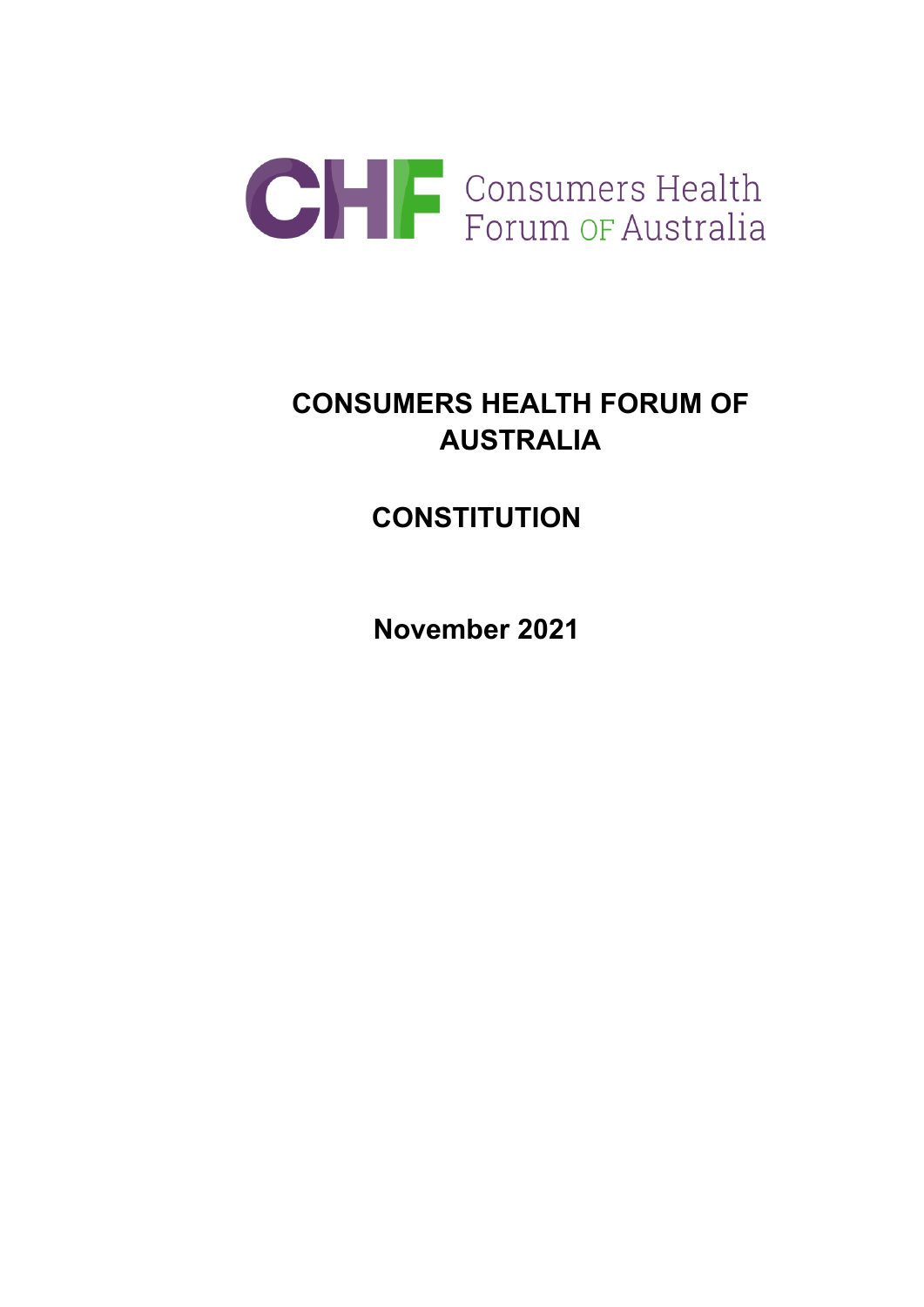| 1. |                                                                 |  |
|----|-----------------------------------------------------------------|--|
|    |                                                                 |  |
|    |                                                                 |  |
|    |                                                                 |  |
|    |                                                                 |  |
|    |                                                                 |  |
|    |                                                                 |  |
|    |                                                                 |  |
|    |                                                                 |  |
| 2. |                                                                 |  |
|    |                                                                 |  |
|    |                                                                 |  |
|    |                                                                 |  |
|    |                                                                 |  |
|    |                                                                 |  |
|    |                                                                 |  |
| 3. |                                                                 |  |
|    |                                                                 |  |
|    |                                                                 |  |
|    |                                                                 |  |
|    |                                                                 |  |
|    |                                                                 |  |
|    |                                                                 |  |
|    |                                                                 |  |
| 4. |                                                                 |  |
|    |                                                                 |  |
|    |                                                                 |  |
|    |                                                                 |  |
|    |                                                                 |  |
|    | Nomination and Membership Requirements for elected Directors 12 |  |
|    |                                                                 |  |
|    |                                                                 |  |
|    |                                                                 |  |
|    |                                                                 |  |
|    |                                                                 |  |
| 5. |                                                                 |  |
|    |                                                                 |  |
| 6. |                                                                 |  |
|    |                                                                 |  |
|    |                                                                 |  |
| 7. |                                                                 |  |
| 8. |                                                                 |  |
|    |                                                                 |  |
|    |                                                                 |  |
|    |                                                                 |  |
|    |                                                                 |  |
| 9. |                                                                 |  |
|    |                                                                 |  |
|    |                                                                 |  |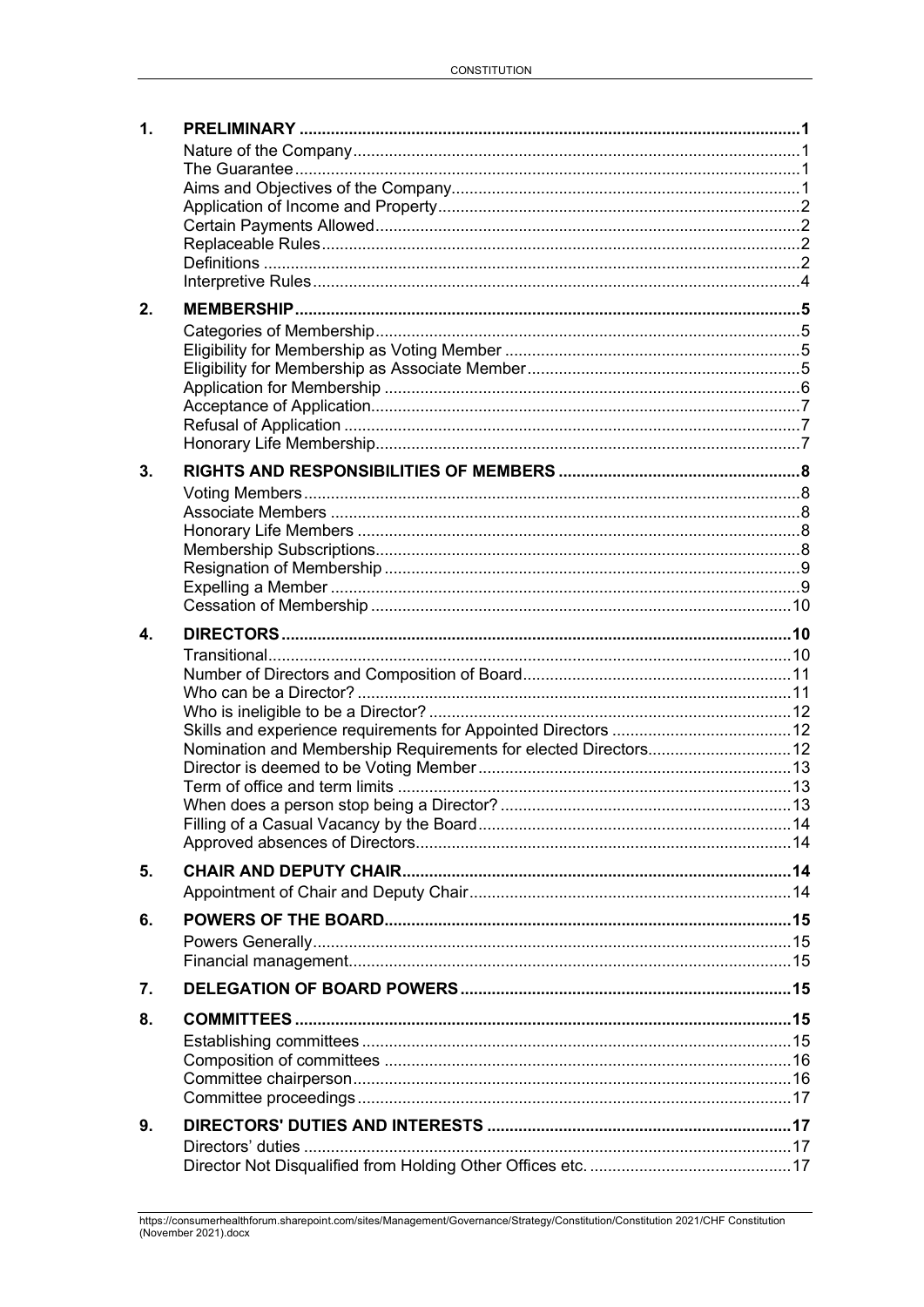| 10. |                                                                       |  |
|-----|-----------------------------------------------------------------------|--|
| 11. |                                                                       |  |
|     |                                                                       |  |
| 12. |                                                                       |  |
|     |                                                                       |  |
|     |                                                                       |  |
| 13. |                                                                       |  |
|     |                                                                       |  |
|     |                                                                       |  |
|     |                                                                       |  |
|     |                                                                       |  |
|     |                                                                       |  |
|     |                                                                       |  |
|     |                                                                       |  |
| 14. |                                                                       |  |
|     |                                                                       |  |
|     |                                                                       |  |
|     |                                                                       |  |
|     |                                                                       |  |
|     |                                                                       |  |
|     |                                                                       |  |
|     |                                                                       |  |
|     |                                                                       |  |
|     |                                                                       |  |
| 15. |                                                                       |  |
|     |                                                                       |  |
|     |                                                                       |  |
|     |                                                                       |  |
|     |                                                                       |  |
|     |                                                                       |  |
| 16. |                                                                       |  |
|     |                                                                       |  |
|     |                                                                       |  |
|     |                                                                       |  |
|     |                                                                       |  |
|     |                                                                       |  |
|     | Priority of Conflicting Appointments of Attorney or Representative 31 |  |
|     |                                                                       |  |
|     |                                                                       |  |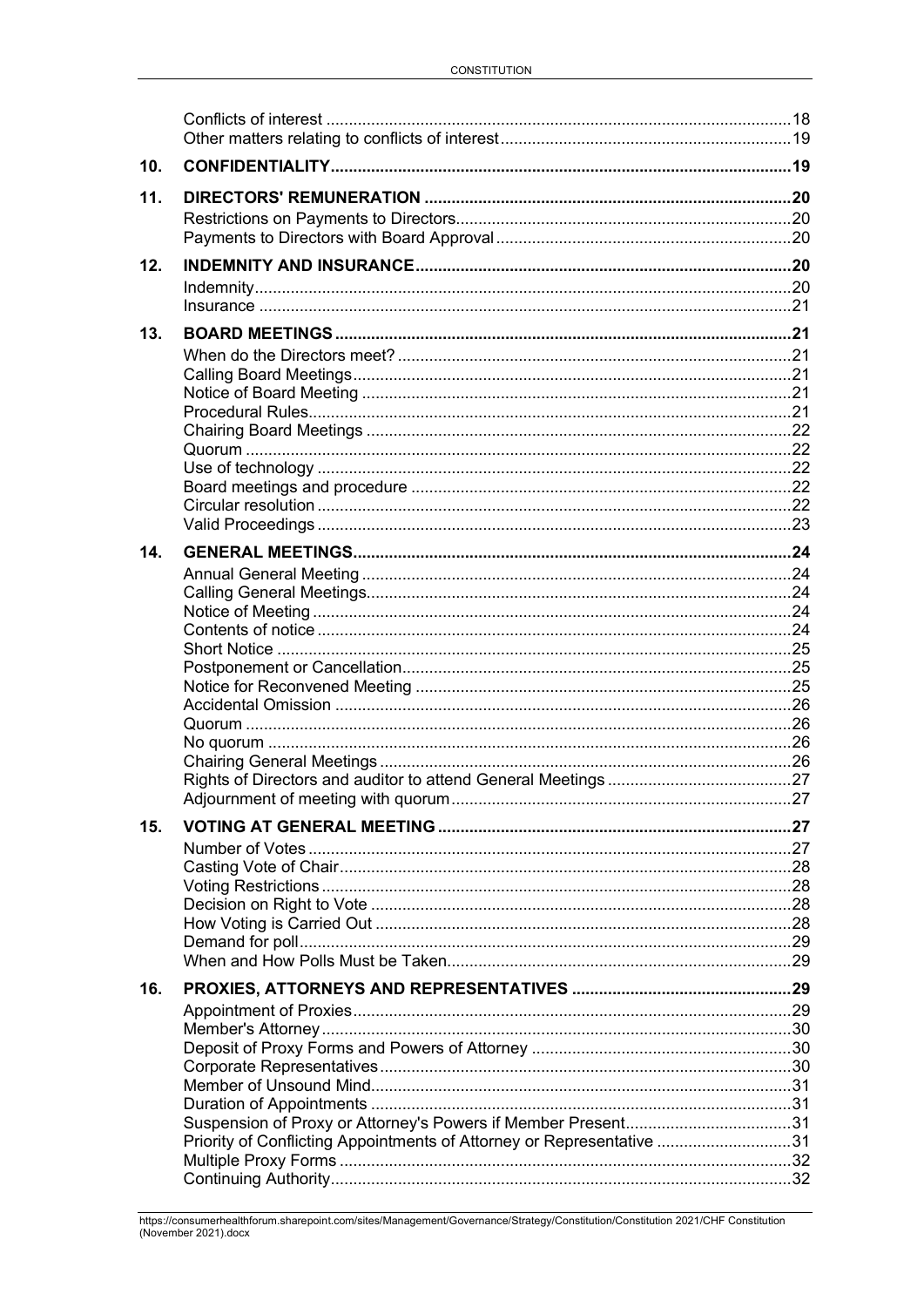| 17. |                                                   |  |
|-----|---------------------------------------------------|--|
|     |                                                   |  |
|     |                                                   |  |
|     |                                                   |  |
| 18. |                                                   |  |
|     |                                                   |  |
|     |                                                   |  |
|     |                                                   |  |
| 19. |                                                   |  |
|     |                                                   |  |
|     |                                                   |  |
|     |                                                   |  |
| 20. |                                                   |  |
| 21. |                                                   |  |
|     |                                                   |  |
|     |                                                   |  |
|     |                                                   |  |
| 22. |                                                   |  |
| 23. |                                                   |  |
| 24. | REVOCATION OF DEDUCTIBLE GIFT RECIPIENT STATUS 37 |  |
| 25. |                                                   |  |
|     |                                                   |  |
|     |                                                   |  |
|     |                                                   |  |
|     |                                                   |  |
|     |                                                   |  |
|     |                                                   |  |
| 26. |                                                   |  |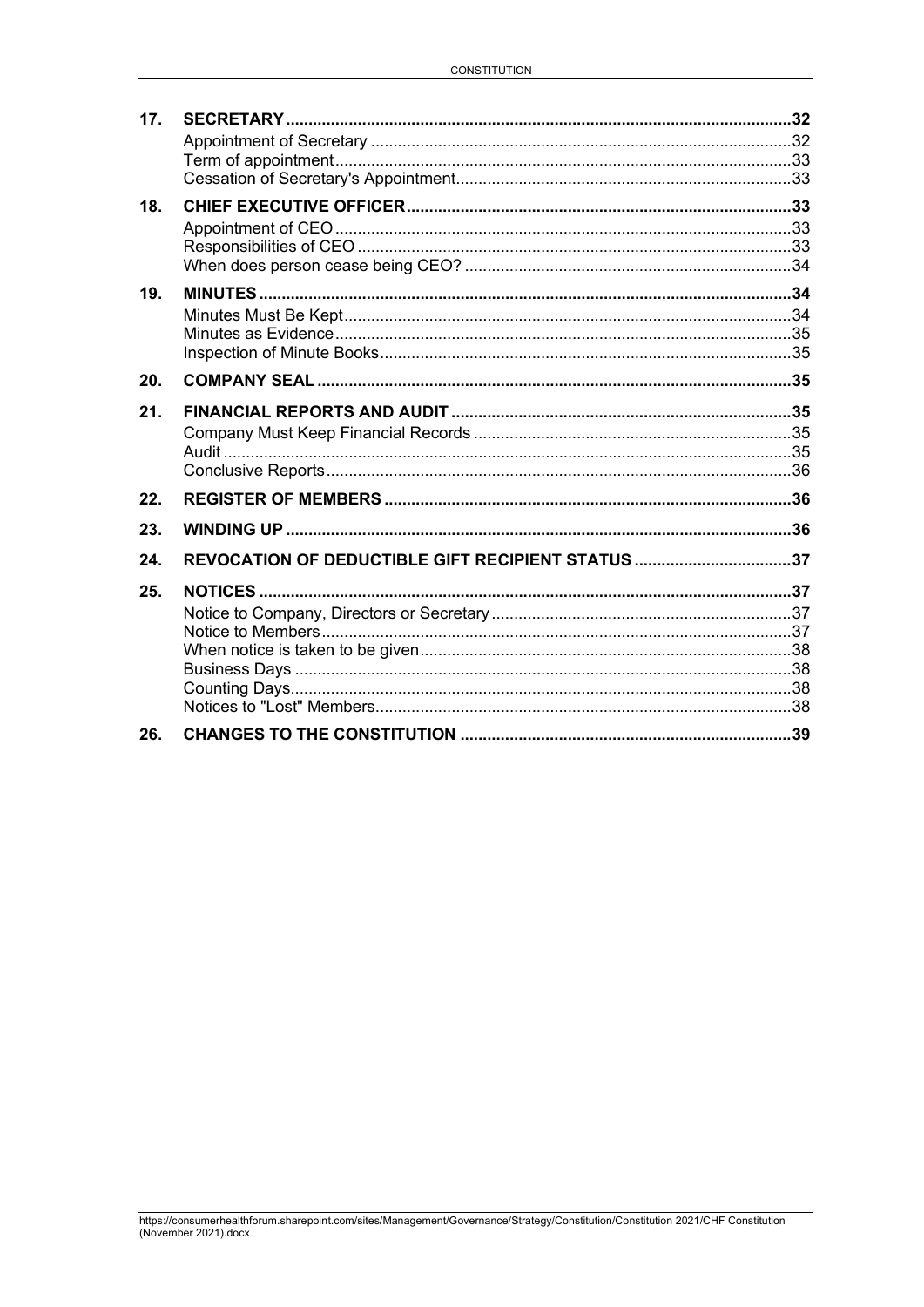# <span id="page-4-0"></span>**1. PRELIMINARY**

## <span id="page-4-1"></span>**Nature of the Company**

- <span id="page-4-5"></span>1.1 This is the Constitution of the **Consumer Health Forum of Australia Ltd** (the **Company**).
- 1.2 The Company is a not-for-profit public liability company limited by guarantee.

## <span id="page-4-2"></span>**The Guarantee**

- 1.3 If the Company is wound up, for whatever reason, then each person who:
	- (a) is a Member; or
	- (b) who was a Member in the 12 months preceding the winding up of the Company;

is liable to pay the amount of \$1.00 towards:

- (c) the debts and liabilities of the Company; and
- (d) the costs of the winding up.

## <span id="page-4-3"></span>**Aims and Objectives of the Company**

- <span id="page-4-4"></span>1.4 The aims of the Company are:
	- (a) to provide a means of optimising the participation of consumer and community groups in national policy, planning and service decisions which affect the health of consumers;
	- (b) to promote a public and preventative health approach which recognises the health impact of other government policy areas;
	- (c) to promote a just and equitable distribution of resources to redress inequalities in the health status of different groups of the Australian population, noting the pluralistic nature of our society;
	- (d) to encourage the development of a consumer centred health system which is:
		- (i) effective in enhancing the capacity of people to participate as fully as possible in community life;
		- (ii) responsive to consumer needs and preferences;
		- (iii) community based and managed;
		- (iv) respectful of human rights;
		- (v) culturally relevant;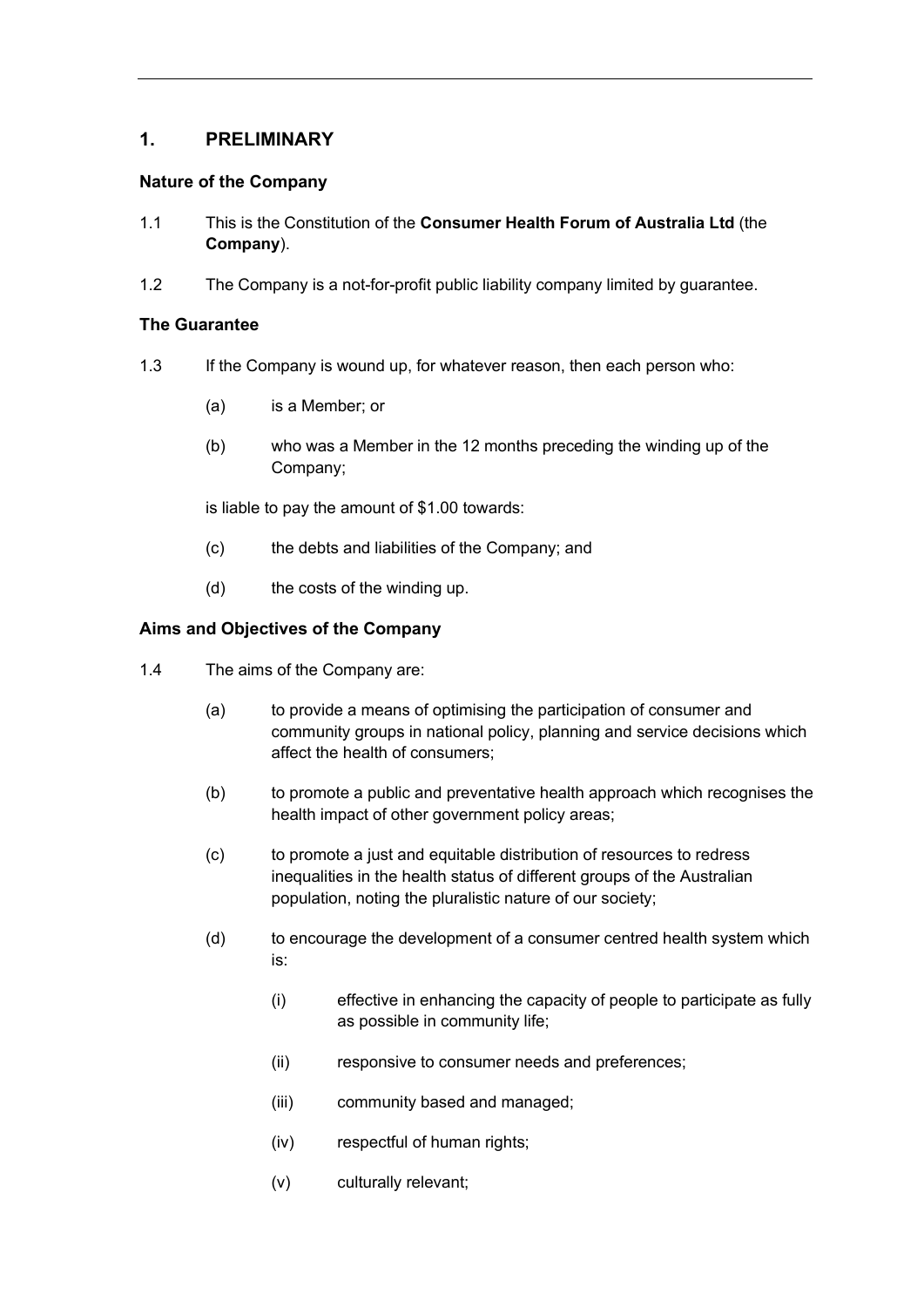- (vi) universally accessible;
- (vii) cost effective; and
- (e) to promote the rights of all consumers to be involved in health policy, planning and service decisions.
- 1.5 The aims and objectives expressed in clause [1.4](#page-4-4) shall be given their widest possible meaning consistent with their sense and intention.

#### <span id="page-5-0"></span>**Application of Income and Property**

- <span id="page-5-5"></span>1.6 Subject to the Constitution, the Company's income and property shall only be applied to the promotion of the Company's objects.
- <span id="page-5-6"></span>1.7 Except as otherwise permitted by clause [1.8,](#page-5-4) the Company must not pay or transfer any part of the Company's income to the Members.

#### <span id="page-5-1"></span>**Certain Payments Allowed**

- <span id="page-5-4"></span>1.8 Clauses [1.6](#page-5-5) and [1.7](#page-5-6) do not prevent the Company paying:
	- (a) any officer, employee or Member of the Company (or any other person) in return for services rendered to the Company.
	- (b) reasonable remuneration for goods supplied by the Member to the Company in the ordinary course of business; and
	- (c) reasonable and proper rent for premises demised or let by any Member to the Company;
	- (d) amounts that are otherwise authorised under the Constitution.

#### <span id="page-5-2"></span>**Replaceable Rules**

- 1.9 The replaceable rules in the Corporations Act do not apply to the Company.
- 1.10 In the event of any inconsistency between the Constitution and:
	- (a) the Corporations Act; or
	- (b) (while the Company is a registered charity) the ACNC Act;

the terms of those Acts prevail.

#### <span id="page-5-3"></span>**Definitions**

- 1.11 In the Constitution:
	- (a) **ACNC Act** means the *Australian Charities and Not-for-Profits Commission Act 2012* (Cth).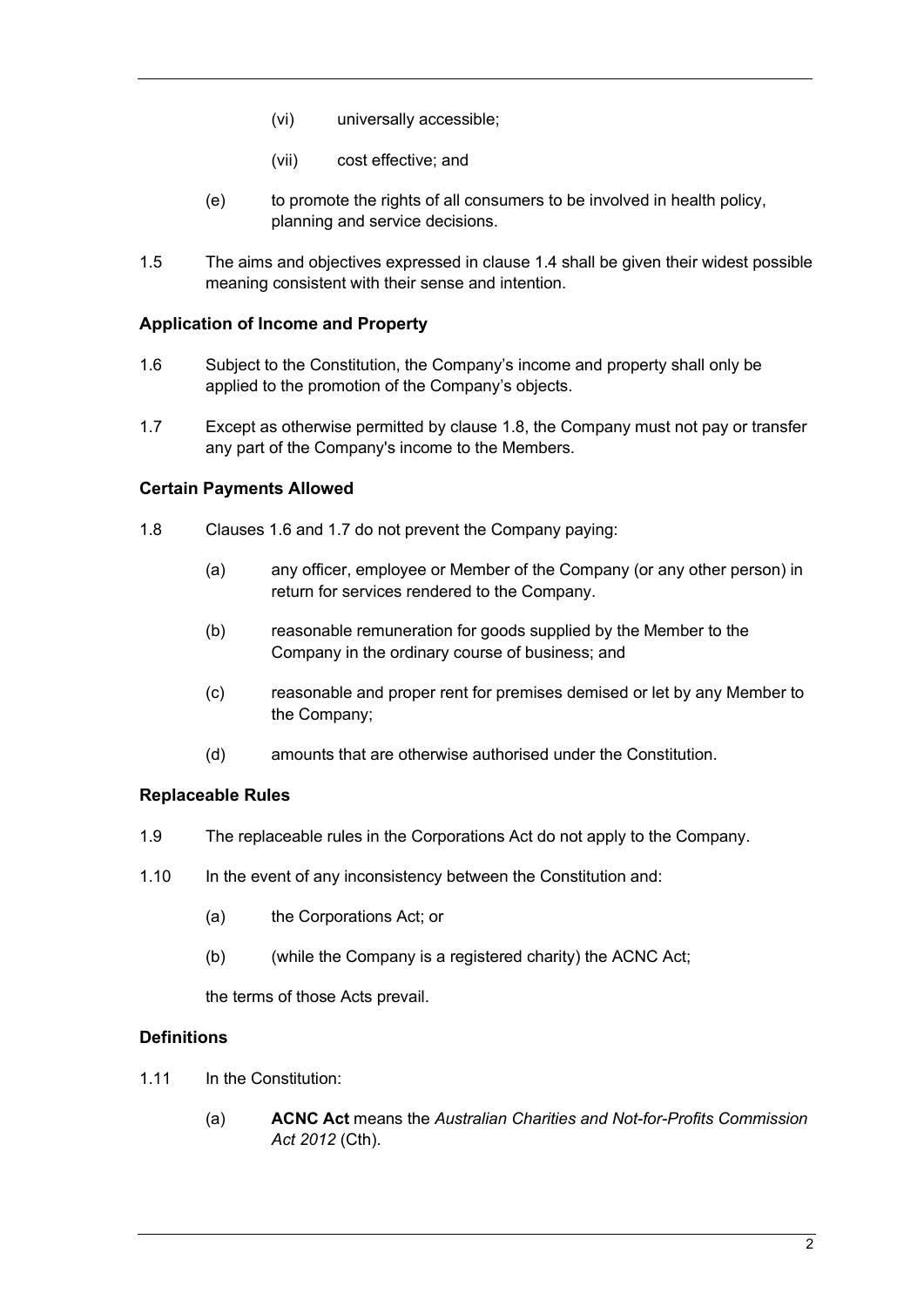- (b) **Agreement** includes an undertaking or other binding arrangement or understanding, whether or not in writing.
- (c) **Annual General Meeting** means the General Meeting called in accordance with clause [14.1](#page-27-5) of the Constitution.
- (d) **Appointed Director** means a Director appointed by the Board in accordance with the Constitution but does not include a Director appointed to fill a casual vacancy.
- (e) **Appointer** means a Member appointing an attorney in accordance with clause [16.7.](#page-33-3)
- (f) **Associate Member** means a person entered on the Register as an Associate Member.
- (g) **CEO** means the chief executive officer of the Company.
- (h) **Chair** means the Director occupying the office of Chair of the Board.
- (i) **Company** means the company referred to in clause [1.1.](#page-4-5)
- (j) **Constitution** means this Constitution as amended from time to time.
- (k) **Corporate Representative** means a person appointed as a representative under clause [16.12.](#page-33-4)
- (l) **Corporations Act** means the *Corporations Act 2001* (Cth).
- (m) **Deputy Chair** means the Director occupying the office of Deputy Chair of the Board.
- (n) **Director** means a person holding office as a director of the Company.
- (o) **Elected Director** means a person nominated and elected as a Director in accordance with the Constitution.
- (p) **Extraordinary General Meeting** means any meeting of Members other than an Annual General Meeting.
- (q) **General Meeting** means:
	- (i) an Annual General Meeting; or
	- (ii) an Extraordinary General Meeting.
- (r) **Honorary Life Member** means a person entered on the Register as an Honorary Life Member.
- (s) **Member** means:
	- (i) a Voting Member;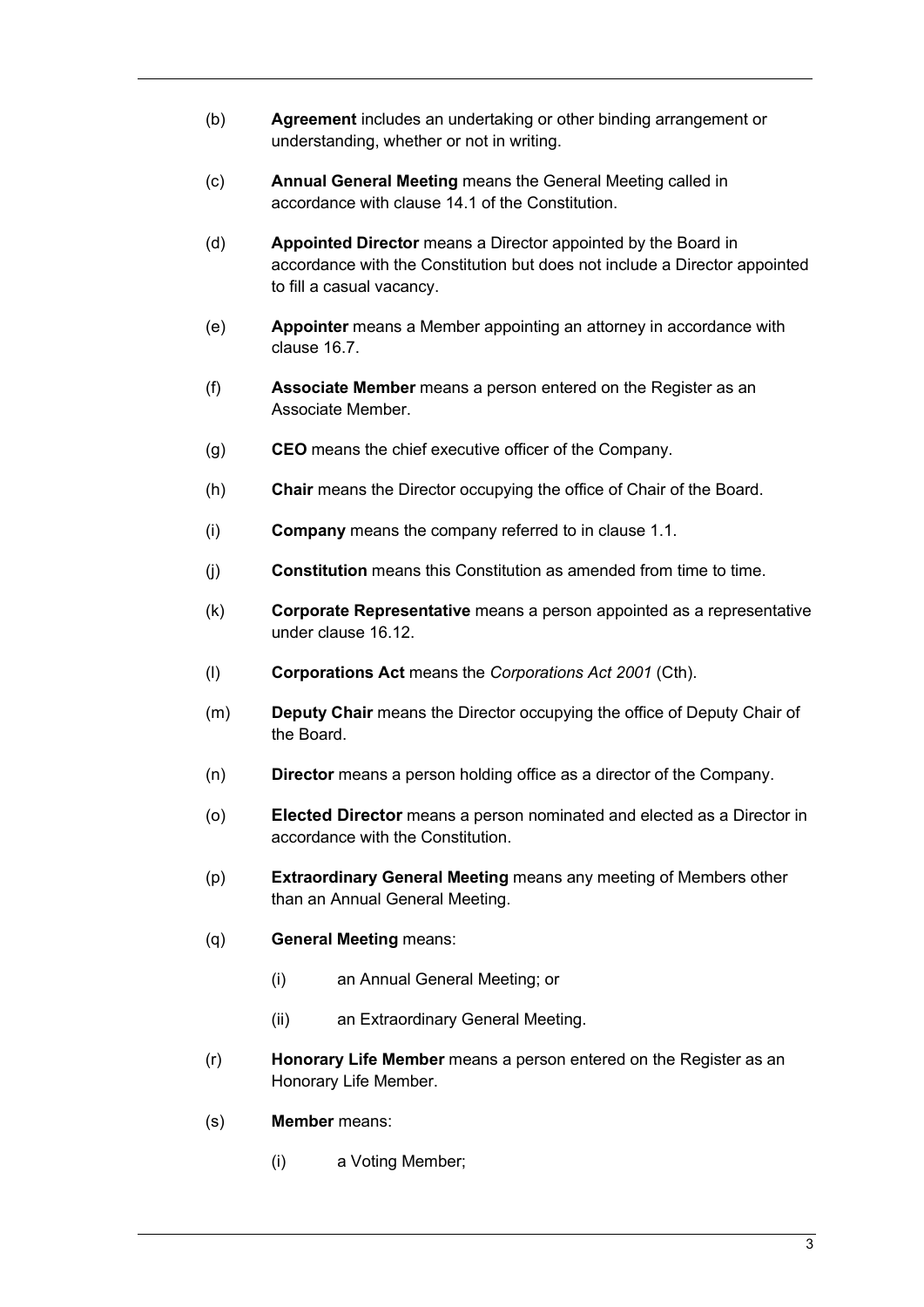- (ii) an Associate Member; or
- (iii) an Honorary Life Member.
- (t) **Instrument** means a Proxy Form or power of attorney referred to in clause [16.9.](#page-33-5)
- (u) **Officer**, in clause 12, has the meaning given by clause [12.3.](#page-23-5)
- (v) **Ordinary Resolution** means a resolution passed at a meeting of Members by a majority of the votes cast by Members entitled to vote on the resolution.
- (w) **Person** includes any type of entity or body of persons, whether or not it is incorporated or has a separate legal identity, and any executor, administrator or successor in law of the person.
- (x) **Person chairing a Board Meeting** means a person referred to in clause [13.9.](#page-25-5)
- (y) **Person chairing a General Meeting** means a person referred to in clauses [14.18,](#page-29-4) [14.19](#page-29-5) or [14.20.](#page-29-6)
- (z) **Principal** means a Member who appoints a proxy in accordance with clause [16.1.](#page-32-4)
- (aa) **Register** means the register of Members maintained under the Constitution.
- (bb) **Relevant Person**, in clause 10, has the meaning given by clause 10.3.
- (cc) **The Seal** means the Common Seal of the Company.
- (dd) **Secretary** means any person appointed to perform the duties of secretary of the Company.
- (ee) **Special Resolution** means a resolution of which notice has been given and that has been passed by at least 75% of the votes cast by Members entitled to vote on the resolution.
- (ff) **Voting Member** means a person entered on the Register as a Voting Member.

#### <span id="page-7-0"></span>**Interpretive Rules**

- 1.12 In interpreting the Constitution, the following rules apply, except where the context otherwise demands:
	- (a) references to: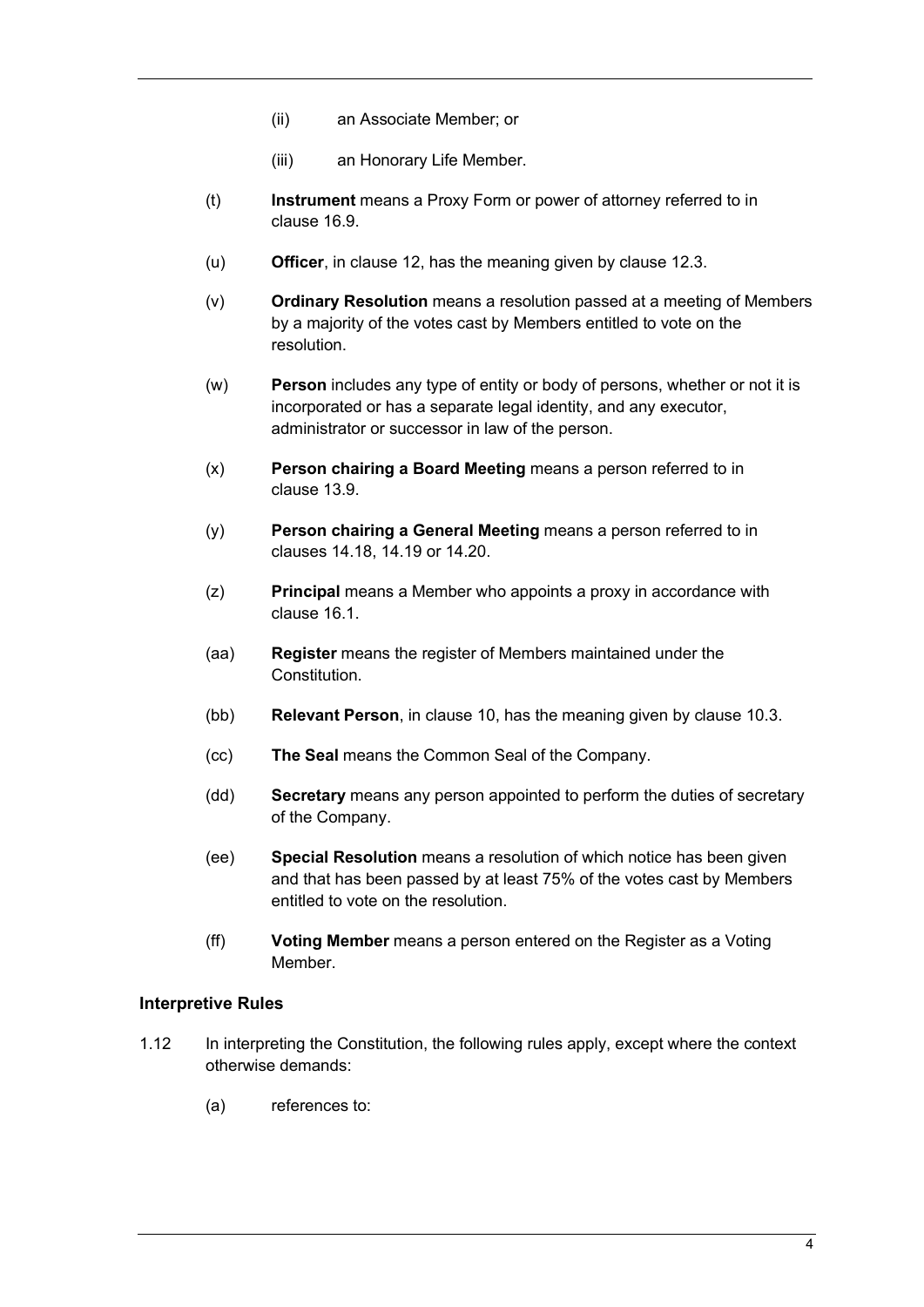- (i) legislation includes every amendment, re-enactment or replacement of that legislation, and includes any subordinate legislation issued under it;
- (ii) a document or agreement, or a provision of a document or agreement, is to that document, agreement or provision as amended, supplemented, replaced or novated; and
- (iii) anything (including a right, obligation or concept) includes each part of it.
- (b) If a word is defined, another part of speech has a corresponding meaning.
- (c) Use of the expressions 'for example, or 'including', or similar expressions indicates does not limit the interpretation of the phrase preceding the expression to the examples provided.
- (d) A power to do something includes a power, exercisable in the like circumstances, to revoke or undo it.

# <span id="page-8-0"></span>**2. MEMBERSHIP**

## <span id="page-8-1"></span>**Categories of Membership**

- 2.1 Subject to the requirements of the Constitution, a person may be:
	- (a) a Voting Member;
	- (b) an Associate Member; or
	- (c) an Honorary Life Member.

## <span id="page-8-2"></span>**Eligibility for Membership as Voting Member**

2.2 An organisation is eligible to apply to be a Voting Member if it is a not-for-profit organisation that agrees to accept the aims and objectives of the Company.

## <span id="page-8-3"></span>**Eligibility for Membership as Associate Member**

- 2.3 An organisation or an individual is eligible to apply to be an Associate Member:
	- (a) if they agree to respect the aims and objectives of the Company; and
	- (b) if 1 of the following criteria are met:
		- (i) the applicant elects to apply for membership as an Associate Member; or
		- (ii) the applicant is not otherwise eligible to apply for membership as a Voting Member.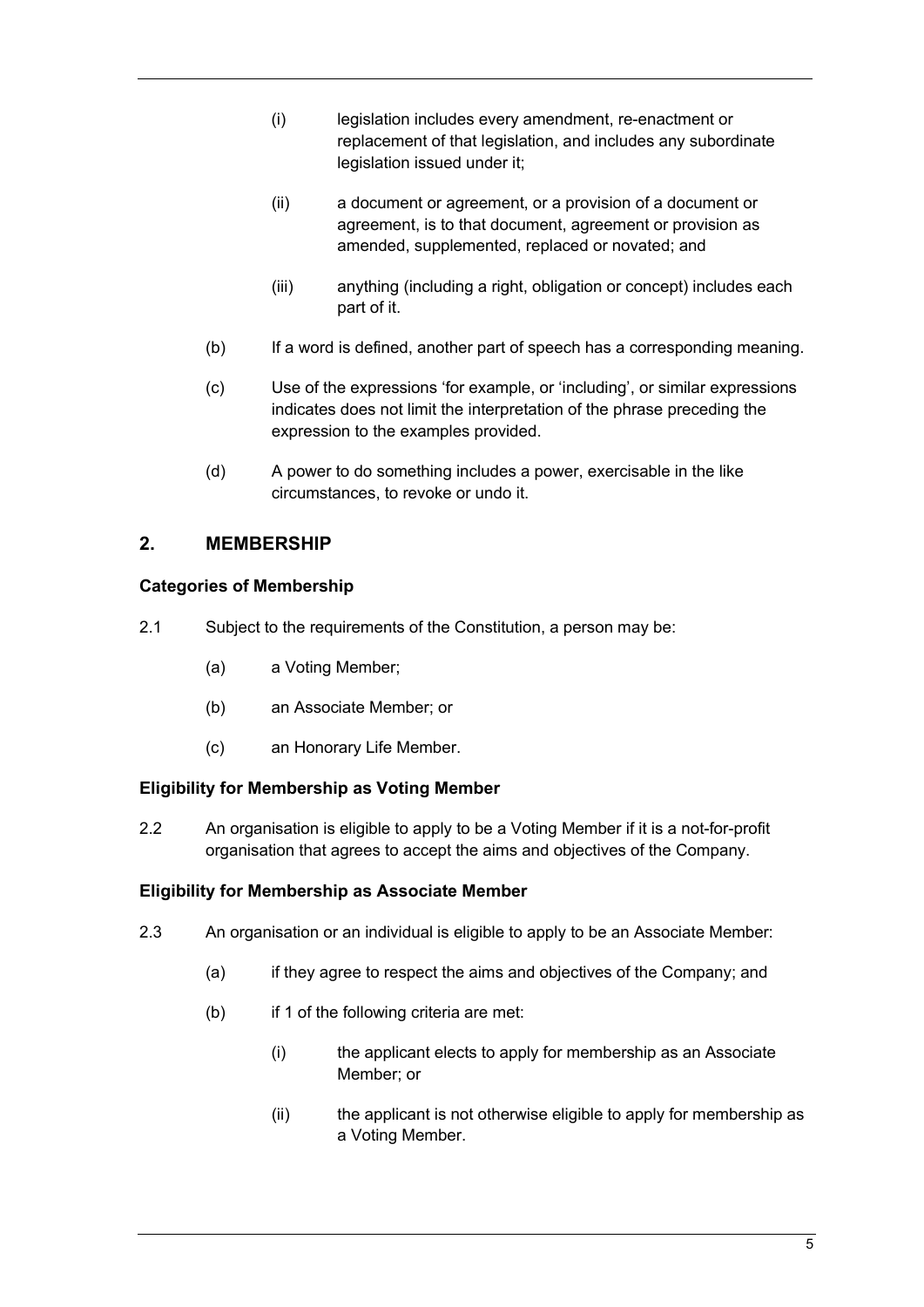## <span id="page-9-0"></span>**Application for Membership**

- <span id="page-9-1"></span>2.4 An applicant may apply to the Company for membership as:
	- (a) a Voting Member; or
	- (b) an Associate Member.

#### **Form of Application**

- 2.5 An application for membership must:
	- (a) be made in the form prescribed by the Board; and
	- (b) if the application is made for membership as a Voting Member, be accompanied by:
		- (a) the applicant's current statement of aims, rules or constitution;
		- (b) an explanation of the applicant's requirements for qualification for its membership; and
		- (c) any other material relating to the applicant's constitution, membership and activities as required by the Board.

#### **Board's Consideration of Application**

- 2.6 On receipt of an application for membership made under clause [2.4,](#page-9-1) the Board must:
	- (a) consider whether the person is eligible for membership in the relevant membership category; and
	- (b) decide, by majority, whether to accept or refuse the person's application.

## **Additional Requirements for Application for Voting Membership**

- <span id="page-9-2"></span>2.7 The Board may only accept an application for membership as a Voting Member if a majority of the Board is satisfied, on the information provided in the application, that the applicant:
	- (a) is a health-related not-for-profit organisation whose aims and objectives accord with the Company's aims and objectives;
	- (b) is an organisation appropriate to serving the Company's purposes as determined by the Board;
	- (c) has aims and objectives that include the representation of the opinions of consumers and sections of the community on health matters;
	- (d) in practice represents and/or is capable of reflecting consumer and community opinions;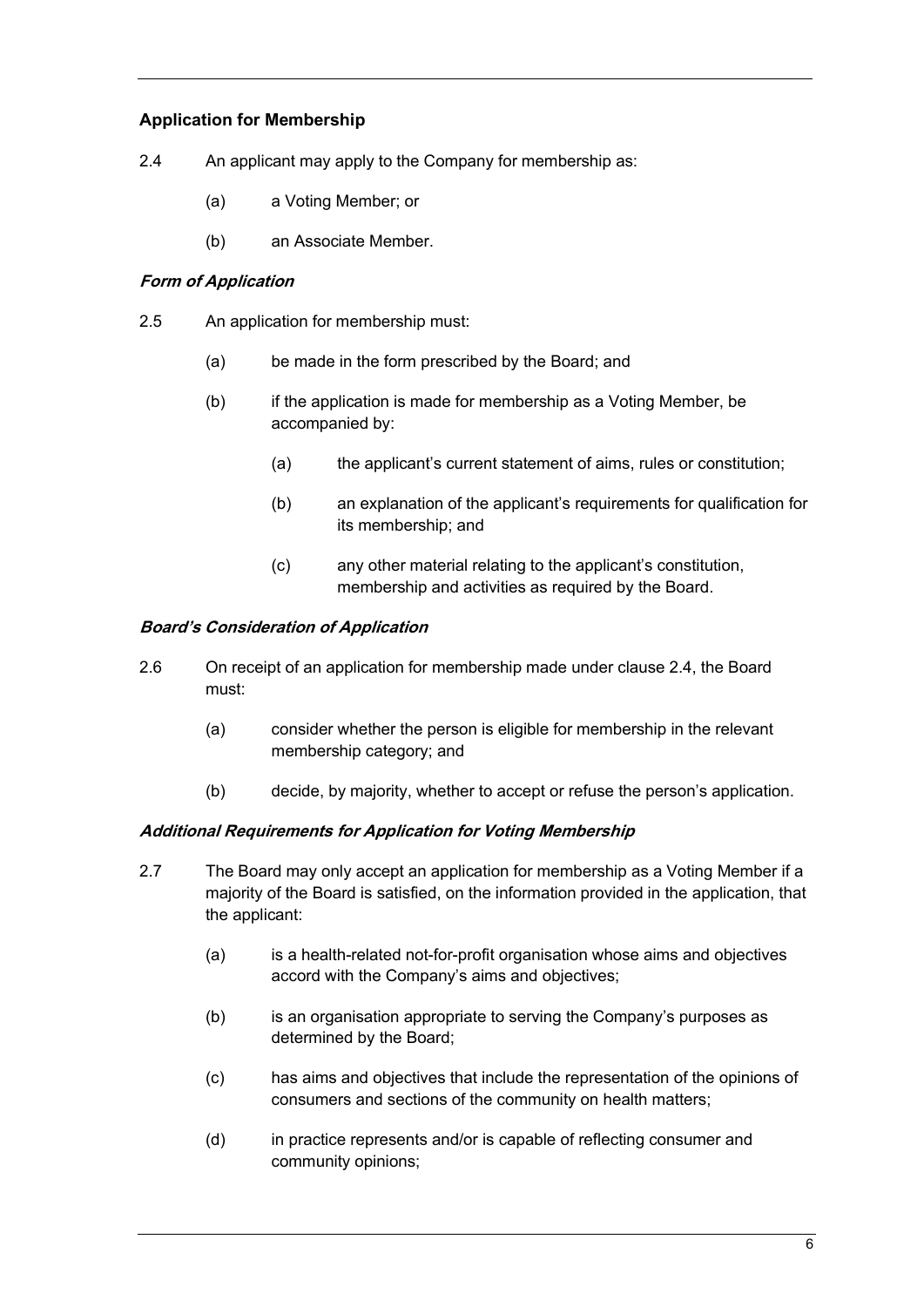- (e) does not act primarily as the representative of professional, provider, or "for-profit" and such like interests;
- (f) has a membership open to consumers and/or consumer organisations who can be elected or appointed to the governing body of the organisation; and
- (g) fully supports the Company's aims and objectives.
- 2.8 The Board is not obliged to accept an application for membership as a Voting Member even if the requirements of clause [2.7](#page-9-2) are met.

## <span id="page-10-0"></span>**Acceptance of Application**

- 2.9 If the Board resolves to accept an applicant for membership:
	- (a) the Secretary must send the applicant a written notice of acceptance; and
	- (b) the applicant becomes a Member of the Company and has the rights conferred on the Member by the Constitution from the day on which the applicant receives that written notice.

## <span id="page-10-1"></span>**Refusal of Application**

- 2.10 Where an application for membership is rejected, the organisation or person may not reapply for membership until one year has elapsed from the date of the Board's decision.
- 2.11 The Board must submit the name of any person whose application for membership has been refused to the next General Meeting.

## <span id="page-10-2"></span>**Honorary Life Membership**

- 2.12 A natural person is eligible to be an Honorary Life Member if:
	- (a) the natural person (the **Nominee**) has been nominated by a Voting Member using a form approved by the Board;
	- (b) the Board considers that the Nominee has contributed significantly to the work of the Company; and
	- (c) the Board recommends to a General Meeting that the Nominee be made an Honorary Life Member.
- <span id="page-10-4"></span><span id="page-10-3"></span>2.13 The Company may pass a resolution at General Meeting conferring Honorary Life Membership on a Nominee recommended by the Board in accordance with clause [2.12\(c\).](#page-10-3)
- 2.14 The nominee for Honorary Life Membership becomes an Honorary Life Member on passage of the resolution referred to in clause [2.13.](#page-10-4)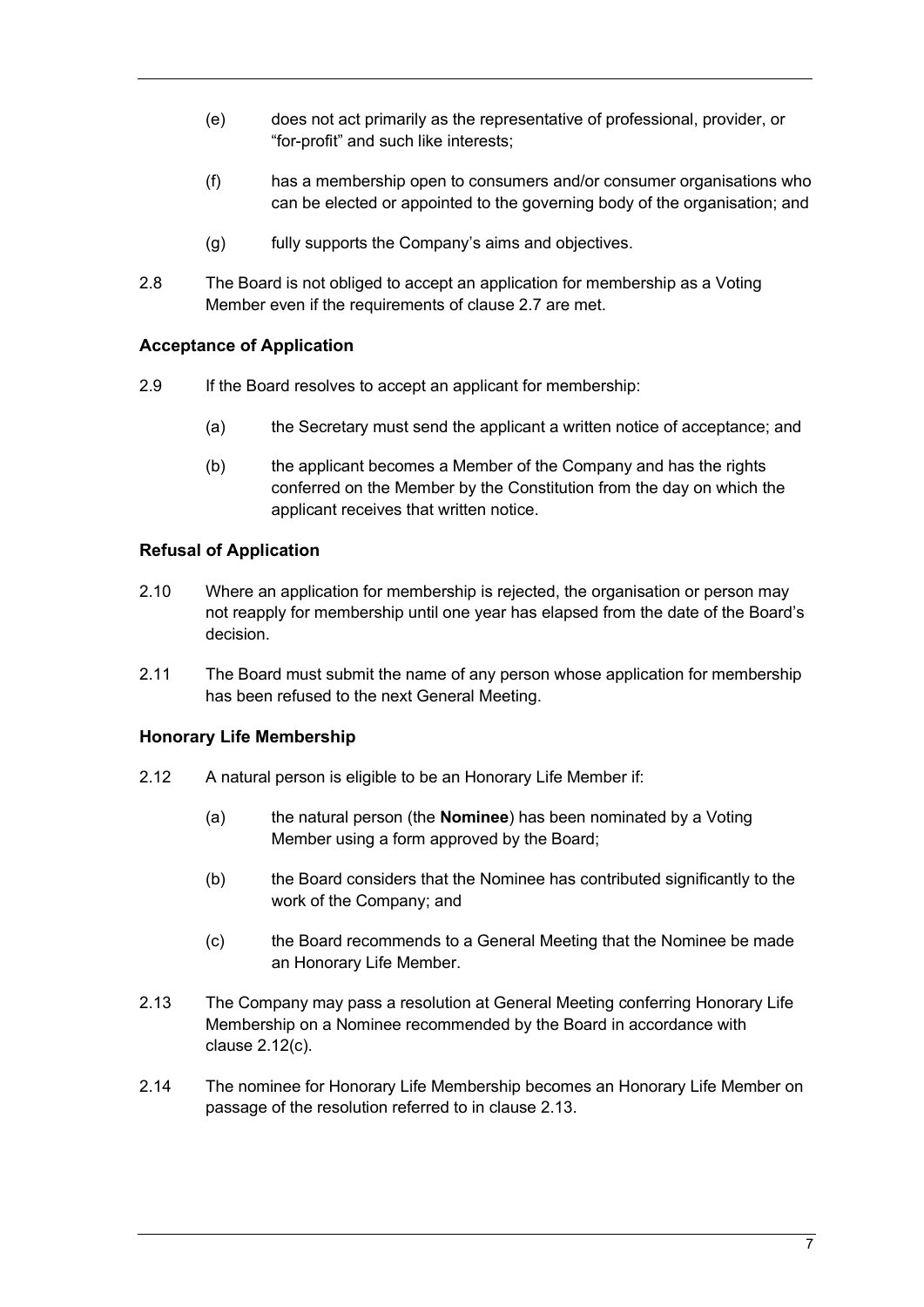# <span id="page-11-0"></span>**3. RIGHTS AND RESPONSIBILITIES OF MEMBERS**

## <span id="page-11-1"></span>**Voting Members**

- 3.1 A Voting Member is entitled to:
	- (a) receive notice of, and attend, General Meetings; and
	- (b) speak at General Meetings;
	- (c) subject to this Constitution, vote at a General Meeting; and
	- (d) receive such membership benefits as apply to the class of Voting Members determined by the Board.

## <span id="page-11-2"></span>**Associate Members**

- 3.2 An Associate Member is entitled to:
	- (a) receive notice of, and attend, General Meetings;
	- (b) speak at General Meetings; and
	- (c) receive such membership benefits as apply to the class of Associate Members as determined by the Board.
- 3.3 An Associate Member is **not** entitled to vote at a General Meeting.

## <span id="page-11-3"></span>**Honorary Life Members**

- 3.4 An Honorary Life Member is entitled to
	- (a) receive notice of, and attend, General Meetings;
	- (b) speak at General Meetings; and
	- (c) receive such membership benefits as apply to Honorary Life Members as determined by the Board.
- 3.5 Honorary Life Members are **not**:
	- (a) entitled to vote at a General Meeting; and
	- (b) required to pay membership subscriptions.

## <span id="page-11-4"></span>**Membership Subscriptions**

- 3.6 The Board may, from time to time, determine subscriptions and may waive, wholly or partially, the annual subscription for any Member.
- 3.7 The annual subscription period is the following financial year as determined from time to time by the Board.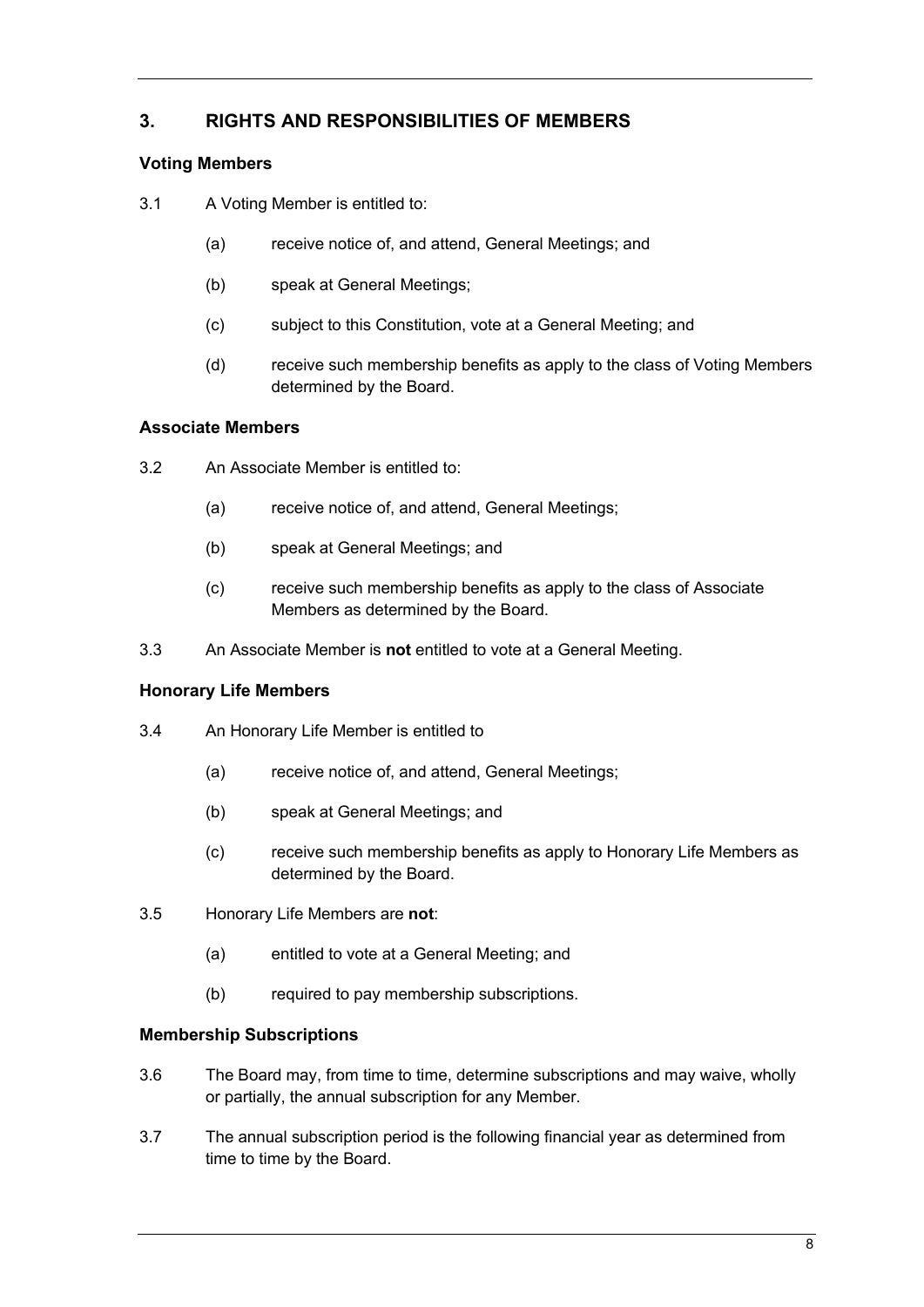- 3.8 If the Board has not determined an annual subscription period, then that period is 1 July to 30 June.
- 3.9 The Board may determine the arrangements for payment of subscriptions by Members.
- 3.10 The Company must send notice to a Voting Member or Associate Member who is required to pay an annual subscription.
- <span id="page-12-2"></span>3.11 A Member who is required to pay an annual subscription must pay the subscription within 30 days of receipt of the notice provided by the Company.
- 3.12 If the Voting Member or Associate Member does not pay the annual subscription within the 30-day period referred to in clause [3.11,](#page-12-2) then the Company must send a **reminder notice** to that Member.
- <span id="page-12-3"></span>3.13 The reminder notice must state that the annual subscription is to be paid within 30 days of the receipt of the reminder notice.
- <span id="page-12-5"></span>3.14 If the Voting Member or Associate Member does not pay the annual subscription within the 30-day period specified in clause [3.13,](#page-12-3) then the Board may revoke the that Member's membership.

## <span id="page-12-0"></span>**Resignation of Membership**

- <span id="page-12-4"></span>3.15 A Member may resign their membership by written notice addressed to the Secretary.
- 3.16 A resignation takes effect on receipt of the notice by the Secretary.

## <span id="page-12-1"></span>**Expelling a Member**

## **Board's power to expel Member**

- 3.17 The Board may, by resolution, expel any Member:
	- (a) who does not comply with the Company's Constitution, by-laws, rules or regulations; or
	- (b) whose conduct the Board considers is prejudicial to the Company's interests.
- 3.18 At least 21 days before the Board holds a meeting to expel a Member, the Board must give a written notice to the Member which states:
	- (a) the allegations against the Member;
	- (b) the proposed resolution for the Member's expulsion;
	- (c) that the Member has an opportunity at the meeting to address the allegations either orally or in writing; and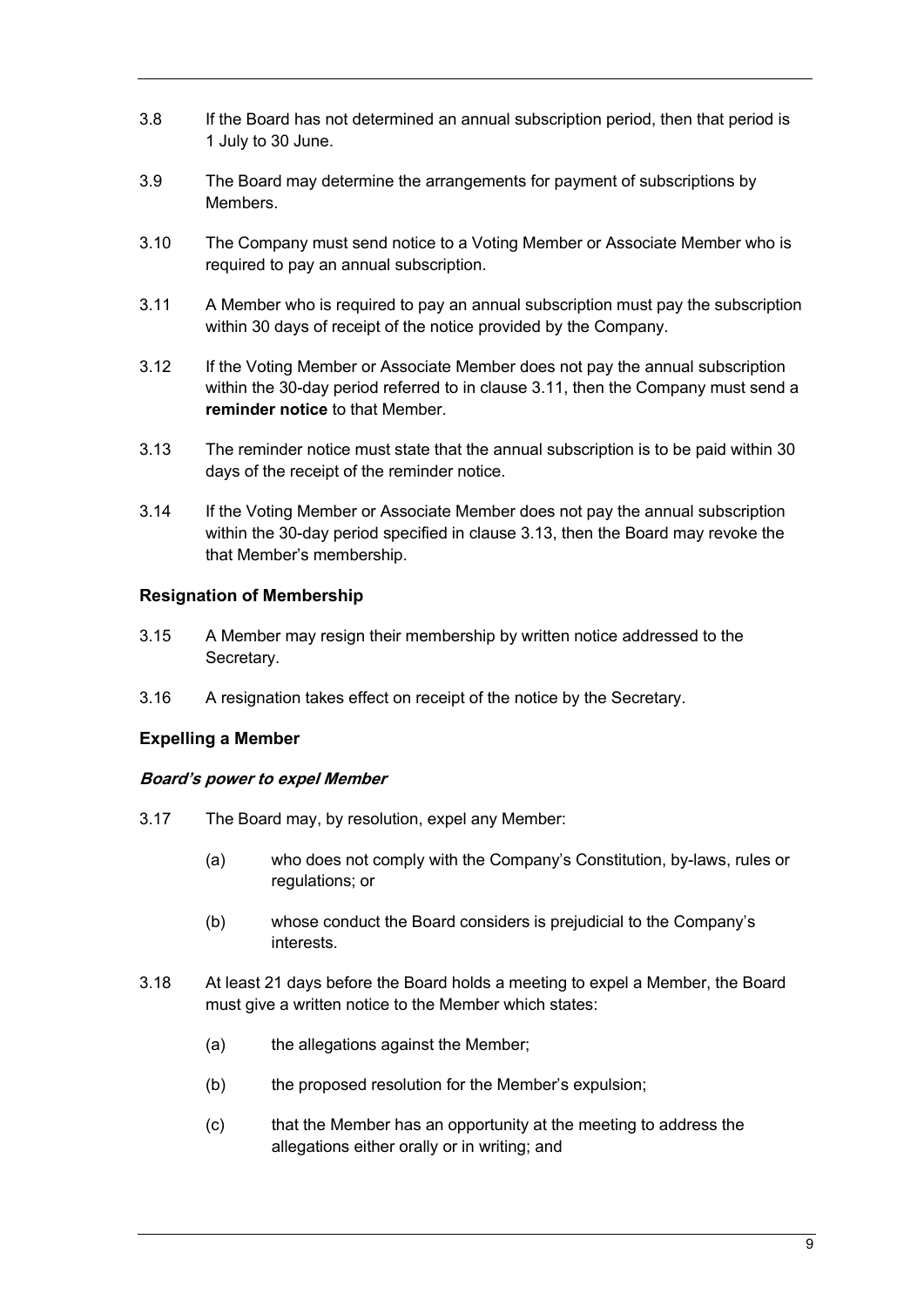<span id="page-13-3"></span>(d) that if the Member notifies the Secretary in writing at least 48 hours before the meeting, the Member may elect to have the question of that Member's expulsion dealt with by the Company in general meeting.

## **Members' power to expel Members**

- 3.19 The Members may expel a Member at General Meeting by passing a resolution with the support of two-thirds of those present and entitled to vote at a General Meeting.
- 3.20 The vote referred to in clause [3.19](#page-13-3) must be taken by ballot.

## **Other matters relating to expulsion**

3.21 A Member who is expelled from the Company does not have any claim on the Company, its funds or property.

## <span id="page-13-0"></span>**Cessation of Membership**

- 3.22 A person immediately stops being a Member if they:
	- (a) die;
	- (b) are wound up, or otherwise dissolved or deregistered;
	- (c) resign their membership in accordance with clause [3.15;](#page-12-4)
	- (d) fail to pay the annual subscription and their membership is revoked in accordance with clause [3.14;](#page-12-5) or
	- (e) are expelled by the Company under clauses 3.17 or 3.19.
- 3.23 Where a Member's membership ceases, the Secretary must remove the Member's name from the Register as soon as is practicable.
- 3.24 Any person who ceases to be a Member:
	- (a) remains liable for any annual subscriptions or other amounts that were due to the Company on the day the person ceased to be a Member; and
	- (b) is not entitled to any refund of the person's annual subscription.

## <span id="page-13-1"></span>**4. DIRECTORS**

## <span id="page-13-2"></span>**Transitional**

- 4.1 The following rules apply in respect of the Directors in office at the time that this version of the Constitution is adopted:
	- (a) the Directors in office at the time this Constitution is adopted are the Directors of the Company;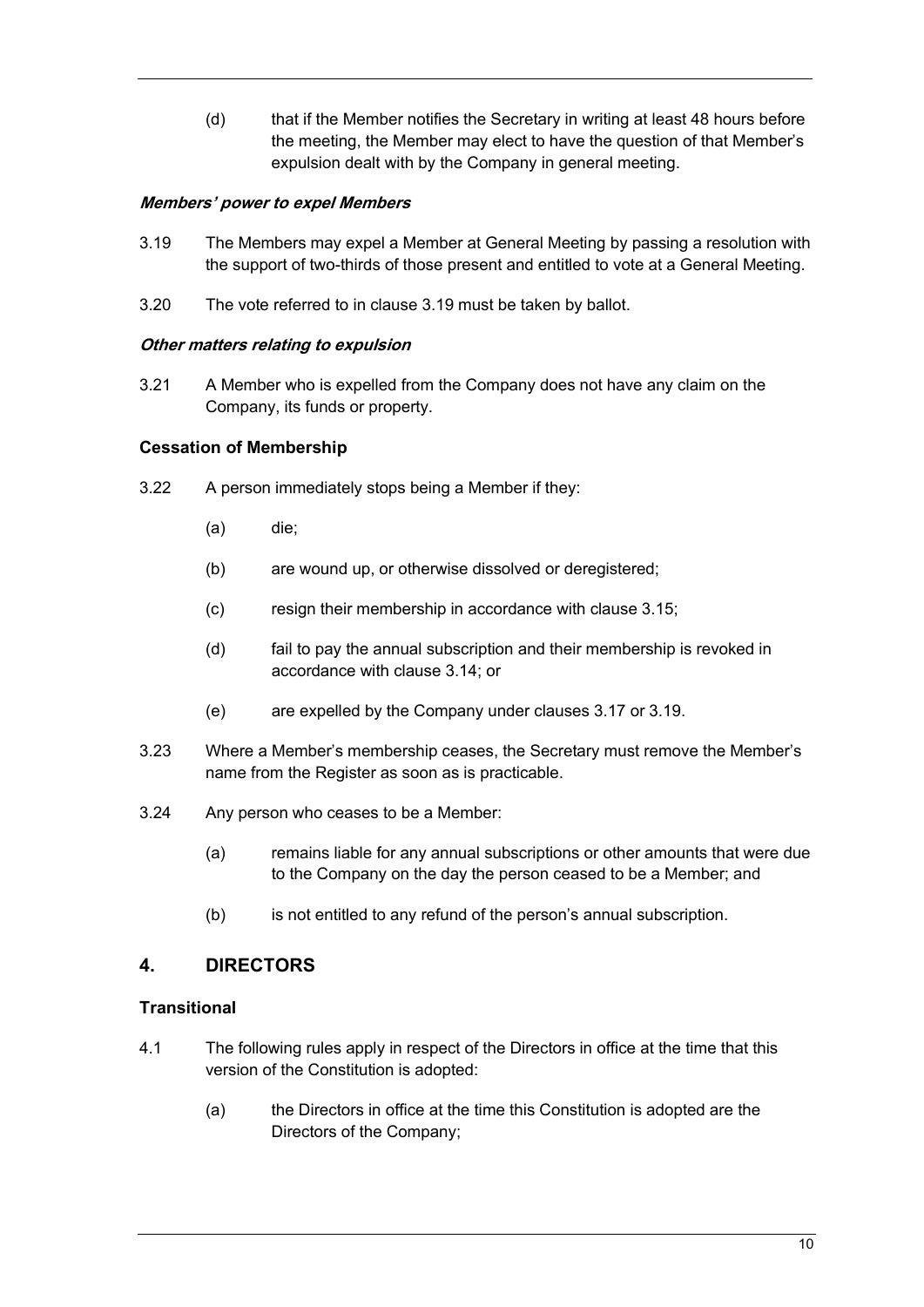- (b) any Director in office at the time this Constitution is adopted who was required to retire in accordance with the terms of the previous Constitution must retire at the end of the General Meeting at which this Constitution is adopted;
- (c) any Director currently in office at the time this version of the Constitution is adopted may see out the remainder of the term for which they were appointed or elected; and
- (d) a Director's period of service prior to the adoption of this version of the Constitution does not count towards the term limits specified in clause 14.6

## <span id="page-14-0"></span>**Number of Directors and Composition of Board**

- <span id="page-14-2"></span>4.2 The Board must have at least 5 Directors and not more than 9 Directors.
- <span id="page-14-3"></span>4.3 The Company may vary the maximum and minimum amounts of Directors referred to in clause [4.2](#page-14-2) by Special Resolution.
- 4.4 If the number of Directors is reduced below the minimum set by clauses [4.2](#page-14-2) and [4.3,](#page-14-3) the remaining Directors may act as the Board:
	- (a) to appoint Directors up to that minimum number; or
	- (b) to convene a General Meeting for the purpose, among other things, to seek nominations and election to the Board

## **Elected Directors**

- 4.5 The Company may elect an Elected Director by Ordinary Resolution passed at General Meeting.
- 4.6 The Company may only elect an Elected Director in accordance with any requirements of the Constitution.

## **Board Appointed Directors**

- 4.7 The Board may appoint up to 3 Appointed Directors in addition to any Directors it appoints to fill a causal vacancy.
- 4.8 The Board may only appoint an Appointed Director in accordance with any requirements of the Constitution.

## <span id="page-14-1"></span>**Who can be a Director?**

- <span id="page-14-4"></span>4.9 A person is eligible to be a Director if they:
	- (a) are over 18 years old;
	- (b) have not exceeded, or will not exceed, the term limits set by the Constitution;
	- (c) are not ineligible to be a director under the Corporations Act or ACNC Act;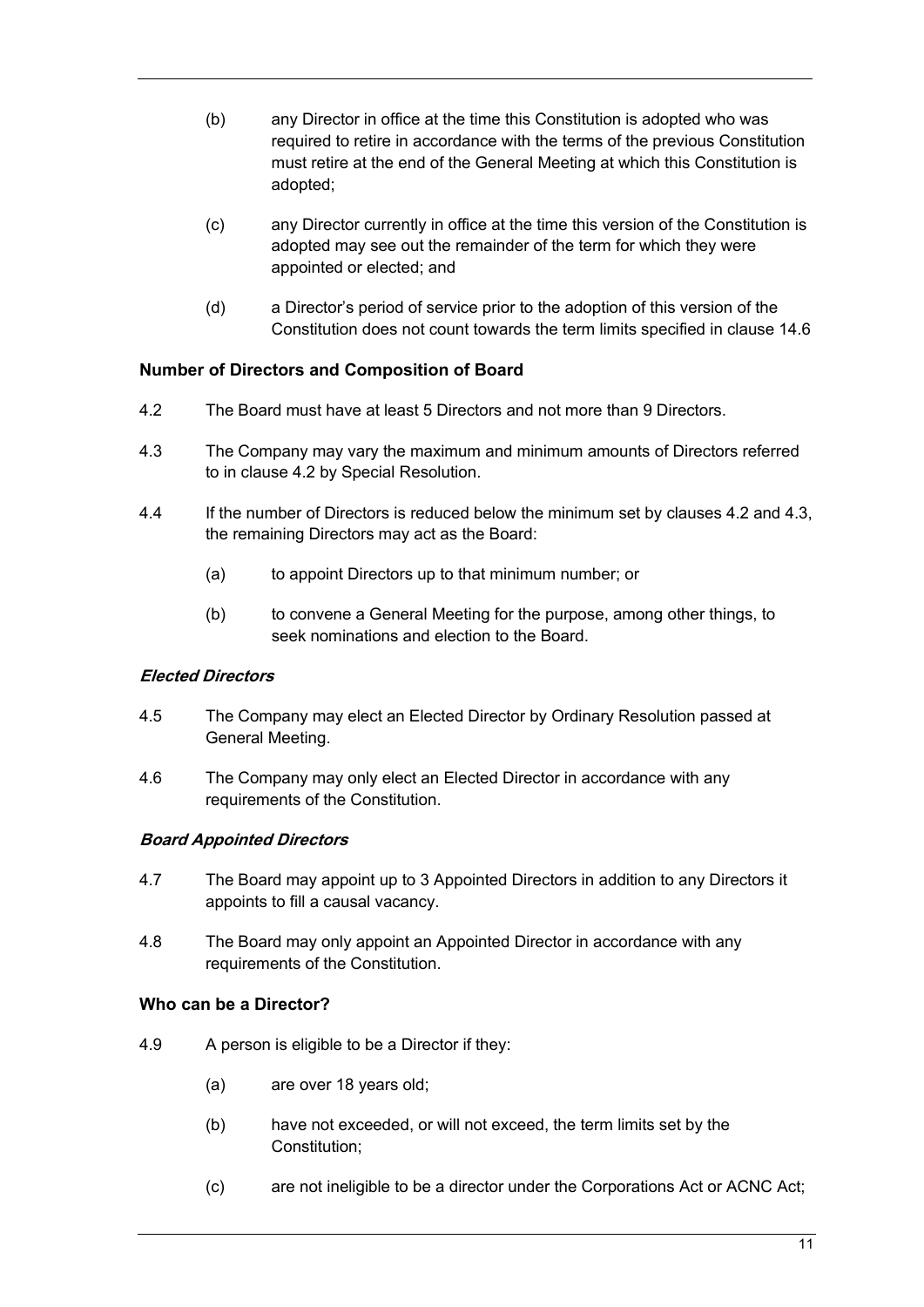- (d) are not ineligible under clause [4.10;](#page-15-3) and
- (e) if the person is to be elected as an Elected Director by the Company in General Meeting, the nomination and membership requirements of clause [4.13](#page-15-4) are satisfied.

## <span id="page-15-0"></span>**Who is ineligible to be a Director?**

- <span id="page-15-3"></span>4.10 The following people cannot be a Director:
	- (a) any employee of the Company;
	- (b) the Company's auditor; and
	- (c) any officer, employee or partner of the Company's auditor.
- 4.11 If the Company employs a Director, then:
	- (a) the Director is deemed to have resigned as a Director; and
	- (b) there is a casual vacancy on the Board.

## <span id="page-15-1"></span>**Skills and experience requirements for Appointed Directors**

- 4.12 The Board may only appoint a person as an Appointed Director, if it is satisfied that the person has 1 or more of the following kinds of qualifications, skills or experience:
	- (a) at least 5 years' experience as a practising Chartered Accountant or Certified Practising Accountant;
	- (b) legal qualifications, with appropriate experience in the not-for-profit sector;
	- (c) at least 5 years' experience in marketing with a relevant degree qualification;
	- (d) business qualifications, with at least 5 years' general management experience in either the not-for-profit sector or for-profit sector;
	- (e) any qualification, skill or experience requirements approved by a majority of the Directors at the time of the proposed appointment.

## <span id="page-15-2"></span>**Nomination and Membership Requirements for elected Directors**

- <span id="page-15-4"></span>4.13 A person (**Nominee**) is only eligible to be elected as a Director by the Company in General Meeting if the Nominee is:
	- (a) a member of a Voting Member (**Nominating Voting Member**);
	- (b) nominated by the Nominating Voting Member using the nomination form approved by the Board; and
	- (c) the nomination form is signed by: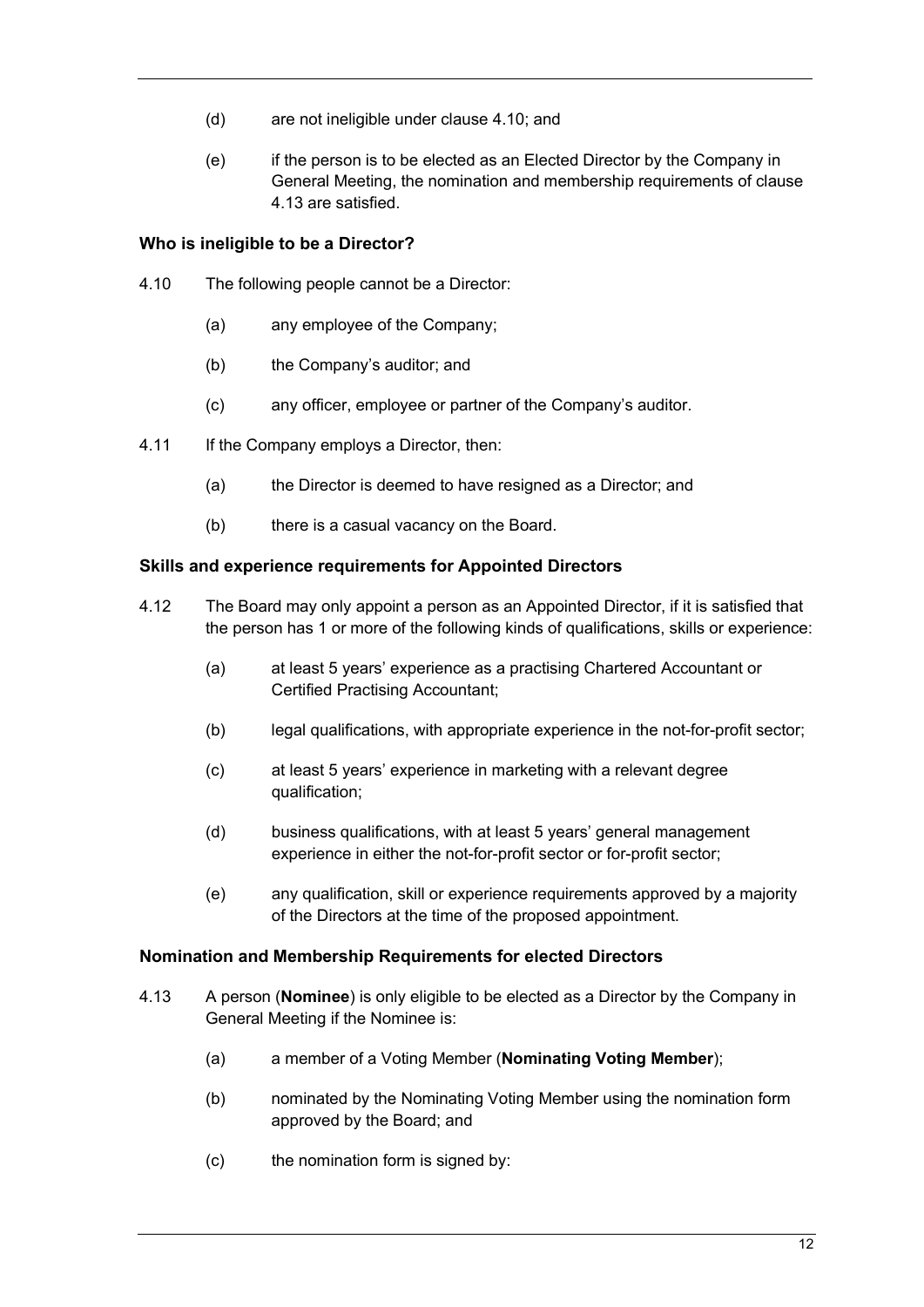- (i) the Nominee; and
- (ii) a duly authorised representative of the Nominating Voting Member.

## <span id="page-16-0"></span>**Director is deemed to be Voting Member**

4.14 A person is deemed to be, and has the rights of, a Voting Member for the duration while the person is a Director.

## <span id="page-16-1"></span>**Term of office and term limits**

## **Elected or Appointed Directors**

- <span id="page-16-4"></span>4.15 A Director, other than a Director appointed to fill a casual vacancy:
	- (a) must retire at the end of the third Annual General Meeting after the Director was first elected or appointed; and
	- (b) is eligible for re-election or re-appointment provided that the Director:
		- (i) remains eligible for election or appointment as a Director; and
		- (ii) has not exceeded the term limits set by claus[e 4.18.](#page-16-3)
- 4.16 Each period between:
	- (a) the election or appointment of a Director; and
	- (b) the retirement of that Director in accordance with clause [4.15\(a\)](#page-16-4) or, if the director has retired before that time, the end of the third Annual General Meeting following the election or appointment of the Director;

is counted as a **Term as a Director** for the purposes of clauses [4.18](#page-16-3) and [4.19.](#page-16-5)

## **Director appointed to fill casual vacancy**

4.17 A Director appointed to fill a casual vacancy must retire at the end of the next Annual General Meeting after the appointment of that Director.

## **Term limits**

- <span id="page-16-3"></span>4.18 A person may only serve 2 consecutive Terms as a Director.
- <span id="page-16-5"></span>4.19 A person who has served 2 consecutive Terms as a Director is eligible for reelection or re-appointment as a Director once 3 years have passed since the end of the person's last Term as a Director.

## <span id="page-16-2"></span>**When does a person stop being a Director?**

- 4.20 A person immediately stops being a Director if the Director:
	- (a) dies;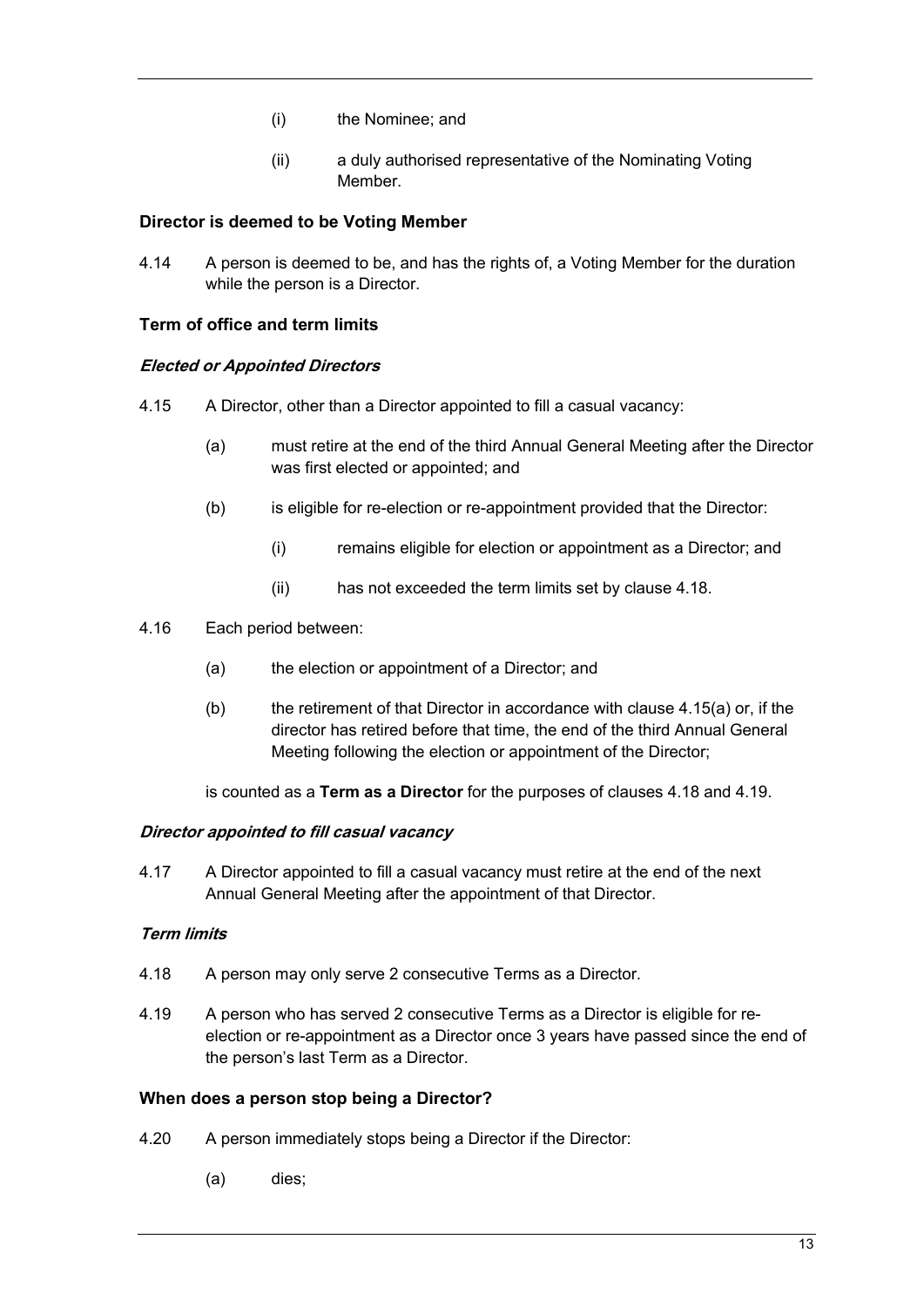- (b) completes their term of office;
- (c) resigns by written notice given to the Secretary;
- (d) becomes bankrupt or makes an arrangement of composition with his or her creditors generally;
- (e) becomes ineligible to be a Director under the Corporations Act or ACNC Act<sup>-</sup>
- (f) becomes of unsound mind or physically or mentally incapable of performing the functions of that office;
- $(q)$  is absent, without the approval of a majority of the Board, for 3 consecutive board meetings;
- (h) is removed by a resolution of the Company in General Meeting.
- <span id="page-17-4"></span>4.21 A Director who is removed by resolution under clause [4.20\(h\)](#page-17-4) is ineligible to be a Director for 3 years from 1 July of the year after the resolution was passed.

## <span id="page-17-0"></span>**Filling of a Casual Vacancy by the Board**

- 4.22 A **casual vacancy** occurs when a person stops being a Director for any reason other than the completion of their term of office.
- 4.23 The Board may, by majority, appoint a person who is eligible to be a Director under clause [4.9](#page-14-4) to fill a casual vacancy.

#### <span id="page-17-1"></span>**Approved absences of Directors**

- 4.24 The Board may grant a Director leave of absence for a period of up to 6 months. The Chair may, on application by the Director, extend this period by a further period of 6 months.
- 4.25 No period of leave will be greater than 12 months in any one term

## <span id="page-17-2"></span>**5. CHAIR AND DEPUTY CHAIR**

#### <span id="page-17-3"></span>**Appointment of Chair and Deputy Chair**

- 5.1 At the first Board meeting after each Annual General Meeting, the Board must elect
	- (a) a Director to the office of Chair; and
	- (b) a Director to the office of Deputy Chair.
- 5.2 If a Director occupying the office of Chair or Deputy Chair vacates their office, then the Board must elect a Director to the vacant office.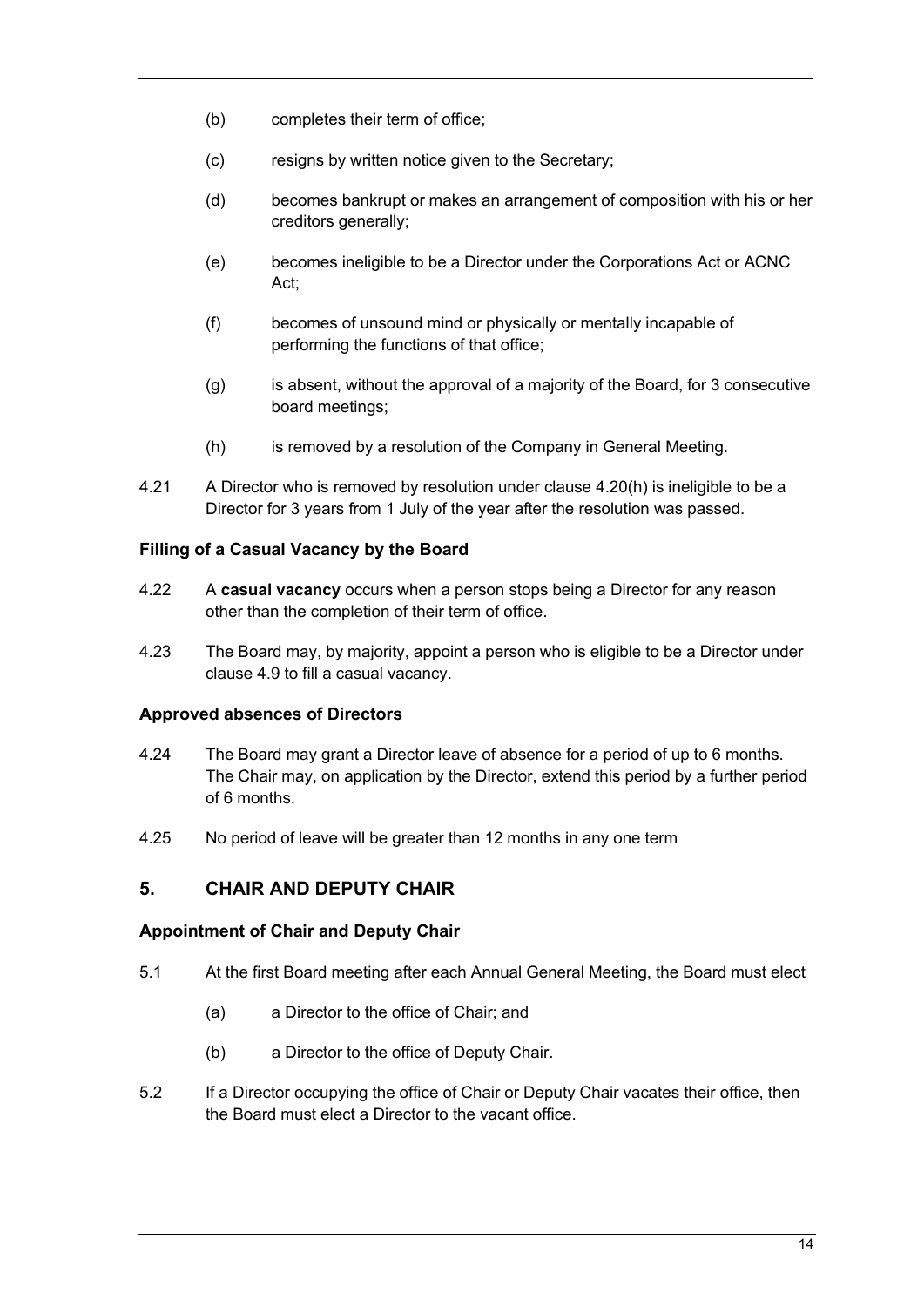# <span id="page-18-0"></span>**6. POWERS OF THE BOARD**

## <span id="page-18-1"></span>**Powers Generally**

- 6.1 The Board:
	- (a) has power to manage the business of the Company; and
	- (b) may exercise, by resolution, every right, power or capacity of the Company except those required to be exercised by the Company in general meeting.

## <span id="page-18-2"></span>**Financial management**

- 6.2 The Board must decide on the responsible financial management of the Company, including:
	- (a) how money will be managed; and
	- (b) how electronic transfers, negotiable instruments or cheques must be authorised and signed or otherwise approved.
- <span id="page-18-6"></span>6.3 In addition to clause [6.2\(b\),](#page-18-6) negotiable instruments or cheques may be authorised, signed, drawn, accepted, endorsed or otherwise executed by the Chair and a **Director**

# <span id="page-18-3"></span>**7. DELEGATION OF BOARD POWERS**

- <span id="page-18-7"></span>7.1 The Board may delegate any of its powers or functions to:
	- (a) a committee;
	- (b) a Director; or
	- (c) an employee of the company (such as the CEO).
- 7.2 A delegation made under clause [7.1](#page-18-7) may be limited, or subject to any terms or conditions, that the Board sees fit, including:
	- (a) limiting the delegation to a particular transaction, or class of transactions; and
	- (b) limiting the delegation's efficacy to a particular period.

## <span id="page-18-4"></span>**8. COMMITTEES**

## <span id="page-18-5"></span>**Establishing committees**

- 8.1 The Board may establish committees.
- 8.2 The Board must establish:
	- (a) a Finance, Audit and Risk Committee; and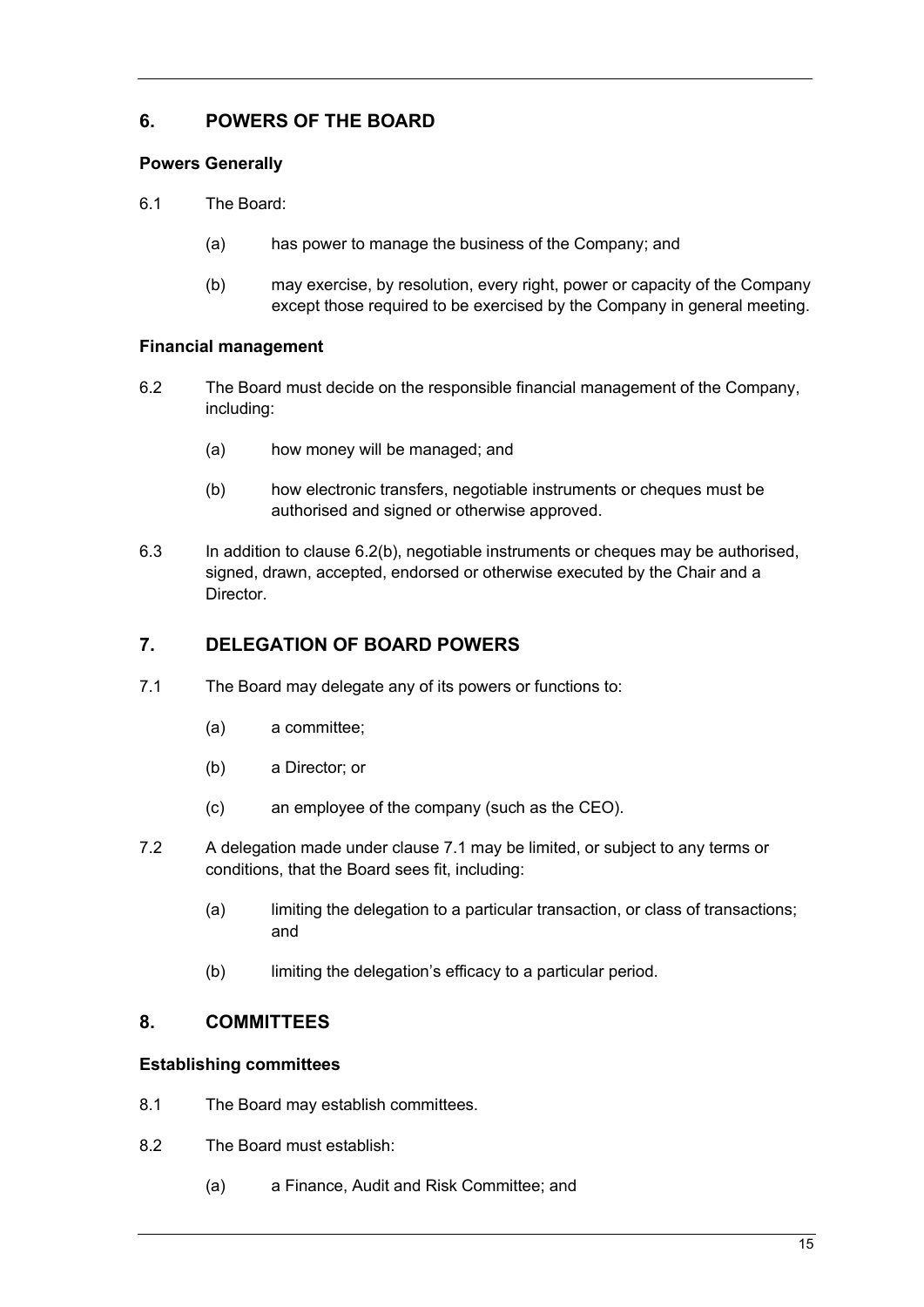- (b) a Governance Committee.
- 8.3 A committee is subject to the direction of the Board.
- 8.4 A committee must comply with any directions or requirements of the Board. These requirements may, without limitation, be set out in the form of regulations or standing orders.

#### <span id="page-19-0"></span>**Composition of committees**

#### **Board appointees**

- 8.5 The Board may appoint any other person it considers appropriate to a committee established under the Constitution.
- 8.6 The Board must appoint at least 2 Directors to
	- (a) the Finance, Audit and Risk Committee; and
	- (b) the Governance Committee.

#### **CEO is member of certain committees**

- 8.7 The CEO is an ex officio member of:
	- (a) the Finance, Audit and Risk Committee; and
	- (b) the Governance Committee.

#### **Committee may co-opt members**

- 8.8 A committee may co-opt any Member of the Company:
	- (a) with the consent of the Member; and
	- (b) in accordance with any requirements set out by the Board from time to time.
- 8.9 The Board may remove any member of a committee by passing a resolution to that effect.

## <span id="page-19-1"></span>**Committee chairperson**

- 8.10 Subject to clause [8.11,](#page-19-2) each committee established under the Constitution must elect a chairperson.
- <span id="page-19-2"></span>8.11 The chairperson of:
	- (a) the Finance, Audit and Risk Committee; and
	- (b) the Governance Committee; and

must be a Director.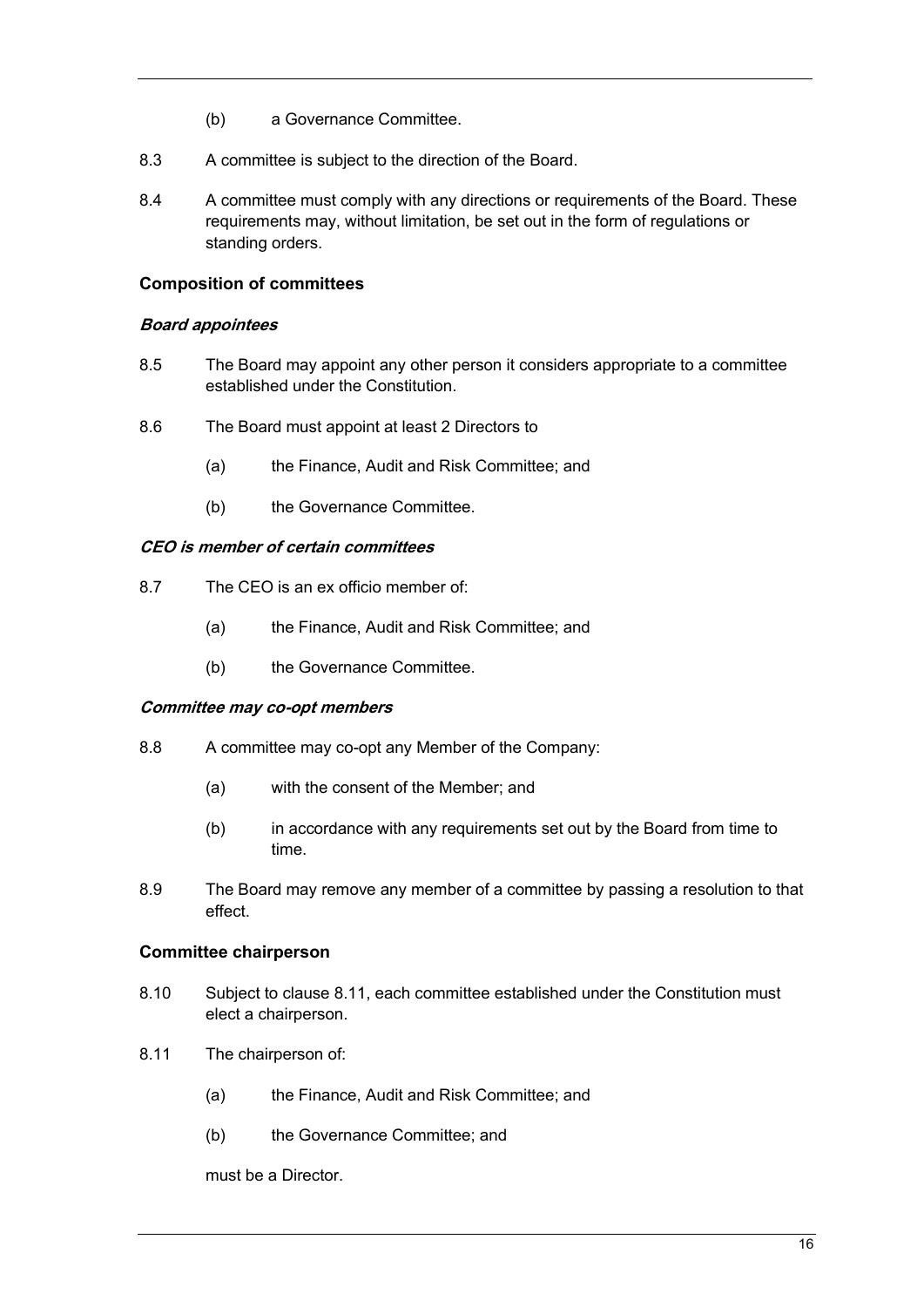## <span id="page-20-0"></span>**Committee proceedings**

- 8.12 Subject to any directions or requirements imposed by the Board, a committee may meet and adjourn as it considers proper.
- <span id="page-20-5"></span>8.13 Subject to clause [8.15,](#page-20-4) each member of a committee has 1 vote.
- 8.14 All the business of a committee shall be determined by majority vote.
- <span id="page-20-4"></span>8.15 In the event of an equality of votes, the chairperson of a committee has a casting vote. This casting vote is in addition to the voting right conferred on the chairperson by claus[e 8.13.](#page-20-5)

# <span id="page-20-1"></span>**9. DIRECTORS' DUTIES AND INTERESTS**

## <span id="page-20-2"></span>**Directors' duties**

- 9.1 A Director must comply with all directors' duties arising under:
	- (a) the general law; and
	- (b) any applicable legislation.
- 9.2 The duties of the Directors include the duties described in Governance Standard 5 of the *Australian Charities and Not*‑*for*‑*profits Commission Regulation 2013* (Cth), namely:
	- (a) to exercise their powers and discharge their duties with the degree of care and diligence that a reasonable individual would exercise if they were a director of the Company;
	- (b) to act in good faith in the best interests of the Company and to further the charitable purpose(s) of the Company;
	- (c) not to misuse their position as a director;
	- (d) not to misuse information they gain in their role as a director;
	- (e) to disclose any perceived or actual material conflicts of interest;
	- (f) to ensure that the financial affairs of the Company are managed responsibly, and
	- (g) not to allow the Company to operate while it is insolvent.

## <span id="page-20-3"></span>**Director Not Disqualified from Holding Other Offices etc.**

- 9.3 A Director is not disqualified by reason only of being a Director from:
	- (a) being a member or creditor of any corporation (including the Company) or partnership other than the auditor; or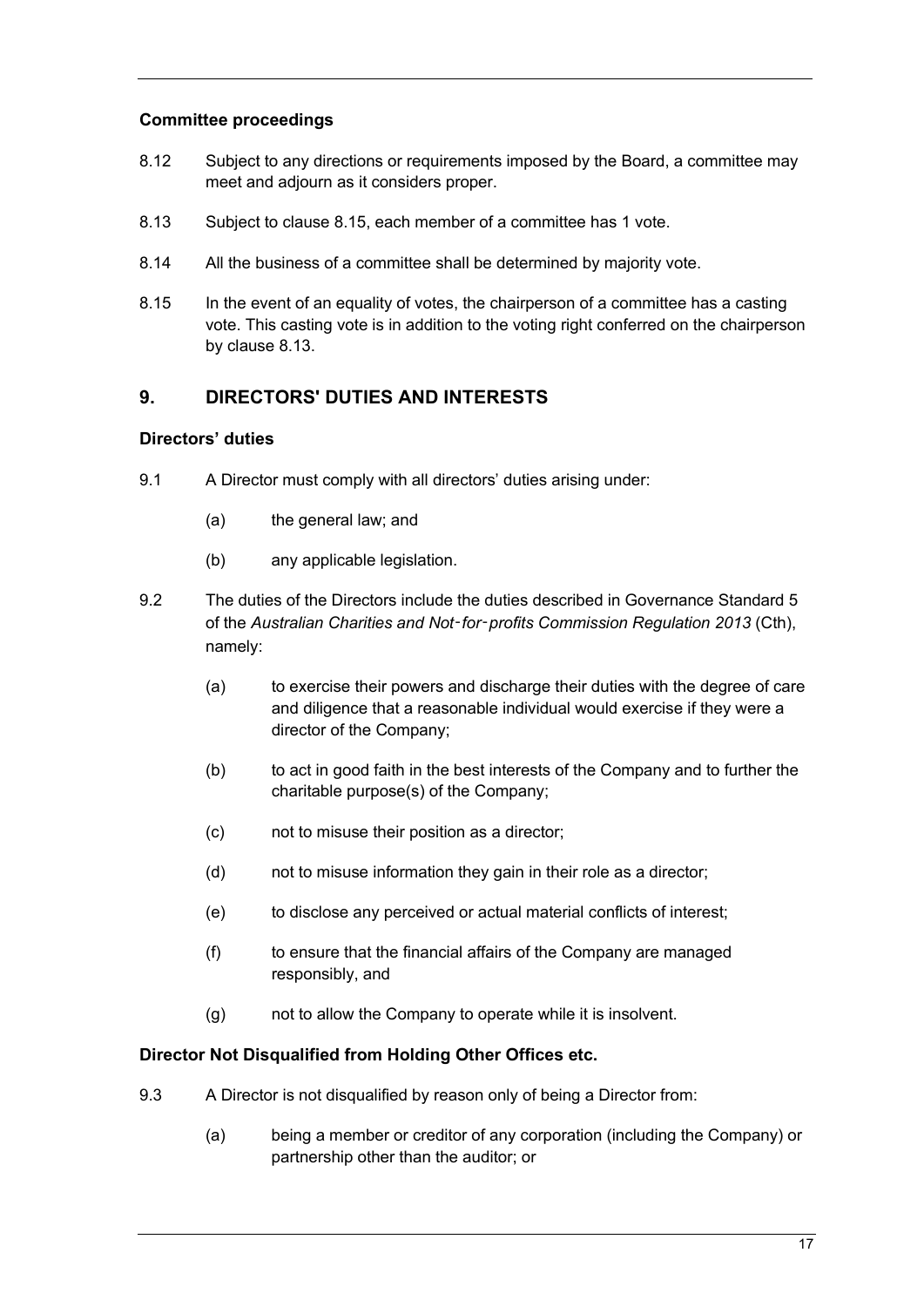(b) entering into any agreement with the Company.

# <span id="page-21-0"></span>**Conflicts of interest**

## **Conflict of interest**

- 9.4 For the purposes of this Constitution, **conflict of interest** includes:
	- (a) any actual or perceived conflict of interest under the general law; and
	- (b) any personal interest, including a financial or non-financial interest, that could be seen to have a capacity to influence the vote of a Director.

## **Conflicts of interest must be declared**

- 9.5 A Director must disclose the nature and extent of any actual or perceived material conflict of interest in a matter that is being considered by the Board:
	- (a) at a Board meeting; or
	- (b) in a circular resolution.
- 9.6 The disclosure must be made:
	- (a) at the start of the Board meeting at which the matter is to be considered; or
	- (b) otherwise, as soon as possible.
- 9.7 A declared conflict of interest must be recorded in the Minutes.

## **What if all directors share interest?**

9.8 If all Directors share an actual or perceived material conflict of interest, then that interest must be disclosed to the Members at the next General Meeting, or at an earlier time if it is reasonable to do so.

## **Deemed interest**

9.9 A Director must declare any payments made for the Director's attendance or expenses at a meeting where the Director represents the Company.

## **Director Interested in a Matter**

- 9.10 A Director must not, except as otherwise provided in the Constitution:
	- (a) be present at; or
	- (b) vote on;

a matter before the Board (whether at a Board meeting, or in a circular resolution) in which the Director has a material personal interest.

9.11 However, a Director may still be present or vote if: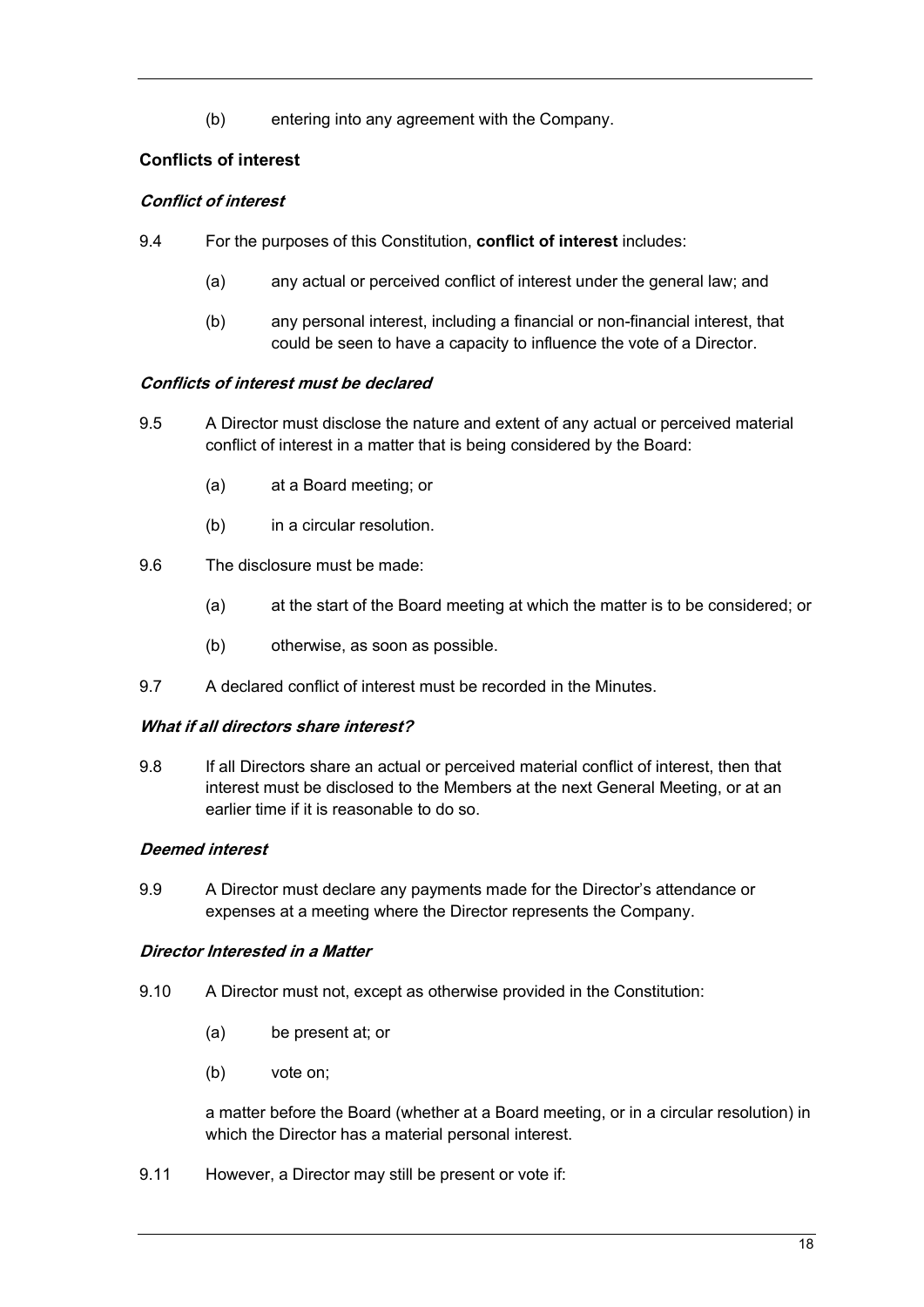- (a) the material personal interest arises because they are a Member of the Company and the other Members have the same interest;
- (b) their interest relates to an insurance contract that insures, or would insure, the Director against liabilities that the Director incurs as a Director of the Company;
- (c) their interest relates to a payment by the company under claus[e 12](#page-23-3) or any contract relating to an indemnity that is allowed under the Corporations Act;
- (d) the Australian Securities and Investments Commission (**ASIC**) makes an order allowing the Director to vote on the matter, or
- (e) the Directors who do not have a material personal interest in the matter pass a resolution that:
	- (i) identifies the Director, the nature and extent of the Director's interest in the matter and how it relates to the affairs of the company, and
	- (ii) says that those Directors are satisfied that the interest should not stop the director from voting or being present.

## <span id="page-22-0"></span>**Other matters relating to conflicts of interest**

- 9.12 A Director may be counted towards a quorum of a Board meeting that considers matters in which the Director has an interest.
- 9.13 The failure of a Director to declare an interest in a matter before the Board does not invalidate the Board's decisions on that matter.
- 9.14 The Company cannot avoid an agreement with a third party merely because a Director:
	- (a) fails to make a disclosure of an interest; or
	- (b) is present at, or counted in the quorum for, a Board meeting that considers or votes on that agreement.

## <span id="page-22-1"></span>**10. CONFIDENTIALITY**

- <span id="page-22-2"></span>10.1 A Relevant Person must not disclose any information or documents obtained by the Director by virtue of their position except if that disclosure is:
	- (a) in the course of their duties as an officer of the Company;
	- (b) to the Board or to the Company in general meeting; or
	- (c) authorised by law.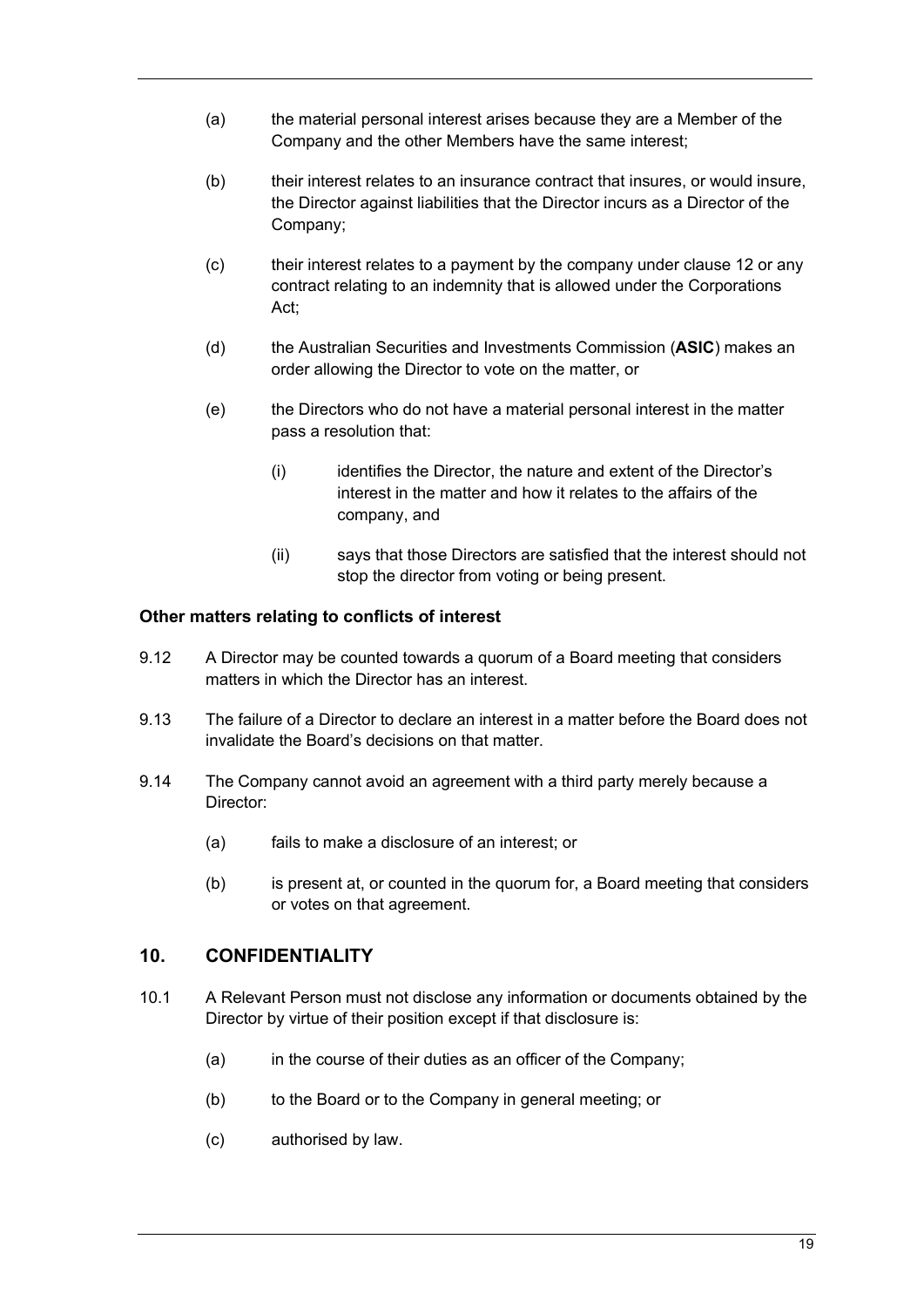- 10.2 The Company may require a Relevant Person to sign a confidentiality undertaking consistent with clause [10.1.](#page-22-2)
- 10.3 In this clause, **Relevant Person** means:
	- (a) a Director;
	- (b) a member of a committee established under the Constitution;
	- (c) the Company's auditor;
	- (d) any officer of the Company.
- 10.4 The Company may also require an employee to sign a confidentiality undertaking in a form approved by the Board.

# <span id="page-23-0"></span>**11. DIRECTORS' REMUNERATION**

## <span id="page-23-1"></span>**Restrictions on Payments to Directors**

11.1 Subject to clauses [11.2](#page-23-6) and [12,](#page-23-3) the Company must not pay fees or other remuneration to a Director.

## <span id="page-23-2"></span>**Payments to Directors with Board Approval**

- <span id="page-23-6"></span>11.2 With the approval of the Board, the Company may pay to a Director:
	- (a) reasonable expenses (including travel and accommodation) incurred in carrying out duties as a Director;
	- (b) reasonable remuneration for any contract of services approved in advance by the Board and rendered by the Director to the Company;
	- (c) reasonable remuneration for goods supplied by the Director to the Company in the ordinary course of business; and
	- (d) reasonable rent for any premises leased by the Director to the Company.

## <span id="page-23-3"></span>**12. INDEMNITY AND INSURANCE**

## <span id="page-23-4"></span>**Indemnity**

- <span id="page-23-7"></span>12.1 The Company indemnifies each Officer of the Company out of the assets of the Company, to the relevant extent, against all losses and liabilities (including costs, expenses and charges) incurred by that person as an officer of the Company.
- 12.2 In clause [12,](#page-23-3) 'Officer' means a Director or Secretary and includes a Director or Secretary after they have ceased to hold that office.
- <span id="page-23-5"></span>12.3 In clause [12,](#page-23-3) 'to the relevant extent' means: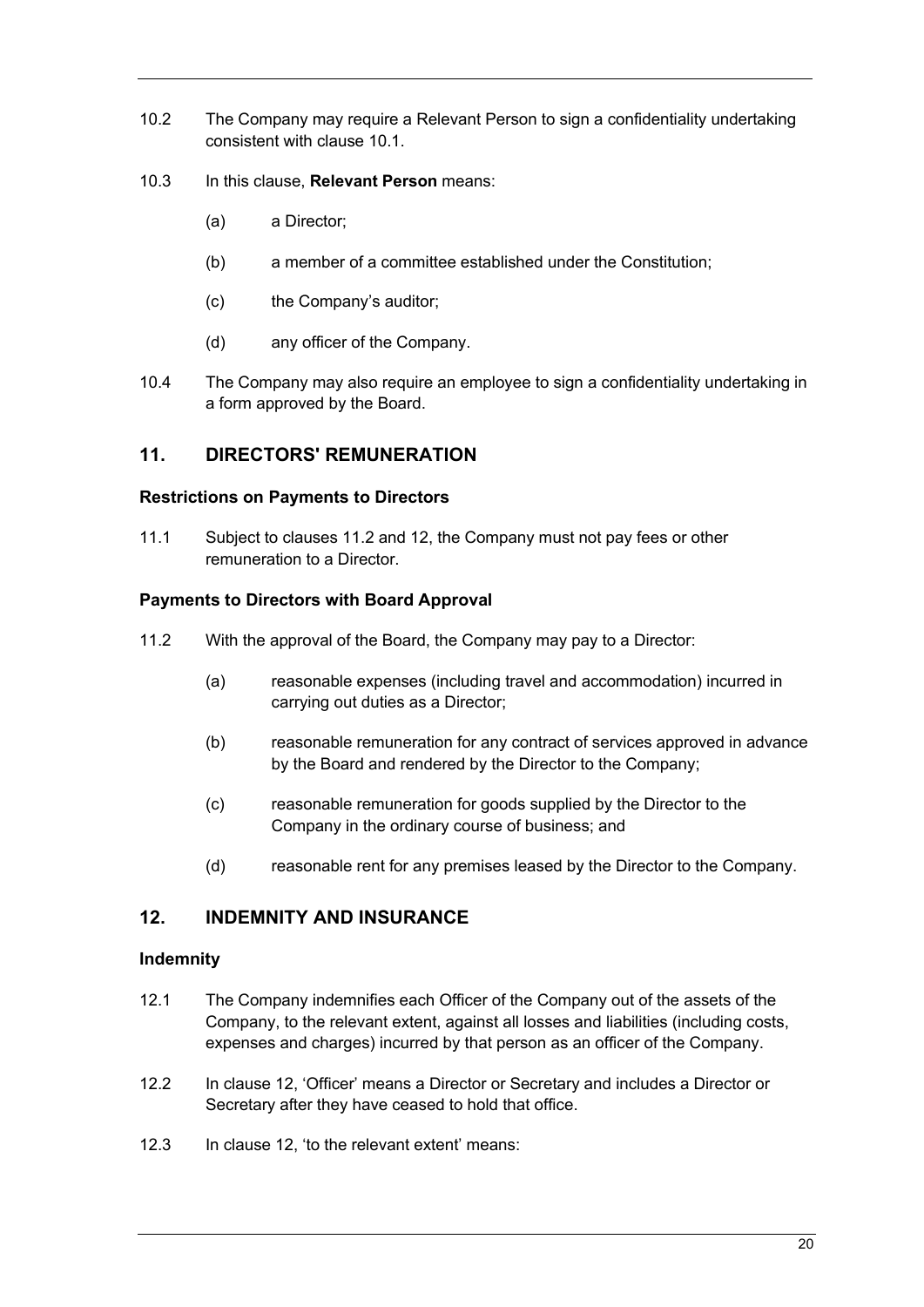- (a) to the extent that the Company is not precluded by law (including the Corporations Act) from doing so, and
- (b) for the amount that the Officer is not otherwise entitled to be indemnified and is not actually indemnified by another person (including an insurer under an insurance policy).
- 12.4 The indemnity is a continuing obligation and is enforceable by an Officer even though that person is no longer an officer of the Company.
- 12.5 An Officer is not entitled to the indemnity referred to in clause [12.1](#page-23-7) unless the Officer acted in a diligent and reasonable manner.

## <span id="page-24-0"></span>**Insurance**

12.6 To the extent permitted by law (including the Corporations Act), the Company may enter into, and pay premiums on, a contract of insurance in respect of any person who is, or has been, an officer of the Company.

# <span id="page-24-1"></span>**13. BOARD MEETINGS**

## <span id="page-24-2"></span>**When do the Directors meet?**

13.1 The Directors may decide how often, where and when they meet.

## <span id="page-24-3"></span>**Calling Board Meetings**

- <span id="page-24-6"></span>13.2 3 directors may call a Board meeting by giving written notice to the Secretary.
- 13.3 On receipt of the notice referred to in [13.2,](#page-24-6) the Secretary must set a date for the Board meeting. The date set by the Secretary must be within 28 days of the Secretary's receipt of the notice.

## <span id="page-24-4"></span>**Notice of Board Meeting**

- 13.4 Subject to clause [13.5,](#page-24-7) Directors must be provided with at least 7 days' notice of a Board meeting by the Secretary.
- <span id="page-24-7"></span>13.5 The Chair may rule that in the event of urgent matters the notice of a Board meeting may be reduced to a minimum of 3 days.
- 13.6 Notice of a meeting may be given orally or in writing, including by electronic communication.

## <span id="page-24-5"></span>**Procedural Rules**

- 13.7 The Board must adopt a Code of Meeting Procedures.
- 13.8 Board meetings must be conducted in accordance with the Code of Meeting **Procedures**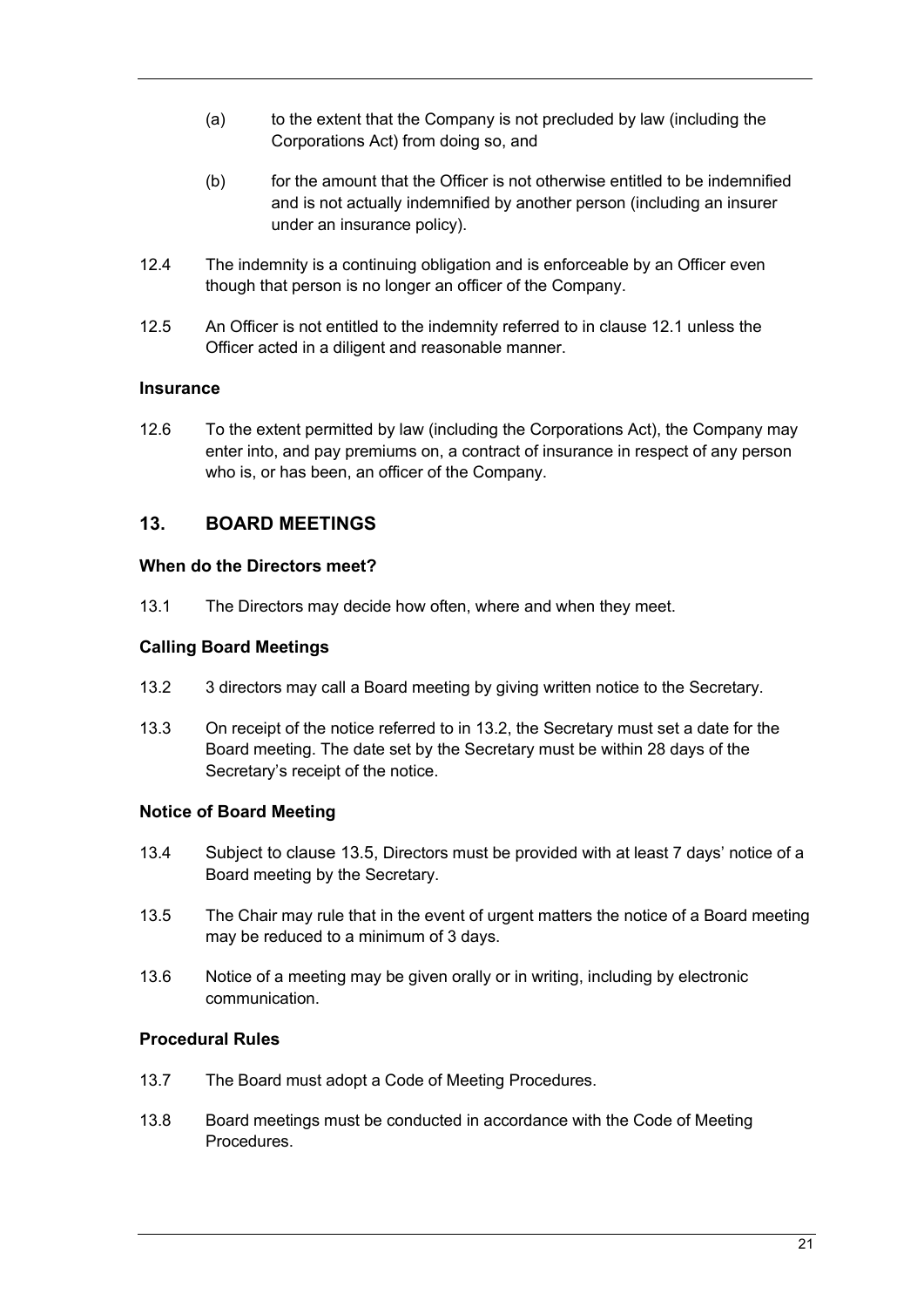## <span id="page-25-0"></span>**Chairing Board Meetings**

- <span id="page-25-5"></span>13.9 The following people may chair a Board meeting:
	- (a) the Chair;
	- (b) if the Chair is unable or unwilling to chair the Board meeting, or is not present within 15 minutes of the time appointed for the meeting, the Deputy Chair; or
	- (c) if the Chair is unable or unwilling to chair the meeting or is not present within 15 minutes of the time appointed for the meeting, a Director selected by the Board for the purposes of chairing the Board meeting.

## <span id="page-25-1"></span>**Quorum**

- <span id="page-25-8"></span>13.10 Unless the Board decides otherwise, the quorum for a Board meeting is 50% of the Directors (rounded up to the nearest whole number).
- 13.11 A quorum must be present for the whole Board meeting.
- 13.12 A Director who has an interest in a matter before the Board may be counted towards a quorum, even if they are prohibited from being present or voting on the matter in which they have an interest.

#### <span id="page-25-2"></span>**Use of technology**

13.13 A Director is considered to be present at a Board meeting held by audio or audiovisual communication if the Director is able to hear and be heard by all others attending.

## <span id="page-25-3"></span>**Board meetings and procedure**

- <span id="page-25-7"></span>13.14 Subject to clause [13.15,](#page-25-6) each Director has 1 vote.
- <span id="page-25-6"></span>13.15 In addition the voting right conferred by clause [13.14,](#page-25-7) the Person chairing the Board meeting (see clause [13.9\)](#page-25-5) may exercise a casting vote if the Board is equally divided.
- 13.16 Any exercise of the casting vote must be clearly recorded in the minutes of the meeting at which the casting vote was exercised.
- 13.17 Abstentions must be recorded as a vote against the motion.

#### <span id="page-25-4"></span>**Circular resolution**

- 13.18 The Board may pass a circular resolution without a Board meeting.
- 13.19 A circular resolution is passed when: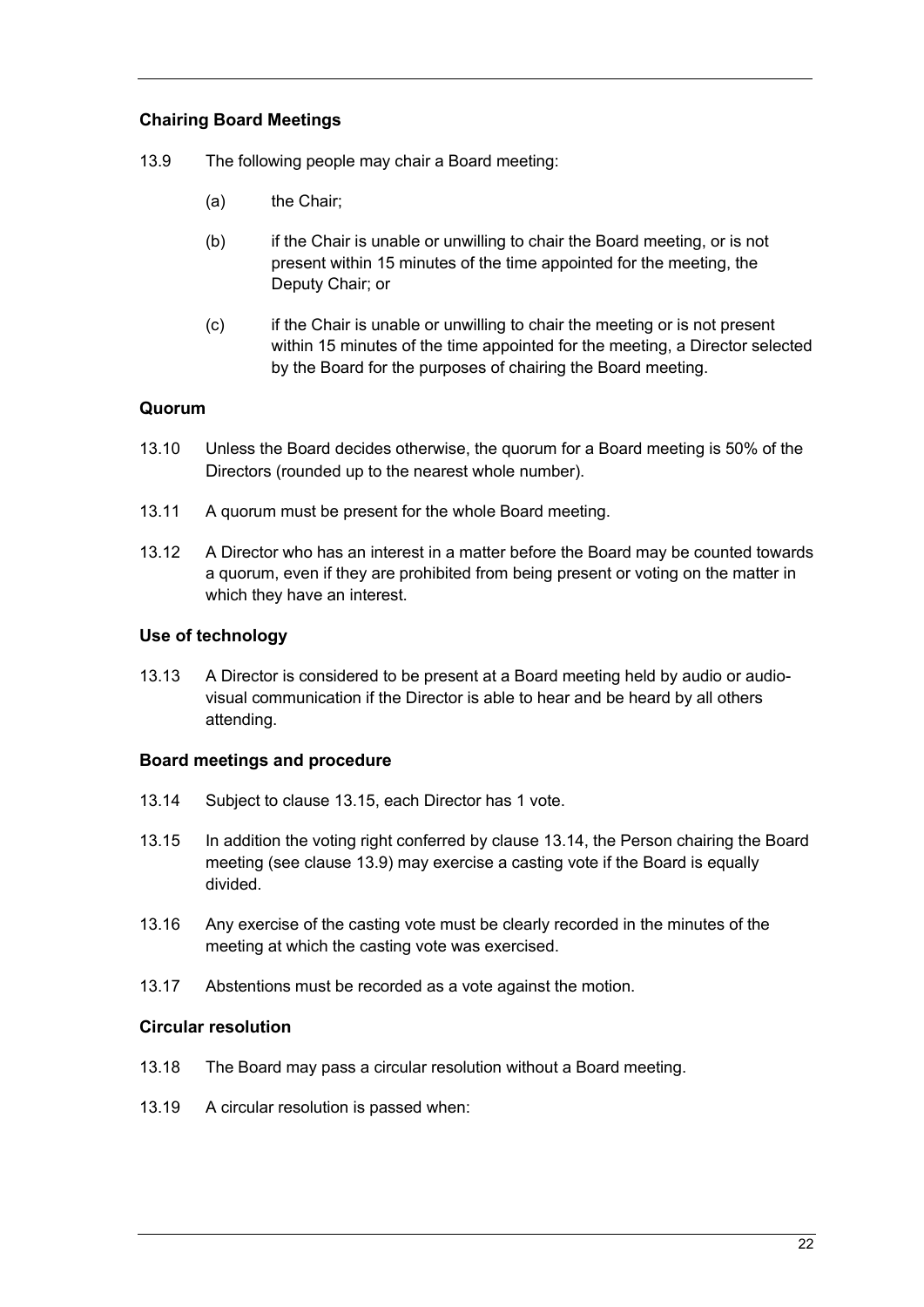- (a) subject to clause [13.22,](#page-26-1) all Directors entitled to vote on the resolution have signed a document setting out the resolution (or a copy of such a document) in the manner set out in clause [13.21;](#page-26-2) and
- (b) a majority of Directors have indicated that they are in favour of the resolution;
- (c) the Chair confirms in writing to the Directors that (a) and (b) above have been satisfied.
- 13.20 A circular resolution:
	- (a) may be circulated and signed electronically (such as by email); and
	- (b) must be circulated to each Director.
- <span id="page-26-3"></span><span id="page-26-2"></span>13.21 Each Director:
	- (a) may sign:
		- (i) a single document setting out the resolution; or
		- (ii) separate copies of such a document, provided that the wording of the resolution is the same in each copy; and
	- (b) must indicate whether they are in favour of, or oppose, the resolution set out in the document referred to in clause [13.21\(a\).](#page-26-3)
- <span id="page-26-1"></span>13.22 A Director who has been granted leave not to appear at the next Board Meeting is not required to sign a circular resolution in order for the resolution to be valid, provided that:
	- (a) all other Directors have signed the document referred to in clause [13.21\(a\);](#page-26-3) and
	- (b) the number of Directors that have signed the document is equal to the number required for a quorum for a meeting of directors as calculated under clause [13.10.](#page-25-8)

## <span id="page-26-0"></span>**Valid Proceedings**

- 13.23 Any act of the Board, including the acts of a committee, are not invalid merely because:
	- (a) there is a defect in the appointment of a Director, or a person who acts as a Director;
	- (b) a Director, or person who acts a Director, is ineligible to be a Director.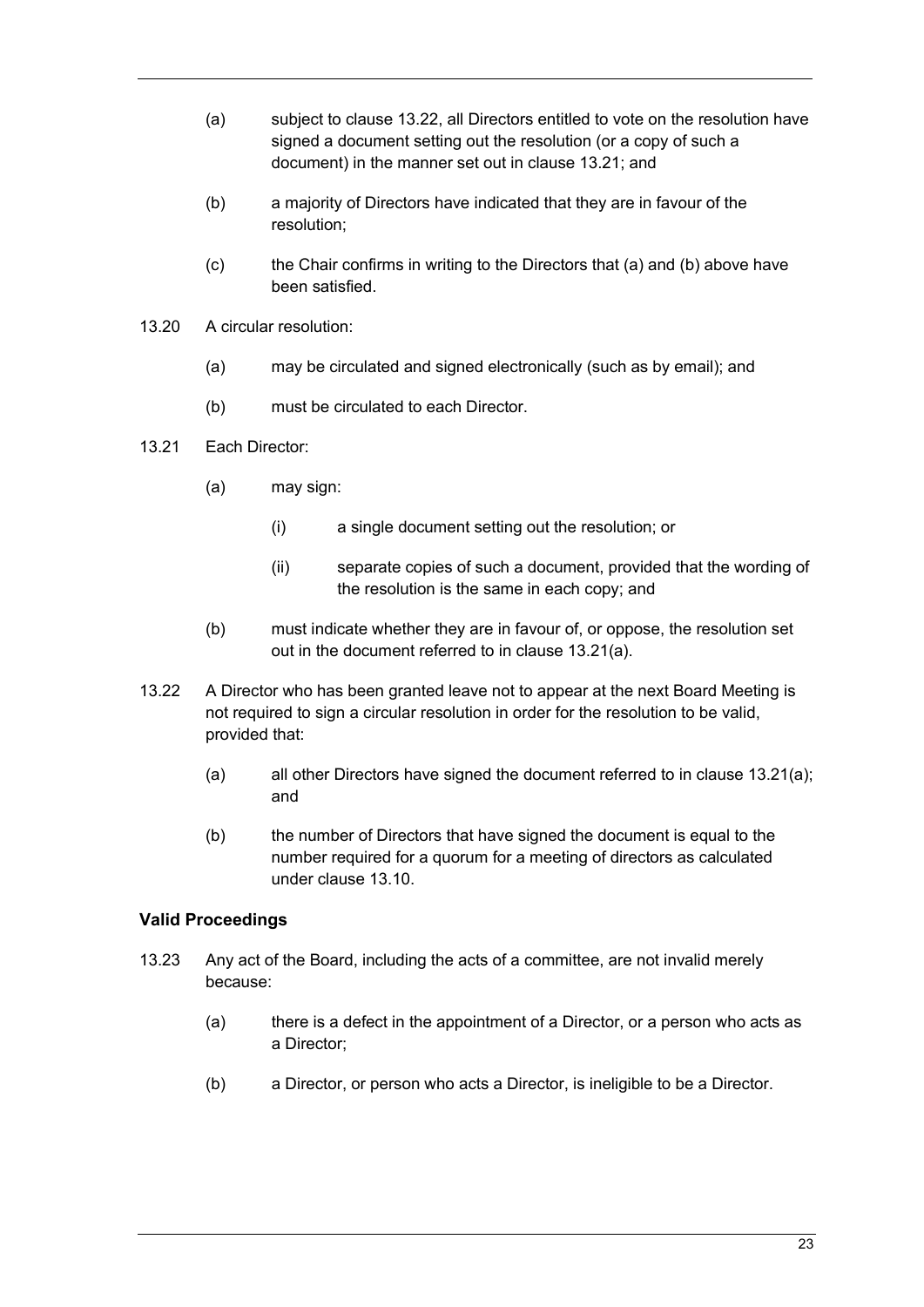# <span id="page-27-0"></span>**14. GENERAL MEETINGS**

## <span id="page-27-1"></span>**Annual General Meeting**

<span id="page-27-5"></span>14.1 An Annual General Meeting of the Company must be held once every calendar year.

## <span id="page-27-2"></span>**Calling General Meetings**

- <span id="page-27-8"></span><span id="page-27-7"></span>14.2 A General Meeting may be called:
	- (a) by the Board or at least one-third of the Directors;
	- (b) by the Board at the written request of the relevant amount of Voting Members (see clause [14.4\)](#page-27-6).
- 14.3 The written request referred to in [14.2\(b\)](#page-27-7) must specify the business to be considered at the General Meeting, in order to be valid.
- <span id="page-27-6"></span>14.4 In clause [14.2,](#page-27-8) the **relevant amount** means the higher of:
	- (a) 25 Voting Members; or
	- (b) one third of all Voting Members.

## <span id="page-27-3"></span>**Notice of Meeting**

- 14.5 21 days' notice of a General Meeting must be given to:
	- (a) each Member;
	- (b) each Director; and
	- (c) the Company's auditor.

## <span id="page-27-4"></span>**Contents of notice**

- 14.6 The notice must specify the following:
	- $(a)$  time, location and day of the meeting;
	- (b) the general nature of the business to be considered at the General Meeting;
	- (c) (if applicable) that a Special Resolution is proposed, and the text of the proposed resolution; and
	- (d) the following information:
		- (i) that a Voting Member is entitled to appoint a proxy;
		- (ii) that the Proxy must be a Voting Member of the Company; and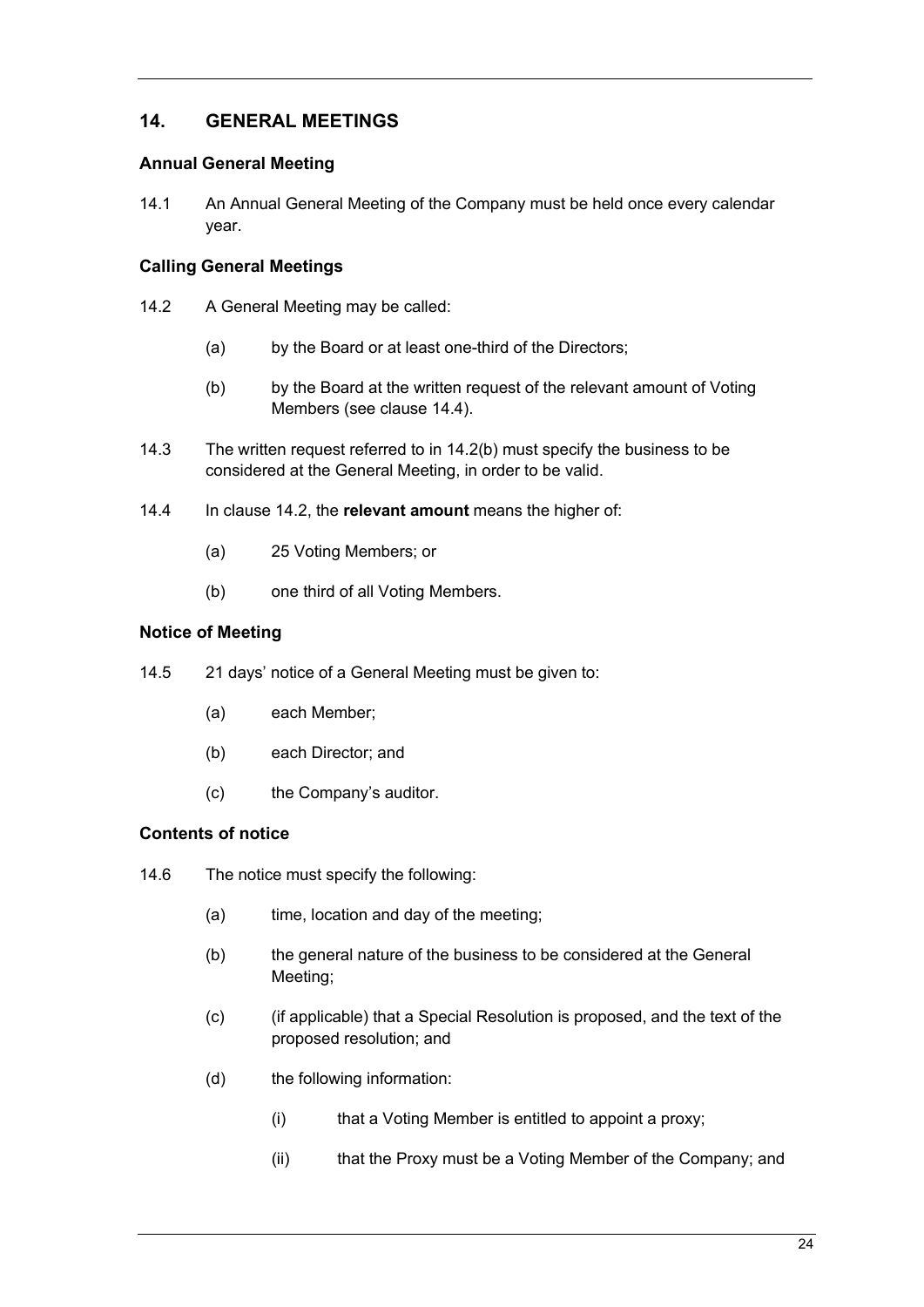(iii) that the complete proxy form must be received by the Company at its registered office at least 24 hours prior to the General Meeting.

## <span id="page-28-0"></span>**Short Notice**

- 14.7 Subject to clauses [14.8](#page-28-3) and [26,](#page-42-0) notice of a General Meeting may be provided less than 21 days before the General Meeting if:
	- (a) in the case of an Annual General Meeting, all the Voting Members entitled to vote at the Annual General Meeting agree; or
	- (b) in any other case, 95% of the Voting Members entitled to vote at the General Meeting agree.
- <span id="page-28-4"></span><span id="page-28-3"></span>14.8 Notice of a meeting cannot be provided less than 21 days before the meeting if a resolution will be moved to:
	- (a) remove a director;
	- (b) appoint a director in order to replace a director who was removed under [14.8\(a\);](#page-28-4) or
	- (c) remove an auditor.

#### <span id="page-28-1"></span>**Postponement or Cancellation**

- 14.9 The Board may:
	- (a) postpone a General Meeting;
	- (b) cancel a General Meeting; or
	- (c) change the location of a General Meeting,

by written notice given to each person entitled to receive notice of the meeting.

#### <span id="page-28-2"></span>**Notice for Reconvened Meeting**

- 14.10 Subject to clause [14.12,](#page-28-5) when a meeting is adjourned for 30 days or less, notice of the adjourned meeting is deemed to have been given by the Board.
- 14.11 When a meeting is adjourned for more than 30 days, the Company must provide notice as if the meeting had been convened for the first time.
- <span id="page-28-5"></span>14.12 Additional business may only be considered at an adjourned meeting if:
	- (a) written notice of the additional business has been given to all persons entitled to attend the adjourned meeting;
	- (b) the written notice is given at least 10 days before the reconvening of the adjourned meeting.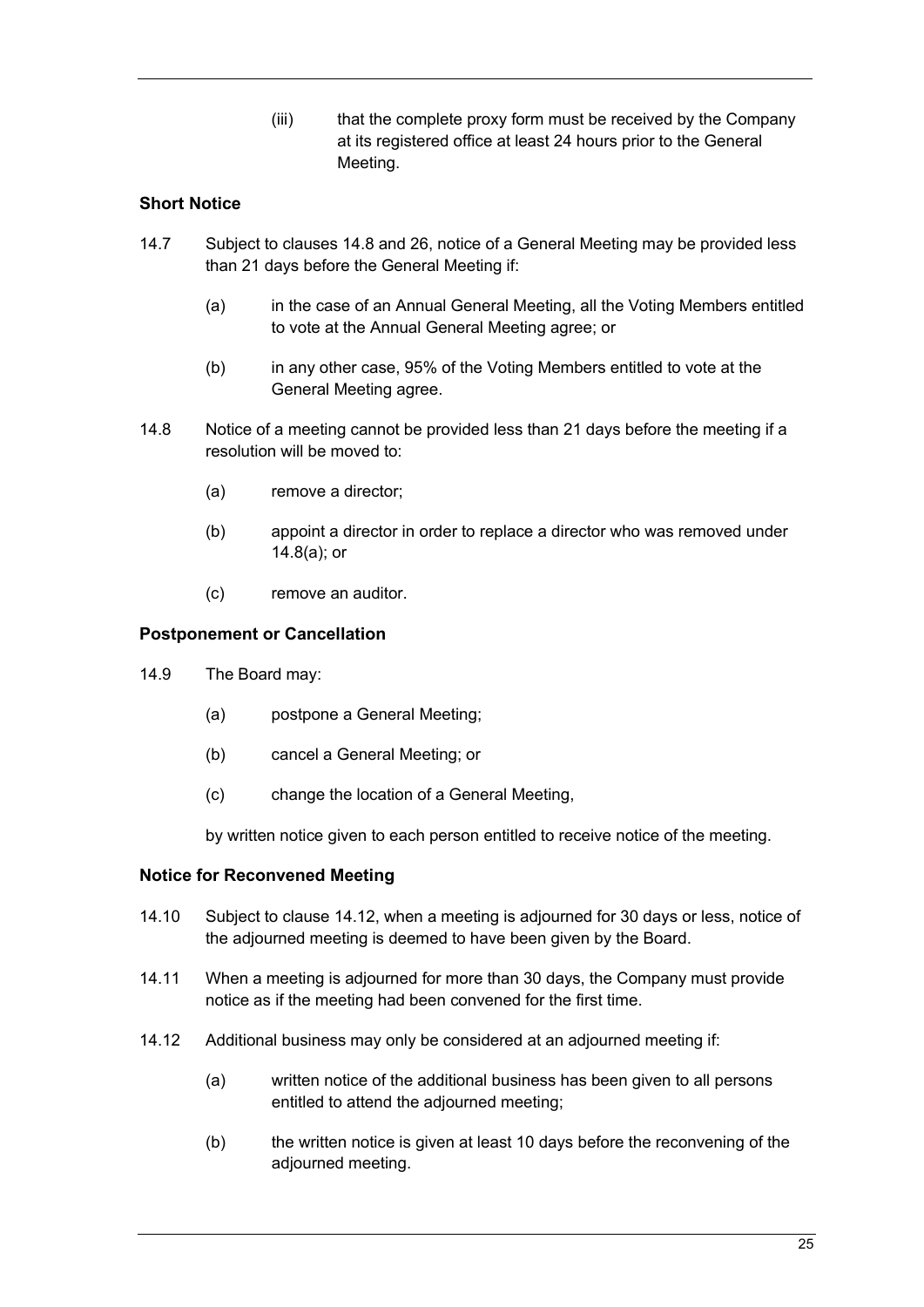## <span id="page-29-0"></span>**Accidental Omission**

14.13 A resolution passed in General Meeting is not invalid because of:

- (a) an accidental failure of the Company to provide notice to a Member, or Members; or
- (b) non-receipt of a notice by a Member, or Members.

## <span id="page-29-1"></span>**Quorum**

- 14.14 The quorum for a General Meeting is the lesser of the following:
	- (a) 10 Voting Members; or
	- (b) 10% of all Voting Members eligible to vote at the General Meeting.
- 14.15 No business may be conducted at a General Meeting unless a quorum is present.
- 14.16 If a Member has appointed more than 1 proxy or representative, only 1 of them may be counted towards a quorum.

#### <span id="page-29-2"></span>**No quorum**

- 14.17 If a General Meeting lacks a quorum 30 minutes after the time appointed for the General Meeting, then:
	- (a) the meeting is adjourned to a day, time and place determined by the Board, which the Board must notify to the Members. If the Board does not decide, or does not provide notice, then the General Meeting will be adjourned to the same time on the same day in the next week at the same place; and
	- (b) if a quorum is not present at the reconvened General Meeting within 30 minutes from the time appointed for the reconvened General Meeting, the General Meeting is dissolved.

## <span id="page-29-3"></span>**Chairing General Meetings**

- <span id="page-29-4"></span>14.18 The Chair shall chair each General Meeting.
- <span id="page-29-5"></span>14.19 If:
	- (a) there is no Chair; or
	- (b) the Chair is unwilling or unable to act; or
	- (c) the Chair is not present within 15 minutes after the time appointed for the holding of the meeting or is unwilling to chair the meeting;

then the Deputy Chair shall chair the General Meeting.

<span id="page-29-6"></span>14.20 If: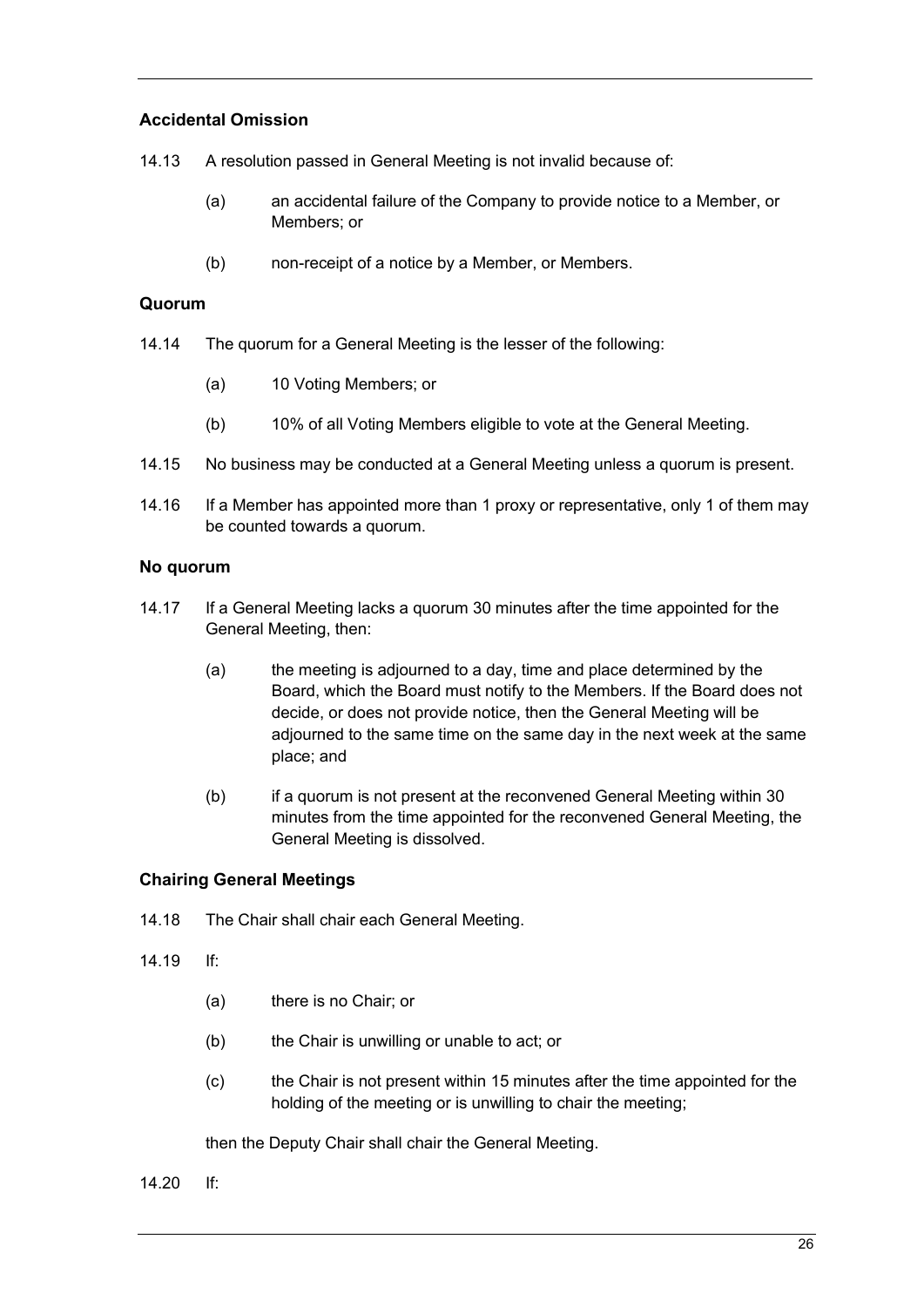- (a) there is no Deputy Chair of the Board; or
- (b) the Deputy Chair of the Board is unable or is unwilling to act;

then the Voting Members present at the General Meeting must elect a Voting Member present to chair the General Meeting.

## <span id="page-30-0"></span>**Rights of Directors and auditor to attend General Meetings**

- 14.21 Each Director may attend, and speak at, a General Meeting.
- 14.22 The auditor may attend any General Meeting and to speak to any part of the business of the meeting which concerns the auditor in the capacity of auditor.

## <span id="page-30-1"></span>**Adjournment of meeting with quorum**

- <span id="page-30-4"></span>14.23 The Chair of a General Meeting at which a quorum is present:
	- (a) may, with the consent of the General Meeting; and
	- (b) must, if directed by Ordinary Resolution of the General Meeting,

adjourn the meeting to another time and place.

- 14.24 Additional business may be transacted at a General Meeting resumed after an adjournment under claus[e 14.23](#page-30-4) if:
	- (a) written notice of the additional business has been given to all persons entitled to attend the adjourned meeting;
	- (b) the written notice is given at least 10 days before the reconvening of the adjourned meeting.

## <span id="page-30-2"></span>**15. VOTING AT GENERAL MEETING**

## <span id="page-30-3"></span>**Number of Votes**

- <span id="page-30-6"></span>15.1 Subject to clauses [15.2](#page-30-5) and [15.7,](#page-31-4) at a General Meeting:
	- (a) each Voting Member has 1 vote;
	- (b) each Voting Member's vote may be exercised personally or by proxy, attorney or Corporate Representative.
- <span id="page-30-5"></span>15.2 Despite clause [15.1,](#page-30-6) a Voting Member is not entitled to vote at a General Meeting if their annual subscription is more than 1 month in arrears.
- 15.3 Despite anything else in this Constitution, a Voting Member whose rights are suspended under this clause is not entitled to move motions, or exercise any of the rights of a Voting Member in General Meeting.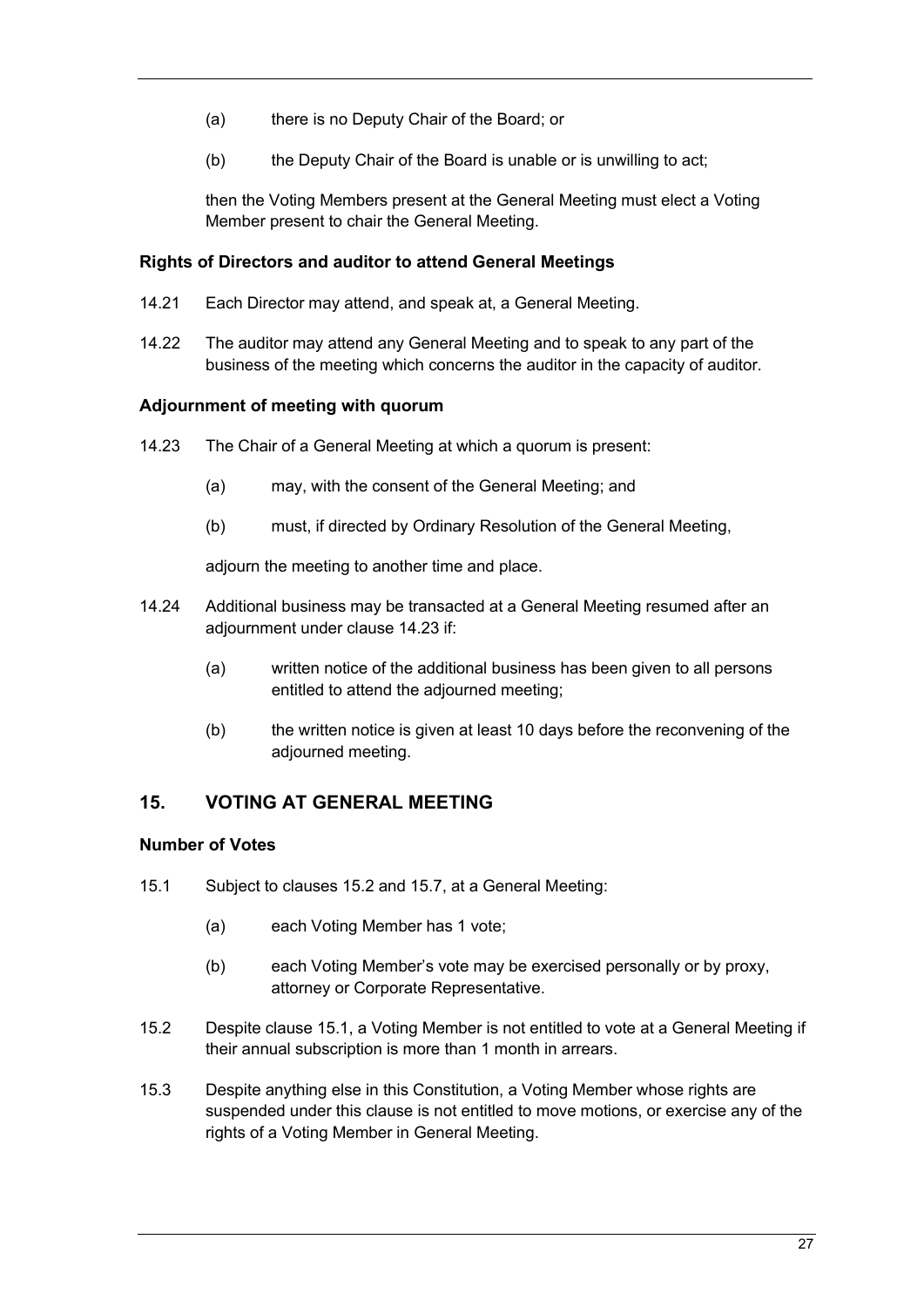## <span id="page-31-0"></span>**Casting Vote of Chair**

- 15.4 In the case of an equality of votes, the Person chairing a General Meeting at which a poll is requested shall be entitled to a casting vote.
- 15.5 The Person chairing a General Meeting has the discretion to cast the vote for or against the motion.
- 15.6 The exercise of a casting vote is to be recorded as such in the Minutes.

#### <span id="page-31-1"></span>**Voting Restrictions**

- <span id="page-31-5"></span><span id="page-31-4"></span>15.7 Despite clause [15.1,](#page-30-6) if:
	- (a) the Corporations Act, ACNC Act or any other law prohibits a Voting Member, or Voting Members, from voting on a resolution; and
	- (b) the notice of the meeting at which the resolution will be proposed states that fact,

then

- (c) the Voting Member, or Voting Members, referred to in clause [15.7\(a\)](#page-31-5) have no right to vote on that resolution; and
- (d) the Company must not count any votes purportedly cast by those Voting Members.

## <span id="page-31-2"></span>**Decision on Right to Vote**

- 15.8 A Voting Member or Director may challenge a person's right to vote at a General Meeting.
- 15.9 A challenge may only be made at the General Meeting at which the person purports to be entitled to vote.
- 15.10 A challenge, or any other doubt as to the validity of a vote, must be decided by the Person chairing the General Meeting.
- 15.11 The decision of the Person chairing the General Meeting is final. It is not open to challenge or a motion of dissent.

#### <span id="page-31-3"></span>**How Voting is Carried Out**

- 15.12 Subject to clause [15.14,](#page-32-5) a vote at a General Meeting must be conducted and decided by:
	- (a) a show of hands; or
	- (b) on the voices; or

unless a poll is demanded in accordance with clause [15.14.](#page-32-5)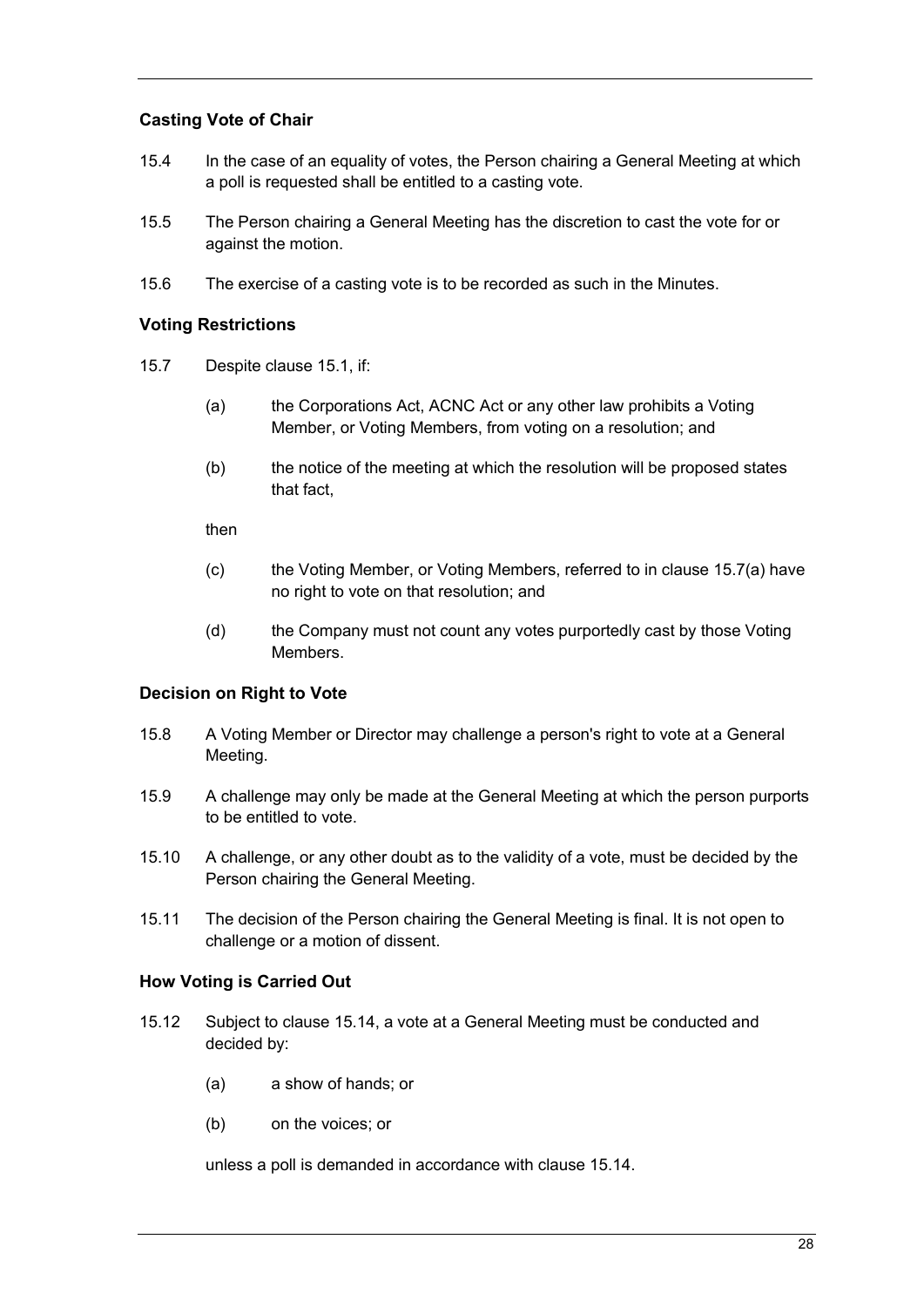15.13 Unless a poll is requested and supported by the meeting, the Person chairing the General Meeting's declaration of a decision on a show of hands is final without proof of the number or proportion of the votes recorded in favour of or against the resolution.

## <span id="page-32-0"></span>**Demand for poll**

- <span id="page-32-5"></span>15.14 A poll may be demanded on a resolution by:
	- (a) a majority of the General Meeting upon motion moved by 2 Voting Members; or
	- (b) the Person chairing the General Meeting.
- 15.15 The demand for a poll does not affect the continuation of the meeting for the transaction of other business.

## <span id="page-32-1"></span>**When and How Polls Must be Taken**

- <span id="page-32-6"></span>15.16 If a poll is demanded, the following rules apply:
	- (a) subject to clause [15.16\(b\),](#page-32-6) the poll is to be taken at the time and place in the manner determined by the Person chairing the General Meeting;
	- (b) if the poll relates to:
		- (i) the adjournment of the General Meeting; or
		- (ii) the election of a Person to chair the General Meeting;

the poll is to be held immediately in the manner determined by the Person chairing the General Meeting.

## <span id="page-32-2"></span>**16. PROXIES, ATTORNEYS AND REPRESENTATIVES**

## <span id="page-32-3"></span>**Appointment of Proxies**

- <span id="page-32-4"></span>16.1 A Member (**Principal**) may appoint a proxy to attend, and act for, the Principal at a General Meeting.
- <span id="page-32-7"></span>16.2 The instrument appointing a proxy (**Proxy Form**) must:
	- (a) be in writing:
		- (i) in the form approved by the Board; or
		- (ii) in a common or usual form; and
	- (b) be signed by:
		- (i) the Principal; or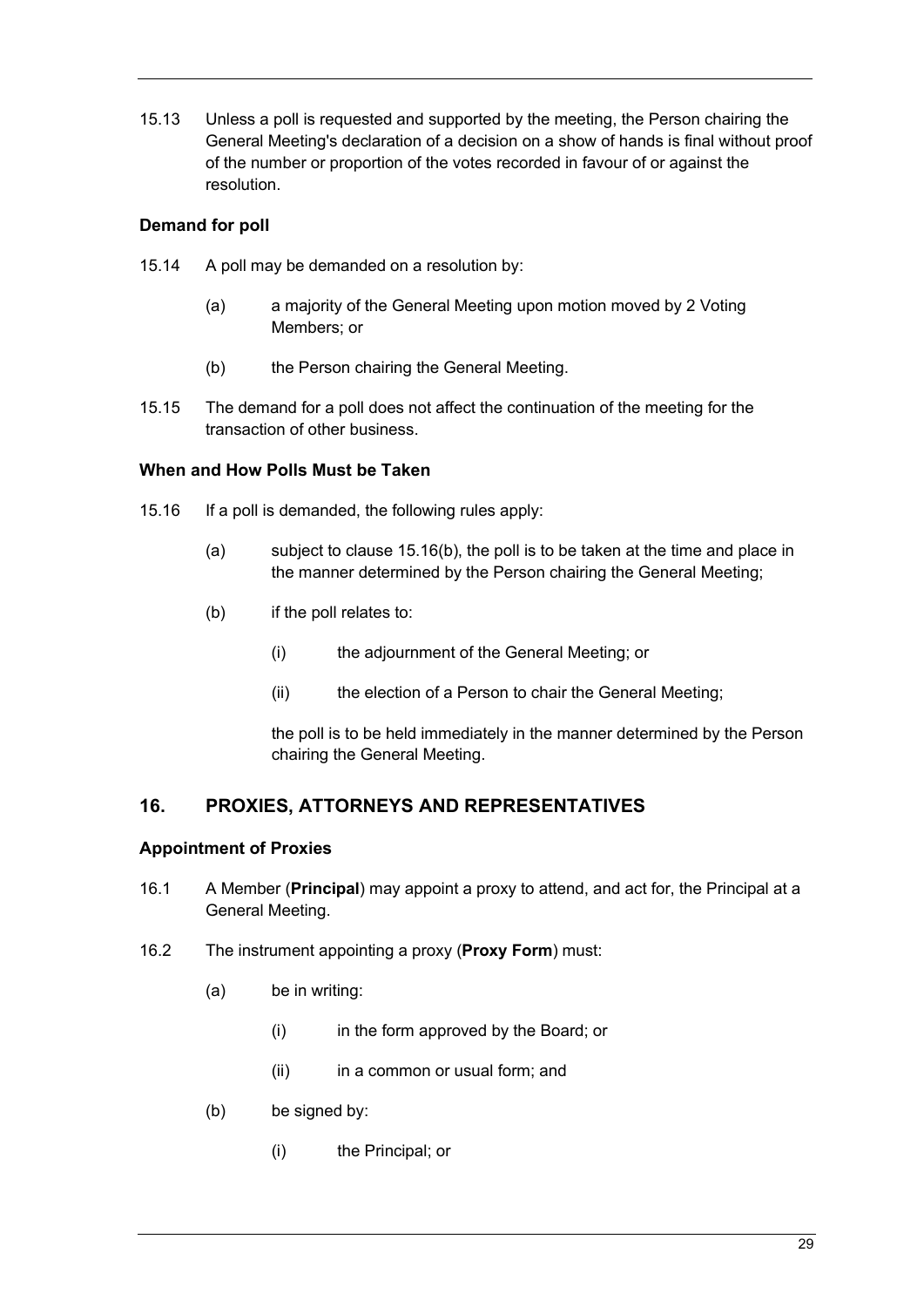- (ii) the Principal's duly authorised attorney; or
- (iii) if the Principal is a body corporate, either under seal or under the hand of an officer or duly authorised attorney.
- 16.3 For the purposes of clause [16.2,](#page-32-7) an attorney is duly authorised if they are appointed in writing and the appointment is not contrary to law.
- 16.4 A proxy must be a Voting Member.
- <span id="page-33-6"></span>16.5 A proxy may vote on any resolution at a General Meeting subject to:
	- (a) any written direction given by the Principal to vote for or against a motion; and
	- (b) any limitations imposed on the proxy by in the Proxy Form.
- 16.6 Despite clause [16.5,](#page-33-6) a proxy has the authority to demand or join in demanding a poll.

## <span id="page-33-0"></span>**Member's Attorney**

- <span id="page-33-3"></span>16.7 A Member (**Appointer**) may appoint an attorney to act at a General Meeting.
- 16.8 If the Appointer is a natural person, the power of attorney appointing the attorney referred to in clause [16.7](#page-33-3) must be signed by the Appointer and at least 1 witness.

## <span id="page-33-1"></span>**Deposit of Proxy Forms and Powers of Attorney**

- 16.9 A Proxy Form or power of attorney (**Instrument**) must be received at:
	- (a) the Company's registered office; or
	- $(b)$  the place specified in the notice of meeting (if any);

<span id="page-33-5"></span>at least 24 hours before a General Meeting or poll.

- <span id="page-33-7"></span>16.10 If the Instrument referred to in clause [16.9](#page-33-5) has been made by the Member's attorney, then the Instrument must also be accompanied by:
	- (a) the power of attorney that authorises the attorney to make the Instrument; or
	- (b) a certified copy of such a power of attorney.
- 16.11 An Instrument must be deposited in accordance with clauses [16.9](#page-33-5) and [16.10](#page-33-7) to have effect.

## <span id="page-33-2"></span>**Corporate Representatives**

<span id="page-33-4"></span>16.12 A Member that is a body corporate may appoint an individual (**Corporate Representative**) to exercise all or any of the powers the Member may exercise at General Meeting.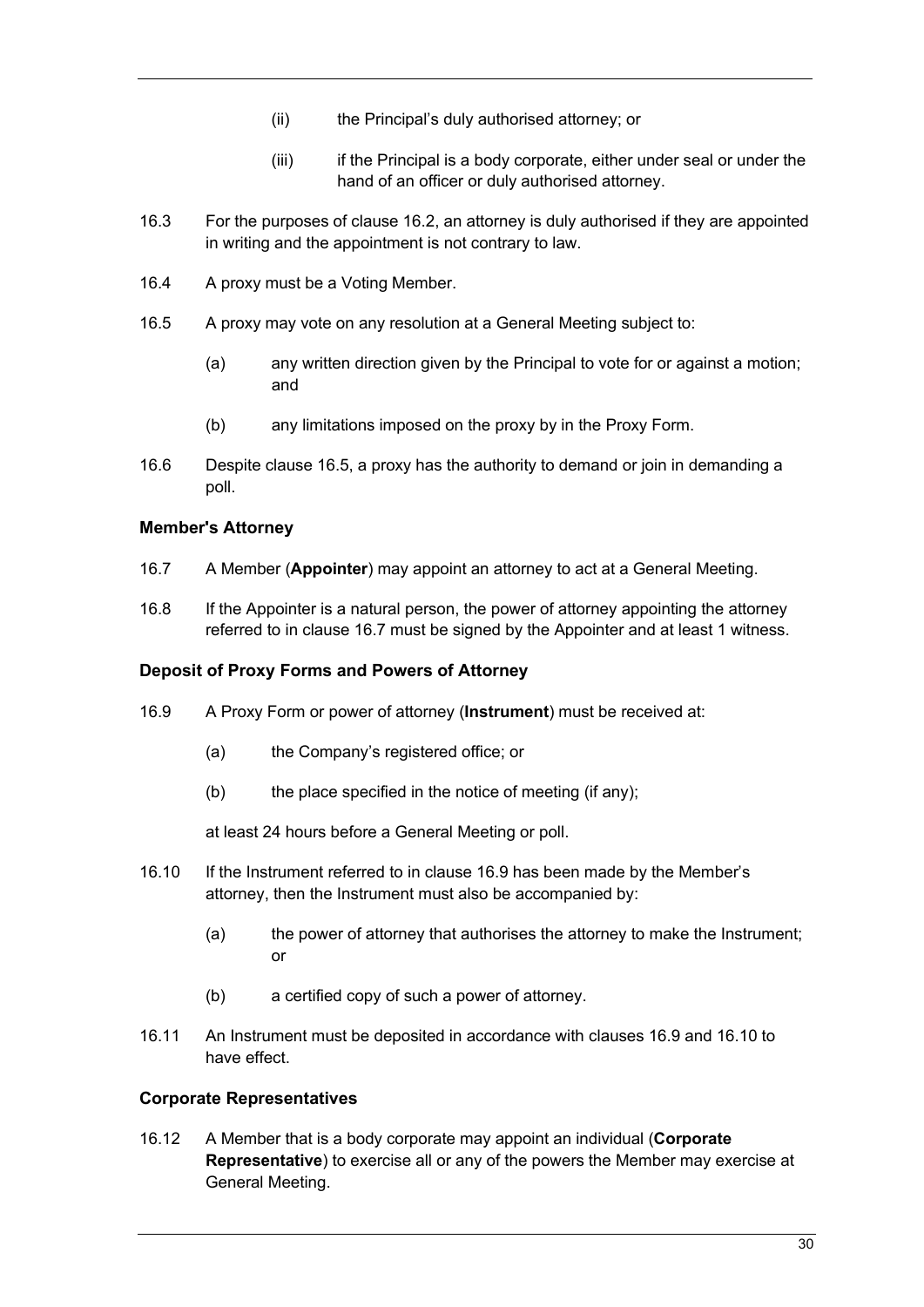16.13 A Corporate Representative must be appointed by writing. The instrument must be signed by the public officer, the Chair or other authorised person from the body corporate.

## <span id="page-34-0"></span>**Member of Unsound Mind**

- 16.14 If a Member who is a natural person:
	- (a) lacks decision-making capacity; or
	- (b) is subject to the laws relating to guardianship, administration or mental health;

then their trustee, guardian or other person responsible for the Member may vote on behalf of the Member and may exercise this power by proxy or attorney appointed in accordance with the Constitution.

## <span id="page-34-1"></span>**Duration of Appointments**

- 16.15 An appointment as:
	- (a) a proxy;
	- (b) a power of attorney; or
	- (c) a corporate representative;

under this Constitution may:

- (d) relate to a particular event, such as a General Meeting; or
- (e) be a standing appointment.

#### <span id="page-34-2"></span>**Suspension of Proxy or Attorney's Powers if Member Present**

- 16.16 A proxy or attorney has no power to act for a Member at a meeting at which the Member is present:
	- (a) in the case of an individual, in person; or
	- (b) in the case of a body corporate, by Corporate Representative.
- 16.17 A proxy has no power to act for a Member at a meeting at which the Member is present by attorney.

## <span id="page-34-3"></span>**Priority of Conflicting Appointments of Attorney or Representative**

16.18 If more than 1 attorney or Corporate Representative appointed by a Member is present at a General Meeting and the Company has not received notice of revocation of any of the appointments: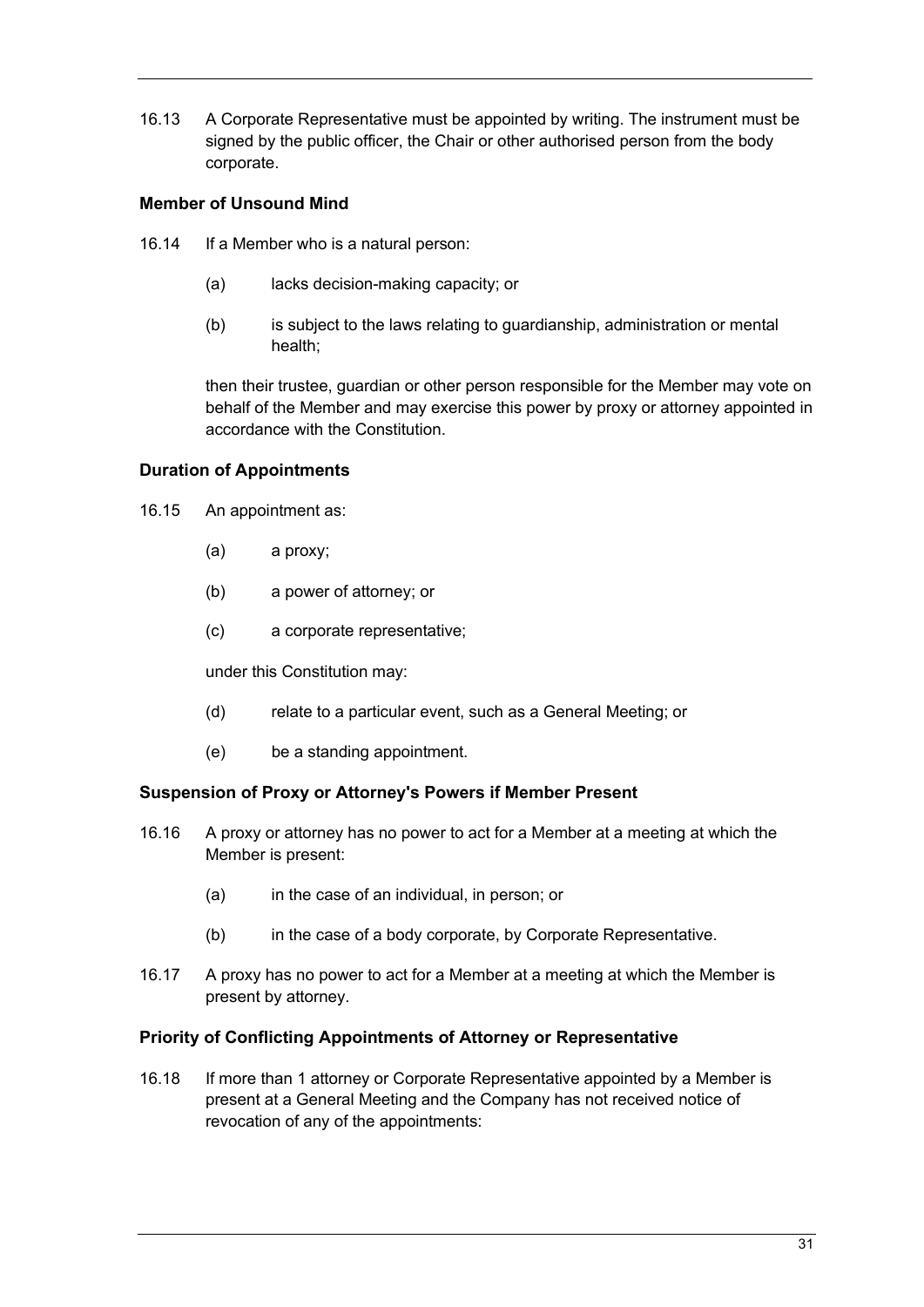- <span id="page-35-4"></span>(a) an attorney or Corporate Representative appointed to act at that General Meeting may act to the exclusion of an attorney or representative appointed under a standing appointment; and
- (b) subject to clause [16.18\(a\),](#page-35-4) an attorney or representative appointed under a more recent appointment may act to the exclusion of an attorney or representative appointed earlier in time.

## <span id="page-35-0"></span>**Multiple Proxy Forms**

- <span id="page-35-6"></span>16.19 Clause [16.20](#page-35-5) applies where a Member has deposited a Proxy Form with the Company (**previous Proxy Form**).
- <span id="page-35-7"></span><span id="page-35-5"></span>16.20 If the Member referred to in clause [16.19,](#page-35-6) deposits a **further Proxy Form**, then the following rules apply:
	- (a) if the further Proxy Form effects a standing appointment, the previous Proxy Form is revoked; and
	- (b) if:
		- (i) the further Proxy Form effects an appointment for a particular General Meeting; and
		- (ii) the previous Proxy Form effects a standing appointment;

then the appointment effected by the previous Proxy Form is suspended in respect of the particular General Meeting referred to in clause [16.20\(b\)\(i\).](#page-35-7)

## <span id="page-35-1"></span>**Continuing Authority**

- 16.21 An act done at a meeting of Members by a proxy, attorney or Corporate Representative is valid even if, before the act is done, the appointing Member:
	- (a) dies or becomes mentally incapacitated;
	- (b) becomes bankrupt or insolvent under administration or is wound up; or
	- (c) revokes the appointment or revokes the authority under which the appointment was made by a third party,

unless the Company has received written notice of the matter before the start or resumption of the meeting at which the vote is cast.

## <span id="page-35-2"></span>**17. SECRETARY**

## <span id="page-35-3"></span>**Appointment of Secretary**

- 17.1 The Board must appoint a person to be a Secretary.
- <span id="page-35-8"></span>17.2 The Secretary: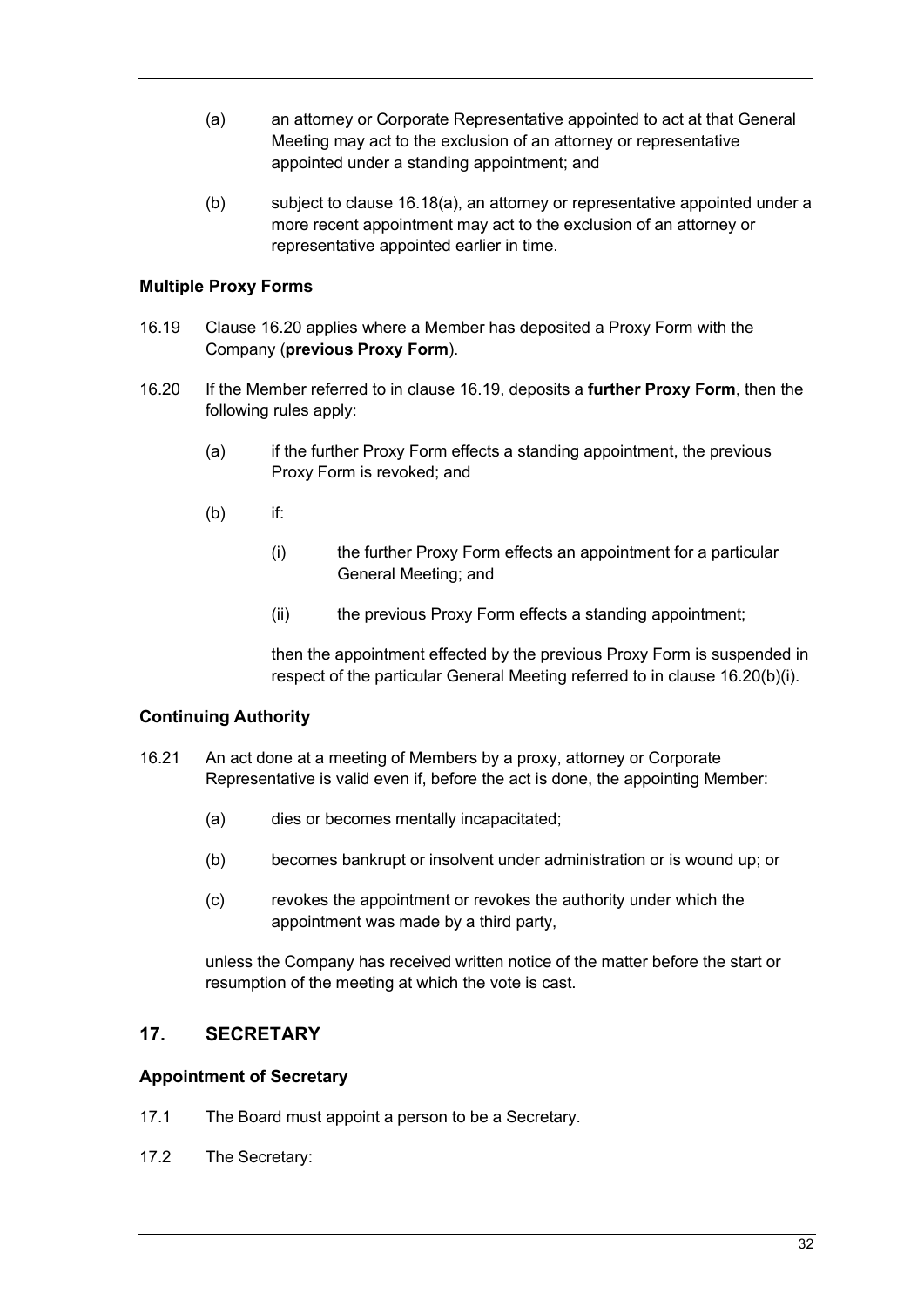- (a) must be over 18 years old; and
- (b) must:
	- (i) not be disqualified from managing corporations; or
	- (ii) (if the Secretary is so disqualified) have permission from ASIC or a Court to manage a corporation;
- (c) must not be the Chair or Deputy Chair;
- (d) must consent to the appointment in writing; and
- (e) may be:
	- (i) a Director (subject to the mandatory requirements of clause [17.2\)](#page-35-8); or
	- (ii) an employee of the Company.

#### <span id="page-36-0"></span>**Term of appointment**

- 17.3 The Secretary holds office on the terms and conditions determined by the Board.
- 17.4 The Board may vary any the conditions on which the Secretary is engaged.
- 17.5 The Board may remove the Secretary from office, even if the Secretary's appointment is expressed to be for a specified term.

#### <span id="page-36-1"></span>**Cessation of Secretary's Appointment**

- 17.6 A person immediately stops being the Secretary if the person:
	- (a) dies;
	- (b) resigns by notice in writing to the Company; or
	- (c) ceases to meet any of the mandatory criteria specified in claus[e 17.2;](#page-35-8)
	- (d) becomes of unsound mind or physically or mentally incapable of performing the functions of that office;
	- (e) is removed from office by the Board.

## <span id="page-36-2"></span>**18. CHIEF EXECUTIVE OFFICER**

#### <span id="page-36-3"></span>**Appointment of CEO**

18.1 The Board must appoint a CEO.

#### <span id="page-36-4"></span>**Responsibilities of CEO**

18.2 The CEO is responsible for: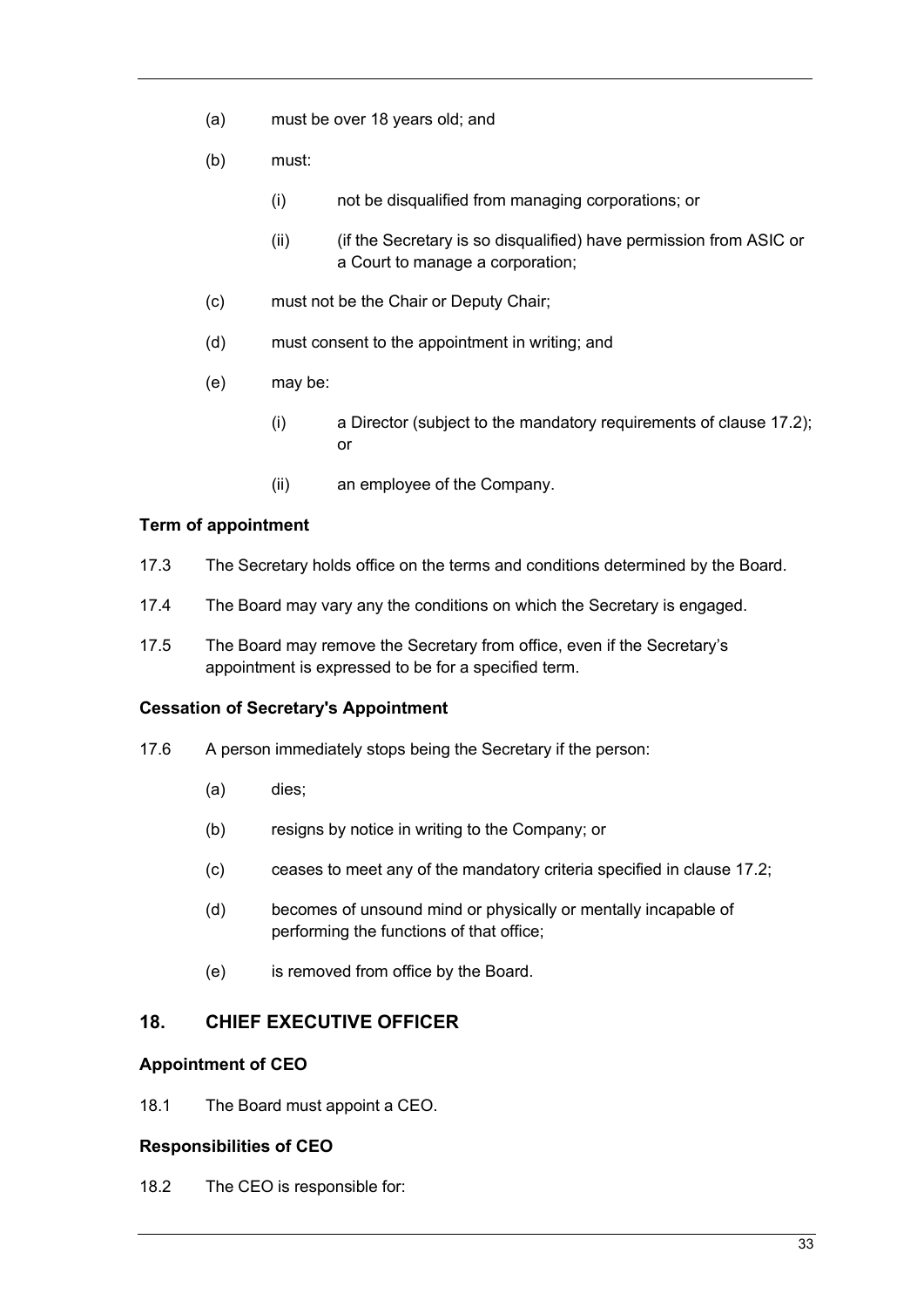- (a) the efficient and effective management of the Company's operations; and
- (b) implementing the decisions of the Board without undue delay.
- 18.3 The CEO's responsibilities include:
	- (a) day-to-day management of the Company;
	- (b) exercising any powers, or fulfilling any functions, delegated by the Board;
	- (c) appointing staff in accordance with the organisational structure and resourcing requirements approved by the Board;
	- (d) directing and dismissing staff; and
	- (e) implementing the Company's Strategic Plan and Policies.

## <span id="page-37-0"></span>**When does person cease being CEO?**

- 18.4 A person immediately stops being the CEO if the person:
	- (a) dies, or
	- (b) completes the term of their contract and is not re-appointed, or
	- (c) resigns from the position by giving written notice to the Board, or
	- (d) becomes a physically or mentally incapacitated person and is on medical advice from a competent person considered unfit to continue in the position, or
	- (e) is sentenced to a term of imprisonment; or
	- (f) is disqualified under the Corporations Act or ACNC Act; or
	- (g) is removed from the position for breach of or under the terms of the CEO's contract, or
	- (h) in the view of the Board has failed to perform at a suitable level after having been informed of the Board concerns and given a reasonable opportunity to improve or ongoing poor performance with the Company.

## <span id="page-37-1"></span>**19. MINUTES**

## <span id="page-37-2"></span>**Minutes Must Be Kept**

- <span id="page-37-3"></span>19.1 The Company must keep minutes of:
	- (a) the names of Directors present at each Board meeting or committee meeting;
	- (b) all proceedings and resolutions of Board meetings;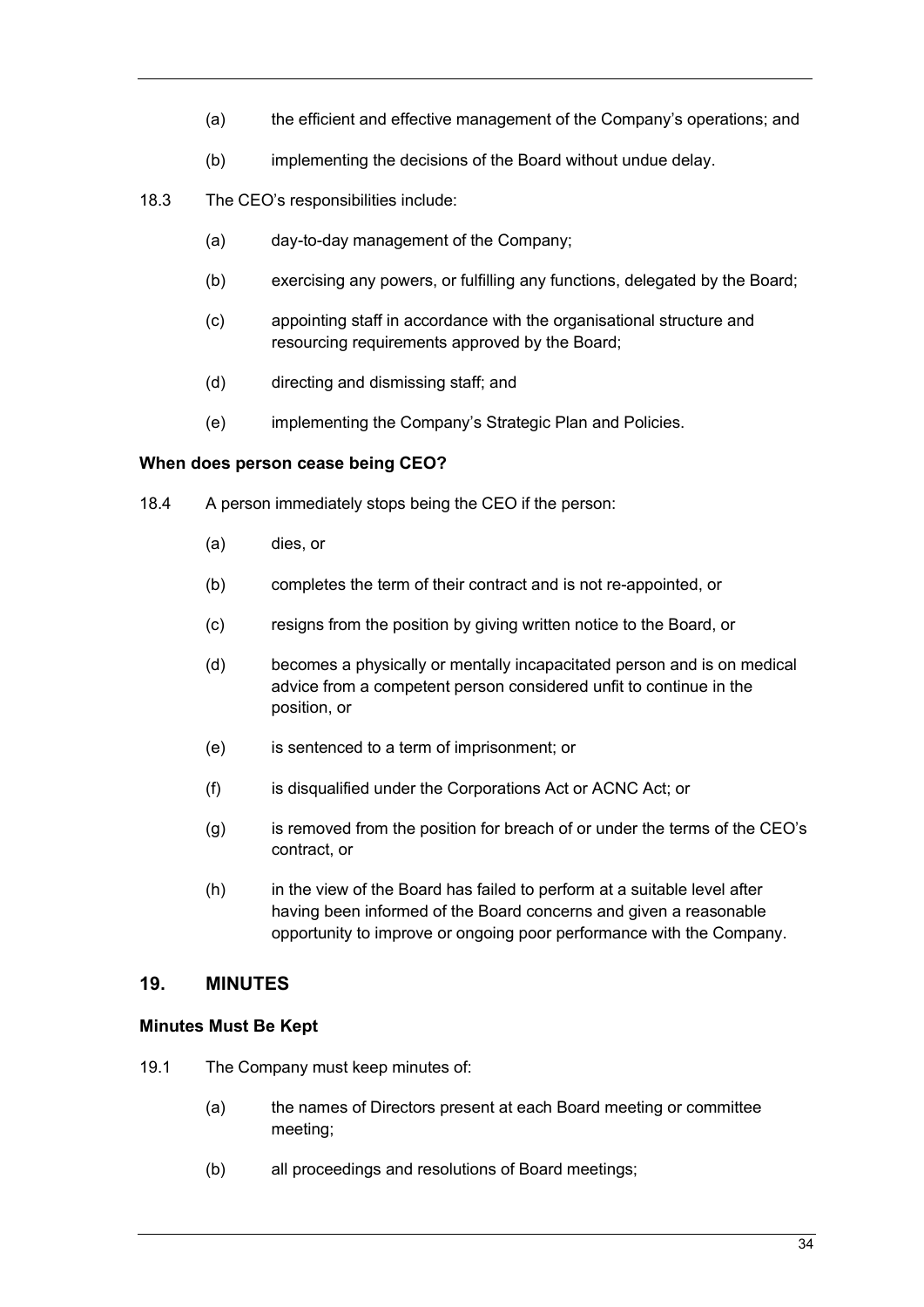- (c) all proceedings and resolution of committees established by the Company;
- (d) written resolutions passed by Directors without a meeting; and
- (e) disclosures and notices of Directors' interests.
- 19.2 Minutes must be made within 1 month of the occurrence of any of the events listed in clause [19.1.](#page-37-3)
- 19.3 The minutes are to be kept and signed in accordance with the Corporations Act.

## <span id="page-38-0"></span>**Minutes as Evidence**

19.4 A minute kept and signed in accordance with the Corporations Act is evidence of the proceeding, resolution or declaration to which it relates unless the contrary is proved.

## <span id="page-38-1"></span>**Inspection of Minute Books**

19.5 The Company shall allow Members to inspect, and provide copies of, the minute books for General Meetings in accordance with the Corporations Act.

# <span id="page-38-2"></span>**20. COMPANY SEAL**

- 20.1 The Board shall provide for the safe custody of the Seal which shall only be used by the authority of the Board.
- 20.2 Every instrument to which the Seal is affixed shall also be signed:
	- (a) by 2 Directors; or
	- (b) the CEO and a Director.

# <span id="page-38-3"></span>**21. FINANCIAL REPORTS AND AUDIT**

## <span id="page-38-4"></span>**Company Must Keep Financial Records**

- 21.1 The Company must make and keep written financial records that:
	- (a) correctly record and explain its transactions (including transactions undertaken as trustee) and financial position and performance;
	- (b) would enable true and fair financial statements to be prepared and audited.
- 21.2 The Company must make its financial records available for inspection by Members.

## <span id="page-38-5"></span>**Audit**

21.3 The Board must cause the Company's financial report for each financial year to be audited and obtain an Auditor's report which shall be made available to the Members of the Company.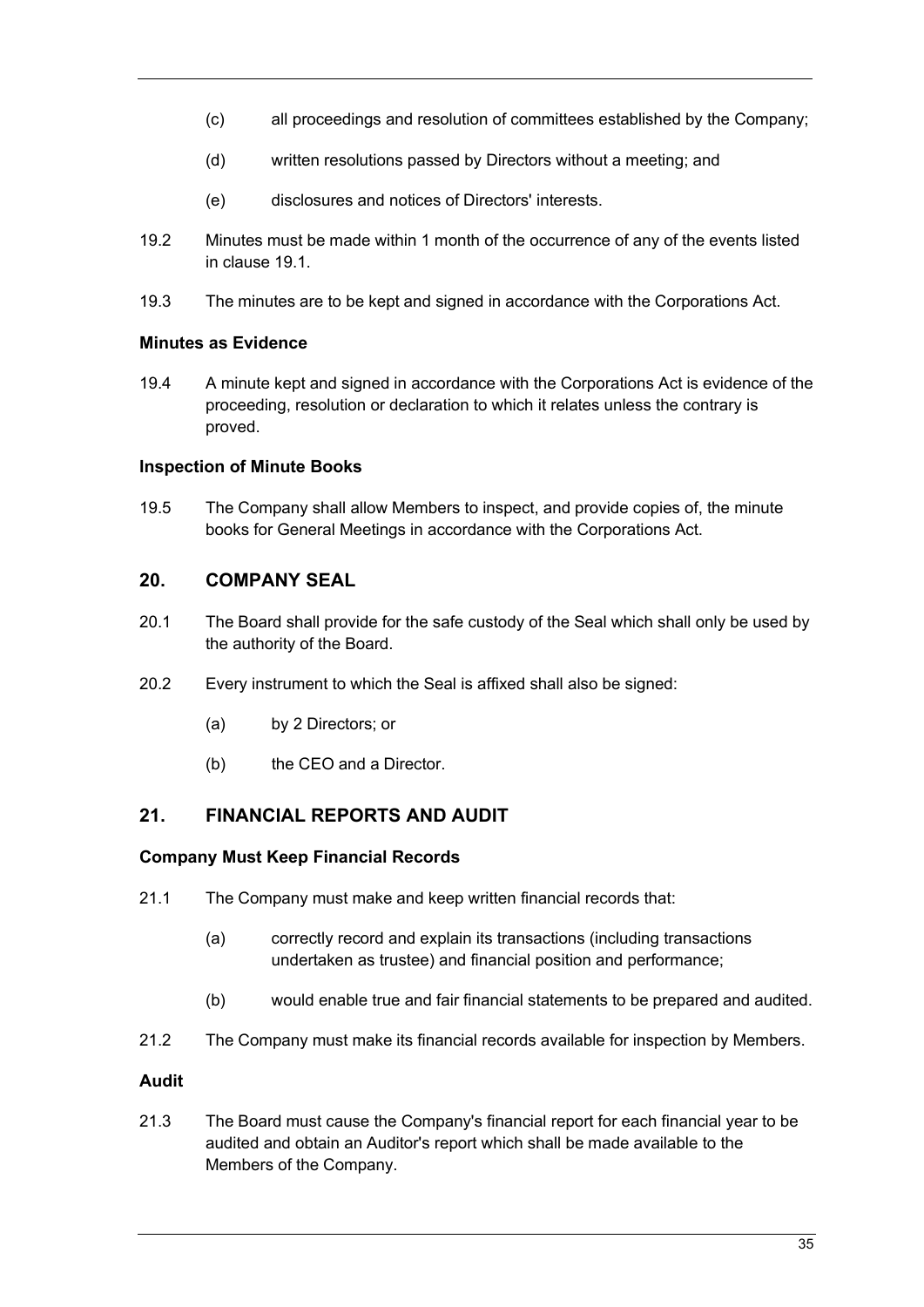21.4 Copies of the Auditor's report for the past financial years are open to inspection upon reasonable notice at the company's office by any Member or representative Member.

## <span id="page-39-0"></span>**Conclusive Reports**

- 21.5 Audited financial reports laid before the Company in General Meeting are conclusive except in respect of errors notified to the Company within 3 months of the General Meeting.
- 21.6 If the Company receives notice of an error within that period:
	- (a) it must immediately correct the report; and
	- (b) the corrected report is conclusive.

# <span id="page-39-1"></span>**22. REGISTER OF MEMBERS**

- 22.1 The Company must maintain a register of Members.
- 22.2 The Register must contain any information required by the Corporations Act. including:
	- (a) the name and address of each Member;
	- (b) the date on which the entry of the Member's name in the Register is made;
	- (c) the name and details of each person who stopped being a Member within the last 7 years;
	- (d) the date on which the person stopped being a Member; and
	- (e) an index of Members' names if the Company has more than 50 Members and the Register itself is not kept in a form that operates effectively as an index.

## <span id="page-39-2"></span>**23. WINDING UP**

- 23.1 If the Company is wound up, any Surplus Assets of the Company must not be distributed to Members or former Members.
- 23.2 Subject to the Constitution, the Corporations Act and any other applicable law, the distribution of the Surplus Assets remaining after winding up shall be determined by the majority decision of the Board.
- 23.3 Surplus Assets of the Company must be given or transferred to:
	- (a) a charity with aims and objectives comparable to the Company's; and
	- (b) whose constitution prevents the distribution of its income and property among its Members.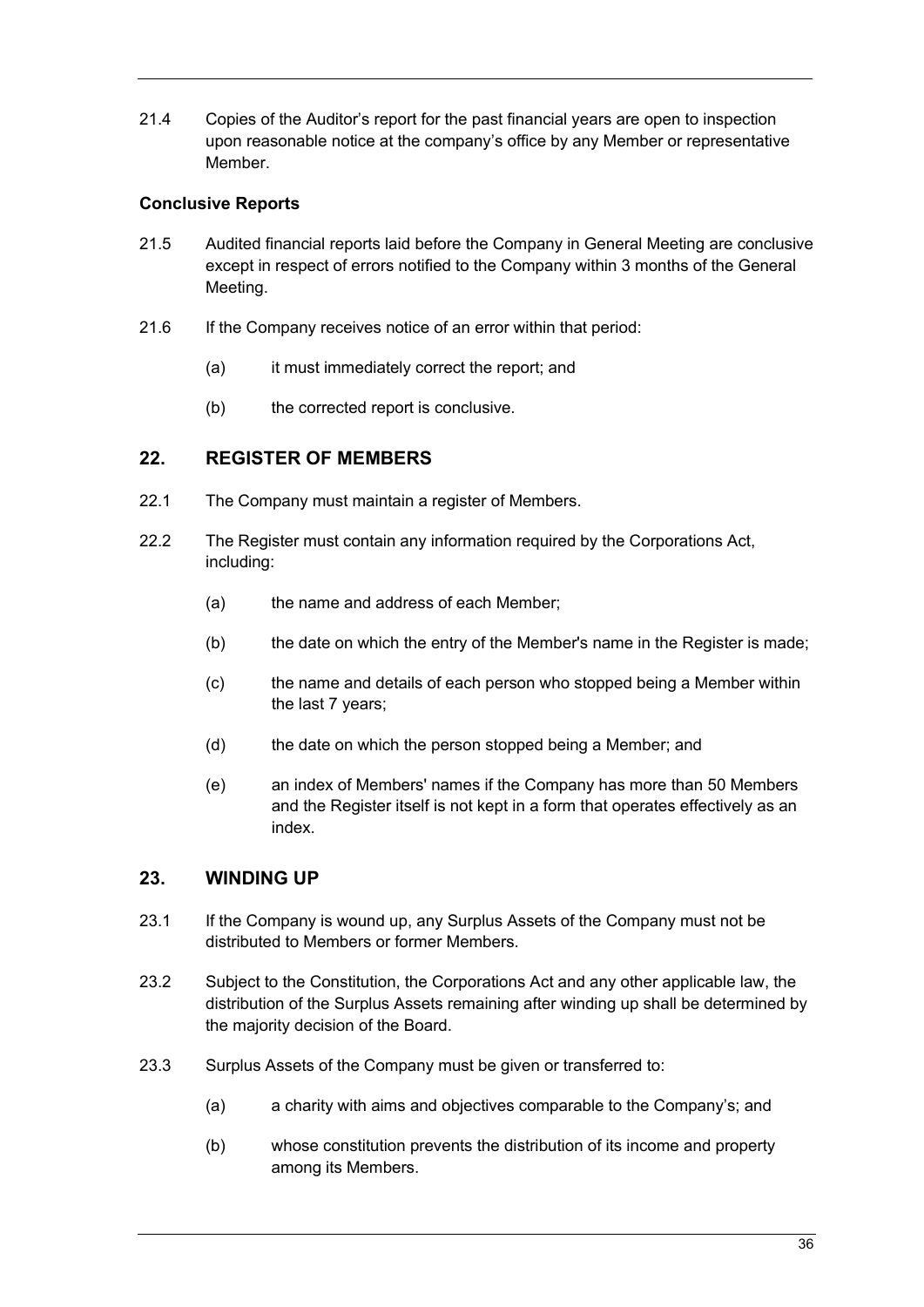23.4 In clause [23,](#page-39-2) **Surplus Assets**, means any assets of the Company that remain after paying all debts and other liabilities of the company, including the costs of winding up.

# <span id="page-40-0"></span>**24. REVOCATION OF DEDUCTIBLE GIFT RECIPIENT STATUS**

- 24.1 If the Company's endorsement as a deductible gift recipient is revoked then,
	- (a) gifts of money or property for the principal purpose of the Company;
	- (b) contributions made in relation to an eligible fundraising event held for the principal purpose of the Company, and
	- (c) money received by the Company because of such gifts and contributions;

must be transferred to another organisation with deductible gift recipient status.

# <span id="page-40-1"></span>**25. NOTICES**

## <span id="page-40-2"></span>**Notice to Company, Directors or Secretary**

- 25.1 Written notice or any communication under the Constitution may be given to the Company**,** the Directors or the Secretary by:
	- (a) delivering it to the Company's registered office;
	- (b) posting it to the Company's registered office or to another address chosen by the Company for notice to be provided;
	- (c) sending it to an email address or other electronic address notified by the Company to the Members as the Company's, Director's or Secretary's (as the case may be) email address or other electronic address; or
	- (d) sending it to the fax number notified by the Company to the Members as the Company's fax number.

## <span id="page-40-3"></span>**Notice to Members**

- 25.2 Written notice or any communication under the Constitution may be given to a Member:
	- (a) in person;
	- (b) by posting it to, or leaving it at the address of the Member in the Register or an alternative address (if any) nominated by the Member for service of notices;
	- (c) sending it to the email or other electronic address nominated by the Member as an alternative address for service of notices (if any)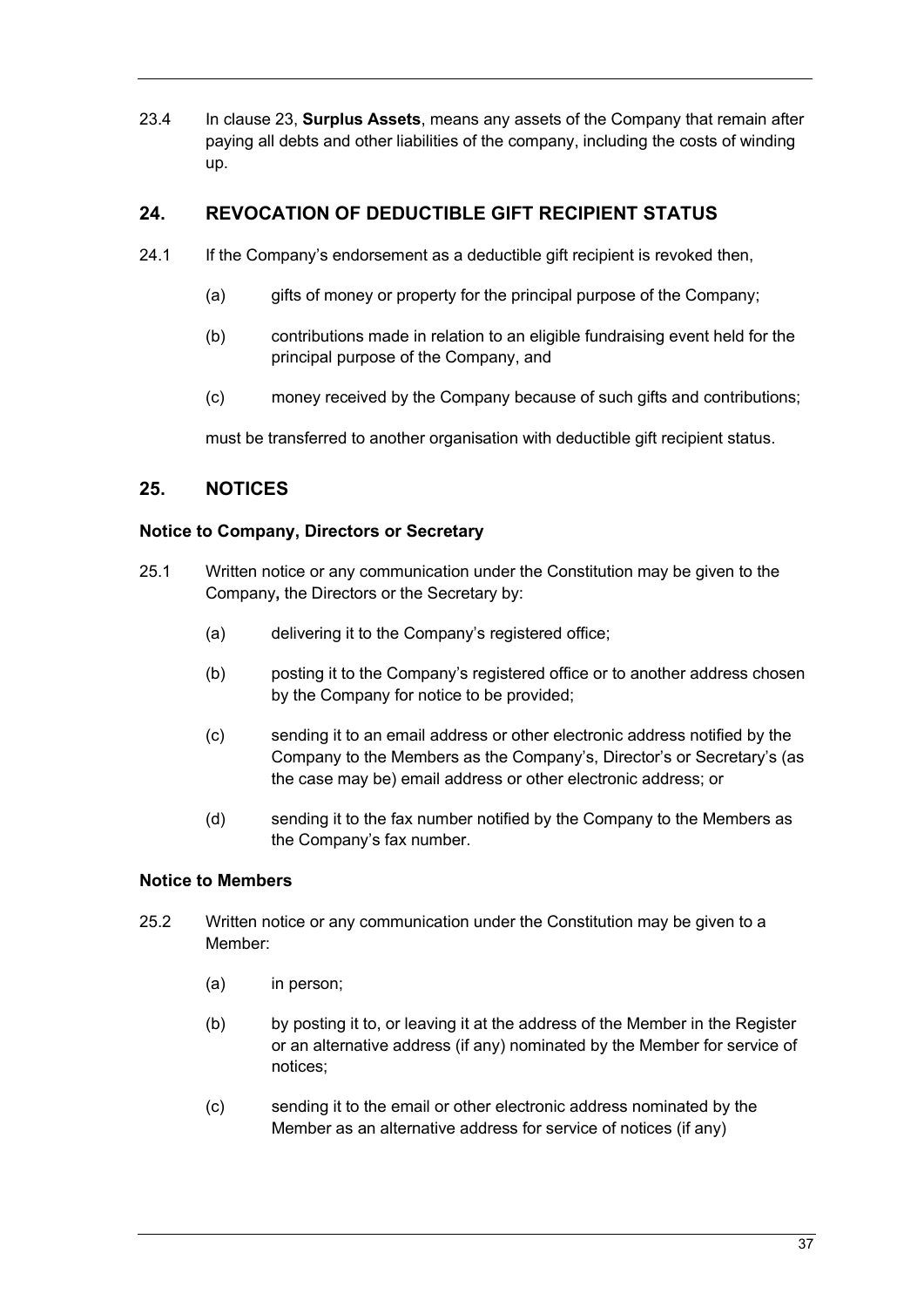- (d) sending it to the fax number nominated by the Member as an alternative address for service of notices (if any), or
- (e) if agreed to by the Member, by notifying the Member at an email or other electronic address nominated by the Member, that the notice is available at a specified place or address (including an electronic address).
- 25.3 If the Company does not have an address for the Member, the Company is not required to give notice in person.

## <span id="page-41-0"></span>**When notice is taken to be given**

- <span id="page-41-4"></span>25.4 A notice under the Constitution is taken to be given:
	- (a) if it is delivered personally or sent by fax or electronic message:
		- (i) by 5 pm (local time in the place of receipt) on a business day on that day; or
		- (ii) after 5 pm (local time in the place of receipt) on a business day, or on a day that is not a business day on the next business day; and
	- (b) if it is sent by mail:
		- (i) within Australia 3 business days after posting; or
		- (ii) to a place outside Australia 5 business days after posting.
- 25.5 A certificate in writing signed by a Director or the Secretary stating that a notice was sent is conclusive evidence of service.

## <span id="page-41-1"></span>**Business Days**

- 25.6 For the purposes of clause [25.4,](#page-41-4) a **business day** is a day that is not:
	- (a) a Saturday;
	- (b) a Sunday; or
	- (c) a public holiday;

in the place to which the notice is sent.

## <span id="page-41-2"></span>**Counting Days**

25.7 In calculating whether notice of an event (such as a General Meeting) has been given within the period required by the Constitution (if any), the day of service and the day on which the event is to occur must be counted towards the notice period.

## <span id="page-41-3"></span>**Notices to "Lost" Members**

<span id="page-41-5"></span>25.8 If: